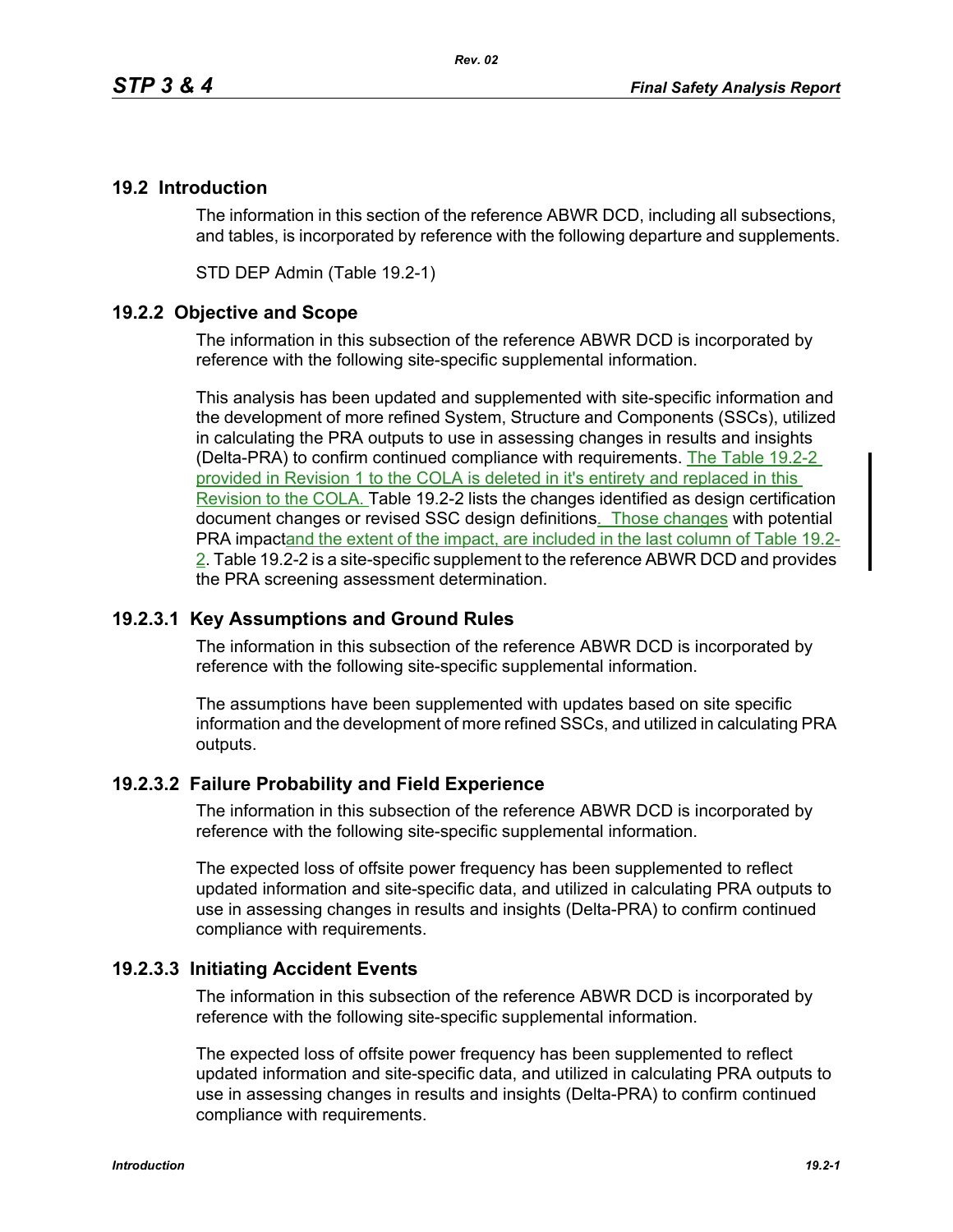# **19.2.4.4 External Consequence Analysis**

The information in this subsection of the reference ABWR DCD is incorporated by reference with the following site-specific supplemental information.

The evaluation of external consequences was updated with site-specific information using the MACCS computer code, utilized in calculating PRA outputs to use in assessing changes in results and insights (Delta-PRA) to confirm continued compliance with requirements.

# **19.2.4.5 Consequence Analysis Results**

The information in this subsection of the reference ABWR DCD is incorporated by reference with the following site-specific supplemental information.

Evaluations were performed using site specific information and assessed against the original results of Subsection 19E.3 to confirm that the original results remain bounding.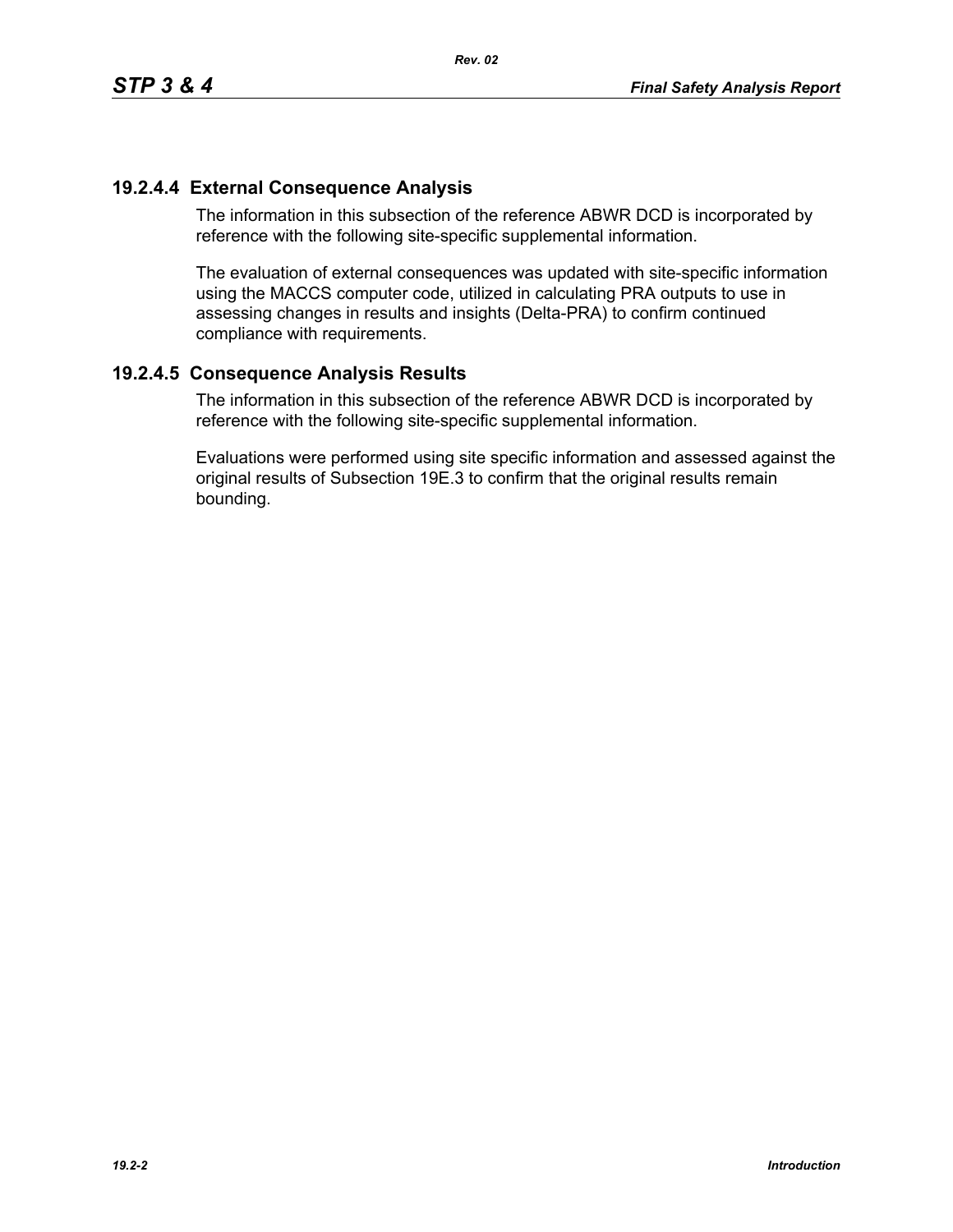| <b>Summary Assumptions</b>              | <b>Reference</b><br><b>Subsection</b> | Confirming<br><b>Subsection</b> |
|-----------------------------------------|---------------------------------------|---------------------------------|
| Reactor Service Water System Definition | 19D.6.4.2                             | <del>19.9.21</del> 19.9.26      |

# **Table 19.2-1 Key PRA Assumptions**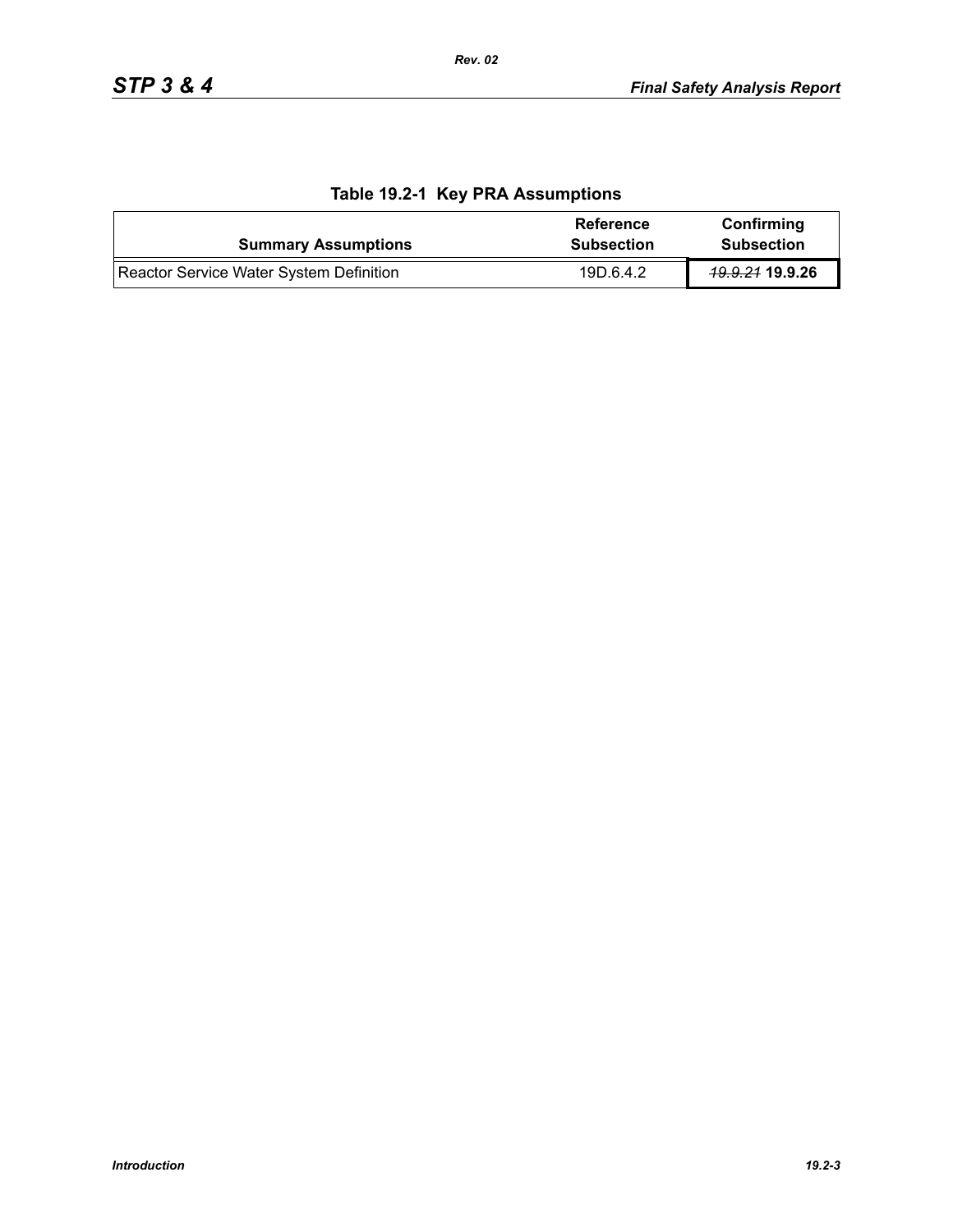| <b>Departure Number</b>                                                                              | <b>Certified Design Basis(DCD)</b>                                                                                                                                                              | <b>US ABWR/STP Design Bases</b>                                                                                                                                                                                                                                                                                                                       | <b>Potential Impact on PRA</b><br><b>[STP COLA Section]</b>                                                                                                                                                                                                                                                         |
|------------------------------------------------------------------------------------------------------|-------------------------------------------------------------------------------------------------------------------------------------------------------------------------------------------------|-------------------------------------------------------------------------------------------------------------------------------------------------------------------------------------------------------------------------------------------------------------------------------------------------------------------------------------------------------|---------------------------------------------------------------------------------------------------------------------------------------------------------------------------------------------------------------------------------------------------------------------------------------------------------------------|
| Tier 1 (T1) Changes                                                                                  |                                                                                                                                                                                                 |                                                                                                                                                                                                                                                                                                                                                       |                                                                                                                                                                                                                                                                                                                     |
| <b>STD DEP T1 2.1-1</b><br><b>SRV Setpoints and Simmer Margin</b>                                    |                                                                                                                                                                                                 |                                                                                                                                                                                                                                                                                                                                                       |                                                                                                                                                                                                                                                                                                                     |
| <b>STD DEP T1 2.1-2</b><br><b>Reactor Pressure Vessel System</b>                                     | RIP motor casings do not have<br>cladding.                                                                                                                                                      | The RIP is a Toshiba design in<br>which the motor casings have<br>cladding near stretchtube portion<br>and end of casing.                                                                                                                                                                                                                             | No effect on PRA, not modeled.                                                                                                                                                                                                                                                                                      |
| STD .DEP T1 2.2-1<br><b>Control Systems Changes to Inputs,</b><br><b>Tests, and Hardware</b>         | The reference ABWR DCD Tier 1<br>Table 2.2.1 ITTAC Acceptance<br>Criteria for Item 11 states the "test<br>signals exists in only one control<br>channel at a time."                             | Only the power supply associated<br>with the one non-Class 1E<br>uninterruptible power supply being<br>tested will become inoperable and<br>both of the dual-redundant<br>controller channels remain<br>operational when this testing is<br>conducted. This change also<br>provides detail power supply design<br>of RCIS in COLA Section 7.7.1.2(5). | No effect on PRA, not modeled.                                                                                                                                                                                                                                                                                      |
| <b>STD DEP T1 2.3-1</b><br>Deletion of MSIV Closure and<br><b>Scram on High Radiation</b>            | Design included MSIV trip on high<br>radiation in steam tunnel                                                                                                                                  | No MSIV trip on high radiation in<br>steam tunnel                                                                                                                                                                                                                                                                                                     | No effect on PRA, not modeled.                                                                                                                                                                                                                                                                                      |
| <b>STD DEP T1 2.4-1</b><br><b>Residual Heat Removal System and</b><br><b>Spent Fuel Pool Cooling</b> | The ABWR has two RHR loops<br>connected to the Fuel Pool Cooling<br>and Cleanup System (FPCCS) with<br>normally closed interties to permit<br>supplemental cooling during<br>refueling outages. | The current design has three RHR<br>loops connected to the FPCCS with<br>normally closed interties to permit<br>additional supplemental cooling<br>during refueling outages to reduce<br>outage time.                                                                                                                                                 | Increasing the number of RHR<br>loops connected to FPCCS from<br>two to three is judged to have a<br>negligible impact on CDF; it is an<br>improvement of the outage<br>management control for fuel cooling<br>system. [See 19L.6.5, 19L.6.6<br>19L.8, 19L.9, Table 19L-9, 19Q.4.1,<br>19Q.4.2, 19Q.7.6, 19Q.7.7.1] |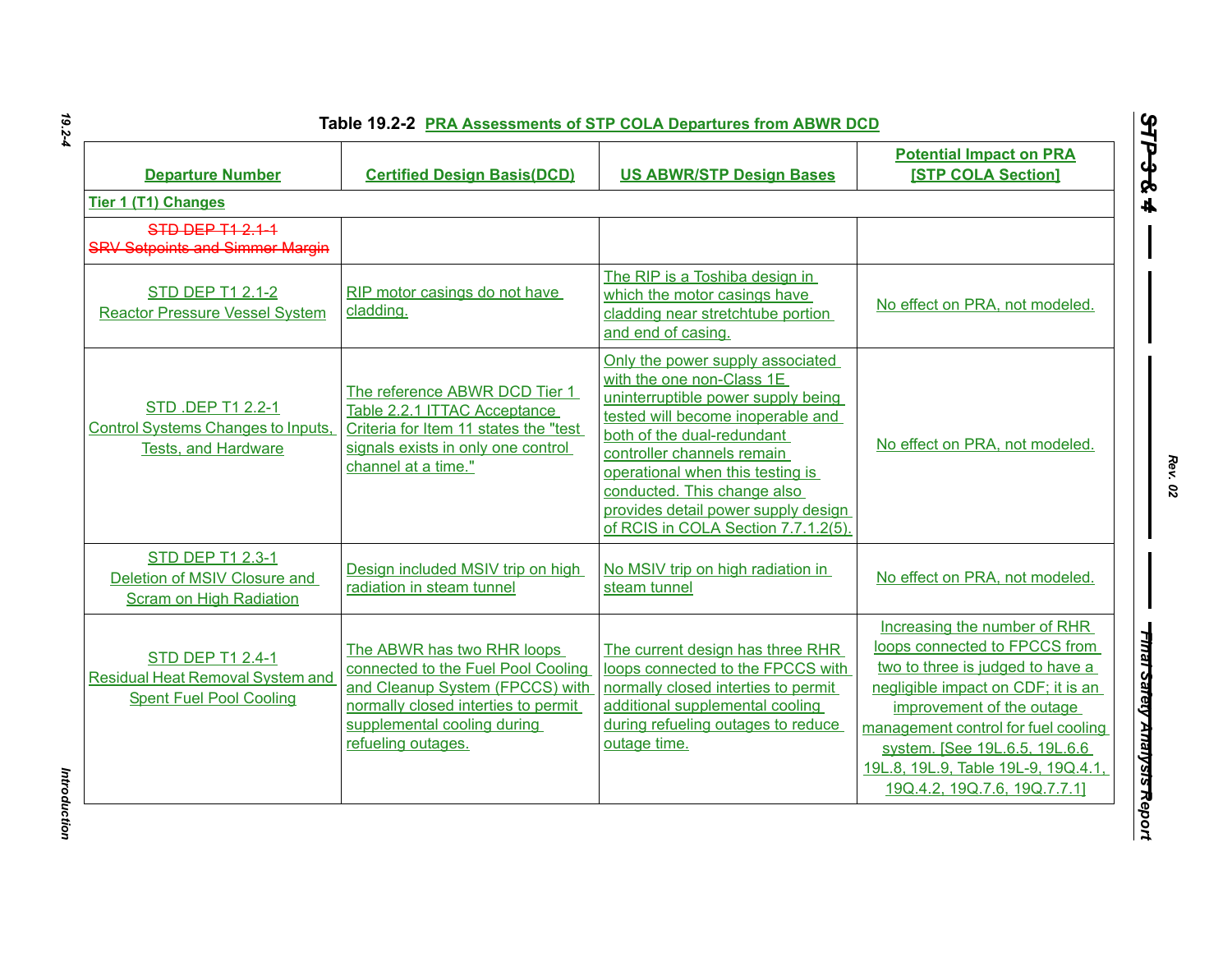| <b>Departure Number</b>                                                                                      | <b>Certified Design Basis(DCD)</b>                                                                                                                     | <b>US ABWR/STP Design Bases</b>                                                                                                                                                                                                                                                                                                                                                                    | <b>Potential Impact on PRA</b><br><b>[STP COLA Section]</b>                                                                                                                                                                                                                                                                                       |
|--------------------------------------------------------------------------------------------------------------|--------------------------------------------------------------------------------------------------------------------------------------------------------|----------------------------------------------------------------------------------------------------------------------------------------------------------------------------------------------------------------------------------------------------------------------------------------------------------------------------------------------------------------------------------------------------|---------------------------------------------------------------------------------------------------------------------------------------------------------------------------------------------------------------------------------------------------------------------------------------------------------------------------------------------------|
| <b>STD DEP T1 2.4-2</b><br><b>Feedwater Line Break Mitigation</b>                                            | For feedwater line break, feedwater<br>flow assumed to be unavailable<br>when hotwell inventory depleted, no<br>automatic isolation feedwater flow.    | Class 1E Breakers to trip<br>condensate pumps required based<br>on containment pressure analysis<br>from feedwater Line break.                                                                                                                                                                                                                                                                     | No effect on PRA, not specifically<br>modeled.                                                                                                                                                                                                                                                                                                    |
| <b>STD DEP T1 2.4-3</b><br><b>RCIC Turbine/Pump</b>                                                          | <b>RCIC-Terry type turbine</b>                                                                                                                         | RCIC integrated pump and turbine                                                                                                                                                                                                                                                                                                                                                                   | The new RCIC system has been<br>designed for operation with fewer<br>support systems than the previous<br>design. This reduction of<br>operational dependencies is<br>expected to improve reliability. No<br>changes, other than editorial, to the<br>PRA. [See 19.3, 19.9.12, 19.9.30,<br>19.11, 19.13, 19K.3, 19K.11.1, 19K<br>Tables, 19M.6.31 |
| STD DEP T1 2.12-1<br><b>Electrical Breaker/Fuse</b><br><b>Coordination and Low Voltage</b><br><b>Testing</b> | <b>Electrical Power distribution</b><br>interrupting devices are coordinated<br>such that the interrupting device<br>closest to the fault opens first. | The description of interruption<br>device coordination has been<br>modified to include acceptable<br>industry practice with standards and<br>codes (e.g. IEEE 141, IEEE 242,<br>etc). Change is made to address the<br>exception to DCD Tier 1<br>requirements for circuits feeding<br>small loads in circuits with standard<br>size breakers/fuses for use in 120<br>Vac and 125Vdc panel boards. | No effect on PRA, not modeled.                                                                                                                                                                                                                                                                                                                    |
| <b>STD DEP T1 2.12-2</b><br><b>I&amp;C Power Divisions</b>                                                   | Three Divisions of Class 1E AC<br>Power (Division I, II, and III)                                                                                      | Four divisions of Class 1E AC<br>Power (Division I, II, III, and IV)                                                                                                                                                                                                                                                                                                                               | No quantifiable effect on the model.<br>[See 19L.6.6, Table 19L.8-4, 19N,<br>19Q.4.41                                                                                                                                                                                                                                                             |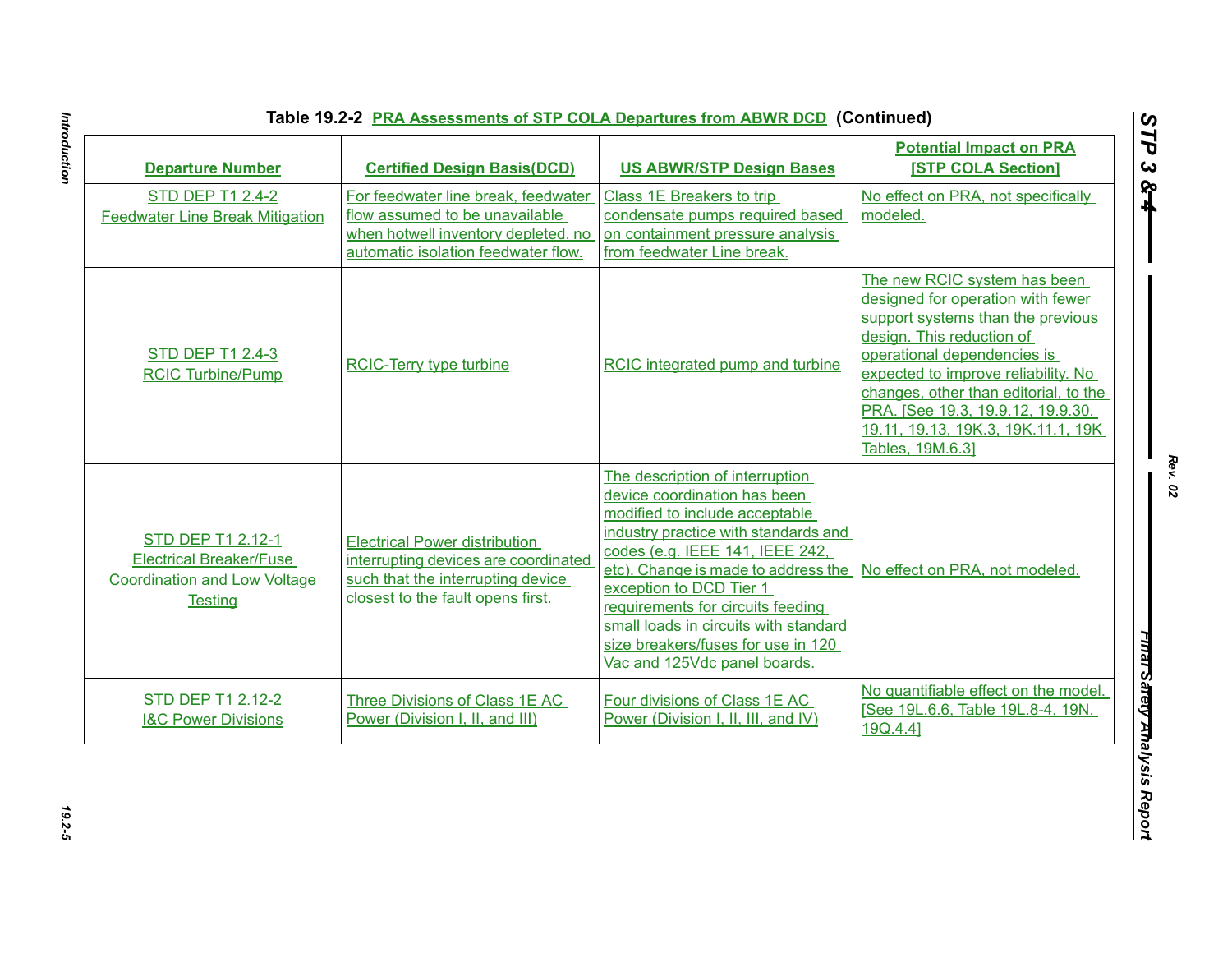| <b>Table 19.2-2 PRA Assessments of STP COLA Departures from ABWR DCD (Continued)</b>  |                                                                                                                                                                                                                                                                                                                                                                                                                       |                                                                                                                                                                                                                                                                                                                                                                                   |                                                                                                                                                                                                                                                                          |
|---------------------------------------------------------------------------------------|-----------------------------------------------------------------------------------------------------------------------------------------------------------------------------------------------------------------------------------------------------------------------------------------------------------------------------------------------------------------------------------------------------------------------|-----------------------------------------------------------------------------------------------------------------------------------------------------------------------------------------------------------------------------------------------------------------------------------------------------------------------------------------------------------------------------------|--------------------------------------------------------------------------------------------------------------------------------------------------------------------------------------------------------------------------------------------------------------------------|
| <b>Departure Number</b>                                                               | <b>Certified Design Basis(DCD)</b>                                                                                                                                                                                                                                                                                                                                                                                    | <b>US ABWR/STP Design Bases</b>                                                                                                                                                                                                                                                                                                                                                   | <b>Potential Impact on PRA</b><br><b>[STP COLA Section]</b>                                                                                                                                                                                                              |
| STD DEP T1 2.14-1<br><b>Hydrogen Recombiner</b><br><b>Requirements</b><br>Elimination | Contains two redundant hydrogen<br>recombiners and safety related<br>oxygen/hydrogen analyzers.                                                                                                                                                                                                                                                                                                                       | Hydrogen recombiners are<br>eliminated and Hydrogen and<br>Oxygen analyzers are maintained,<br>however downgraded to nonsafety<br>related.                                                                                                                                                                                                                                        | No effect on PRA, not modeled.<br>[See 19A]                                                                                                                                                                                                                              |
| <b>STD DEP T1 2.15-1</b><br>Radwaste Building Reclassification                        | The radwaste building structure is<br>Seismic Category I.                                                                                                                                                                                                                                                                                                                                                             | The radwaste building structure is<br>not classified as Seismic Category I<br>consistent with the design for<br>previous nuclear plants and<br>Regulatory Guide 1.143, Rev. 2.                                                                                                                                                                                                    | No effect on PRA, not modeled.<br>Editoria changes [See 19.4, 19H]                                                                                                                                                                                                       |
| <b>STD DEP T1 2.15-2</b><br><b>Diesel Generator Supplemental</b><br>Cooling           | <b>ABWR DCD Tier 1 Subsection</b><br>2.15.5 describes the operation and<br>setting of the Reactor Building<br><b>Safety-Related DG HVAC System</b><br>to control temperature in the diesel<br>generator (DG) engine rooms<br>during DG operation and states the<br>maximum temperature limit in the<br>room is 50° C.                                                                                                 | This departure revises the DG<br>engine room maximum temperature<br>limit during DG operation to 60° C.                                                                                                                                                                                                                                                                           | No effect on the PRA. Equipment<br>assumed to be qualified for the<br>environment.                                                                                                                                                                                       |
| STD DEP T1 3.2-1<br><b>Hydrogen Water Chemistry</b>                                   |                                                                                                                                                                                                                                                                                                                                                                                                                       |                                                                                                                                                                                                                                                                                                                                                                                   |                                                                                                                                                                                                                                                                          |
| <b>STD DEP T1 3.4-1</b><br>Safety-Related I&C Architecture                            | The ABWR DCD inconsistently<br>describes an ESF architecture that<br>sometimes applies a dual train SLU<br>structure for all ESF functions, while<br>at other times applies it to a very<br>limited set of ESF functions. The<br><b>ABWR DCD also describes RMUs</b><br>as strictly processing input and<br>output signals, while CMUs (Control<br><b>Room Multiplexing Units) strictly</b><br>perform logic control. | The current design limits the<br>application of the dual train SLU<br>architecture of the limited set of ESF<br>functions. It also allows Remote<br>DLCs to perform some control logic<br>functions. It also replaces the<br>concept of CMUs in the control<br>room with Voter Logic Units (VLUs)<br>in the control room that perform all<br>of the 2-out-of-4 voting trip logic. | A delta-PRA assessment was<br>performed to assess the updates<br>affect on the instrument fault trees<br>and common cause failures of the<br><b>EMUX and the Chapter 19D fault</b><br>trees and Chapter 19N CCF. [See<br>19.3, 19.9.8, 19.11, 19K Tables,<br><b>19N1</b> |

*Introduction* 

Introduction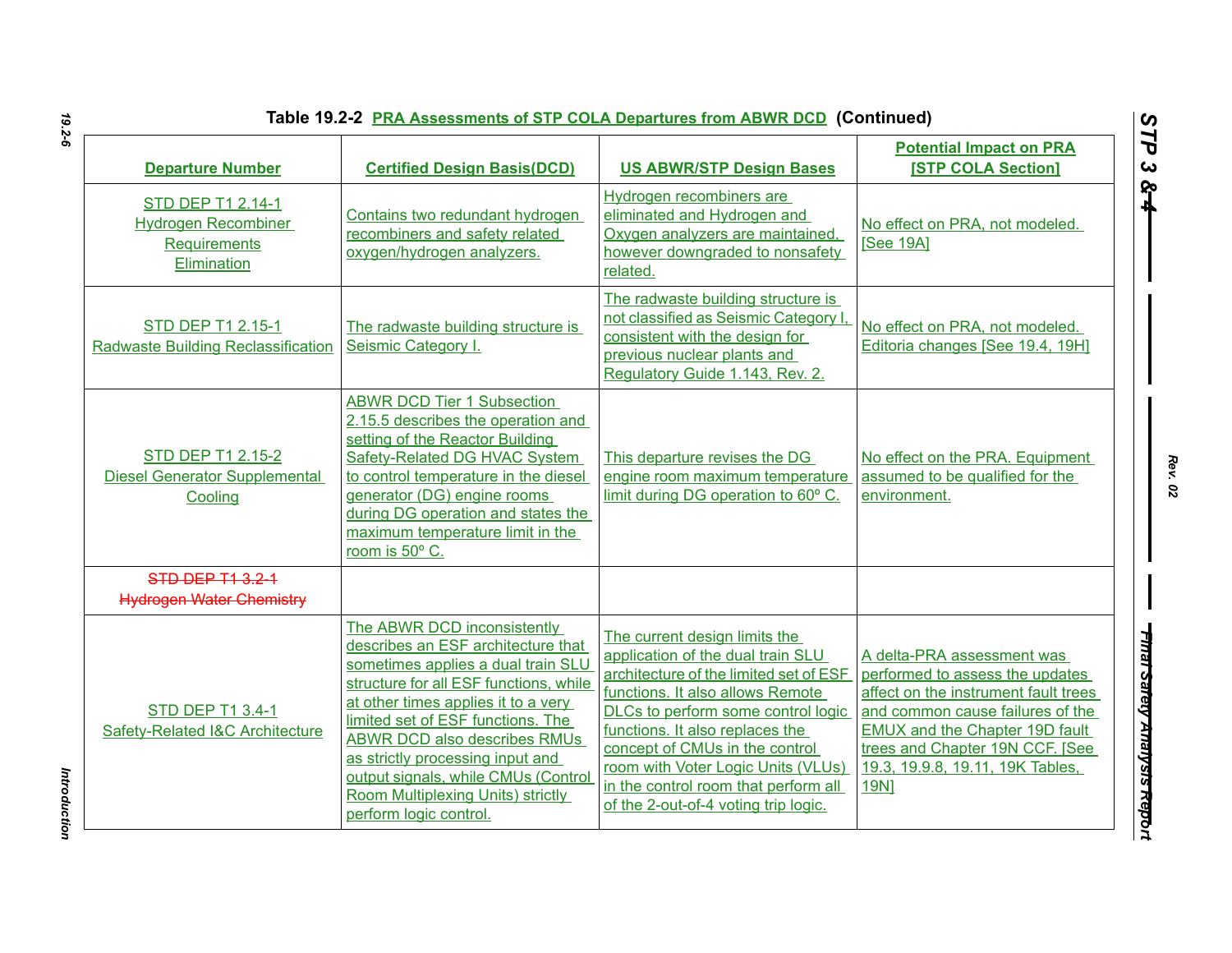|                                                         | Table 19.2-2 PRA Assessments of STP COLA Departures from ABWR DCD (Continued) |                                                                                                                                                                                                                                                                                                                                                                                                                                                                                                                                                                                                                                                                           |                                                                                                                                                                                                   |
|---------------------------------------------------------|-------------------------------------------------------------------------------|---------------------------------------------------------------------------------------------------------------------------------------------------------------------------------------------------------------------------------------------------------------------------------------------------------------------------------------------------------------------------------------------------------------------------------------------------------------------------------------------------------------------------------------------------------------------------------------------------------------------------------------------------------------------------|---------------------------------------------------------------------------------------------------------------------------------------------------------------------------------------------------|
| <b>Departure Number</b>                                 | <b>Certified Design Basis(DCD)</b>                                            | <b>US ABWR/STP Design Bases</b>                                                                                                                                                                                                                                                                                                                                                                                                                                                                                                                                                                                                                                           | <b>Potential Impact on PRA</b><br><b>[STP COLA Section]</b>                                                                                                                                       |
| <b>STP DEP T1 5.0-1</b><br><b>Site Parameters</b>       | Site parameters were chosen to<br>bound most potential US sites.              | The design basis flood level is<br>increased in order to handle a main<br>cooling reservoir failure. The<br>maximum precipitation rate for<br>rainfall is increased from 49.3 cm/hr<br>to 50.3 cm/hr based on meteorology<br>studies. The humidity as measured<br>from wet bulb temperature has been<br>increased. The STP site does not<br>satisfy the minimum shear wave<br>velocity of 305 m/s (1000 ft/s). The<br>shear wave velocity varies<br>horizontally within a soil strata and<br>vertically with depth. a sitespecific<br>soil structure interaction (SSI)<br>analysis will be performed to<br>confirm that the site specific SSI is<br>bound by the DCD SSI. | The design basis external flood is<br>included in the PRA. [See 19.3,<br>19.8, 19.9, 19.11, 19.13, 19K, 19Q<br>19R]. The humidity and shear wave<br>velocity exceptions do not affect the<br>PRA. |
| <b>Tier 2 (T2) Changes</b>                              |                                                                               |                                                                                                                                                                                                                                                                                                                                                                                                                                                                                                                                                                                                                                                                           |                                                                                                                                                                                                   |
| <b>STD DEP 1.1-1</b><br><b>Type of License Required</b> | ABWR DCD was submitted for<br>Design Certification.                           | The COLA is submitted to receive a<br>Class 103 Combined License under<br>10 CFR 52.                                                                                                                                                                                                                                                                                                                                                                                                                                                                                                                                                                                      | No effect on the PRA.                                                                                                                                                                             |
| <b>STP DEP 1.1-2</b><br>Dual Units at STP 3 and 4       | Single Unit site.                                                             | Dual Unit site with common fire<br>protection system.                                                                                                                                                                                                                                                                                                                                                                                                                                                                                                                                                                                                                     | No effect on PRA, editorial changes<br>for fire protection system [See<br>Chapter 191.3-1, 19L.8, 19M.6.3,<br>19Q.4.4]                                                                            |
| <b>STD DEP 1.2-1</b><br><b>Control Building Annex</b>   | <b>Control Rod Drive Motor-Generator</b><br>sets in Control Building.         | Control rod drive motor generators<br>and supporting equipment moved to<br><b>Control Building annex.</b>                                                                                                                                                                                                                                                                                                                                                                                                                                                                                                                                                                 | No effect on PRA, editorial changes<br>in 19M.6.3 for Fire Hazard<br>reduction.                                                                                                                   |
| <b>STD DEP 1.2-2</b><br><b>Turbine Building</b>         | A natural draft cooling tower is used<br>for the heat sink.                   | <b>Turbine Generator differs</b><br>dimensionally, the main cooling<br>reservoir is used for the heat sink.                                                                                                                                                                                                                                                                                                                                                                                                                                                                                                                                                               | No effect on the PRA, editorial<br>change in 19R for level monitors.                                                                                                                              |

# $19.2 - 7$

Introduction *Introduction 19.2-7*

*Rev. 02*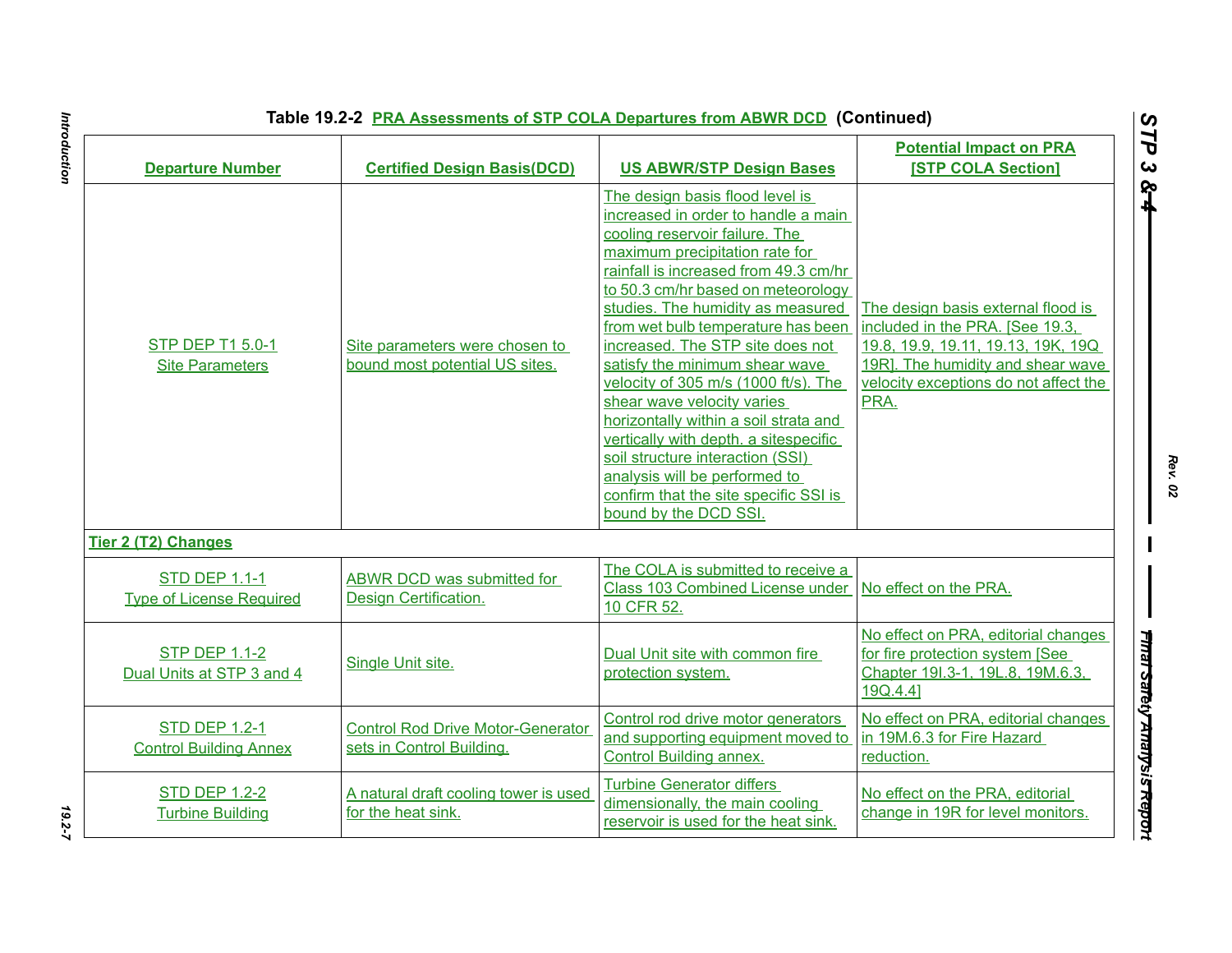| <b>Departure Number</b>                                                                         | <b>Certified Design Basis(DCD)</b>                                                                                                              | <b>US ABWR/STP Design Bases</b>                                                                                                                                                                                                                                                                                  | <b>Potential Impact on PRA</b><br><b>[STP COLA Section]</b>                                                                                                                                          |
|-------------------------------------------------------------------------------------------------|-------------------------------------------------------------------------------------------------------------------------------------------------|------------------------------------------------------------------------------------------------------------------------------------------------------------------------------------------------------------------------------------------------------------------------------------------------------------------|------------------------------------------------------------------------------------------------------------------------------------------------------------------------------------------------------|
| <b>STD DEP 1.8-1</b><br>Tier 2 Codes, Standards, and<br><b>Regulatory Guide Edition Changes</b> | The Civil design based on ASME<br><b>B&amp;PV Code Section III Division 2-</b><br>1989, ACI 349-1980, and 1991<br><b>Uniform Building Code.</b> | The Civil design based on ASME<br><b>B&amp;PV Code Section III Division 2-</b><br>2001 with 2003 Addenda, ACI 349-<br>1997, and 2006 International<br><b>Building Code.</b>                                                                                                                                      | No effect on PRA, the PRA<br>considers all components that<br>impact plant risk. The quality class<br>of the component generally does<br>not affect the modeling of the<br>component within the PRA. |
| STD DEP 1.AA-1<br><b>Shielding Design Review</b>                                                | Appendix 1AA provides the<br>integrated doses for environmental<br>qualification of safetyrelated<br>equipment.                                 | Doses have been re-evaluated<br>incorporating results of design<br>detailing.                                                                                                                                                                                                                                    | No effect on PRA, design dose<br>rates typically not modeled. in a<br>PRA.                                                                                                                           |
| <b>STD DEP 2.2-5</b><br><b>CRAC2 and MAACS Codes</b>                                            | CRAC2 computer code is used for<br>accident analysis.                                                                                           | MAACS computer code is used for<br>accident analysis, an improvement<br>over CRAC2.                                                                                                                                                                                                                              | No effect on the PRA, slight change<br>to the consequence analysis. [See<br>19.2.4.4, 19.3.4, 19E, 19E.3]                                                                                            |
| <b>STD DEP 3.5-1</b><br><b>Missile Protection</b>                                               | Not required for single unit design,<br>favorable orientation.                                                                                  | <b>Provides Site Specific information</b><br>relating to main steam turbine<br>orientation in relation to essential<br>systems of adjoining units.                                                                                                                                                               | No effect on the PRA, not modeled.                                                                                                                                                                   |
| <b>STD DEP 3.6-1</b><br><b>Steam Tunnel Concrete Thickness</b>                                  | The main steam tunnel design<br>specifies a concrete thickness of 2<br>meters.                                                                  | The main steam tunnel design<br>considers shielding and structural<br>requirements for determining<br>concrete thickness.                                                                                                                                                                                        | No effect on the PRA, not modeled.                                                                                                                                                                   |
| <b>STD DEP 3.8-1</b><br><b>Resizing the Radwaste Building</b>                                   |                                                                                                                                                 | Due to process changes described<br>in STD DEP 11.2-1 and 11.4-1, the<br>dimensions and design analysis for<br>the Radwaste Building has changed<br>from the DCD, revising its minimum<br>bearing capacity, shear wave<br>velocity, and Poisson ratio to reflect<br>the shallower Radwaste Building<br>Embedment | No effect on the PRA, not modeled.                                                                                                                                                                   |

*STP 3 & 4*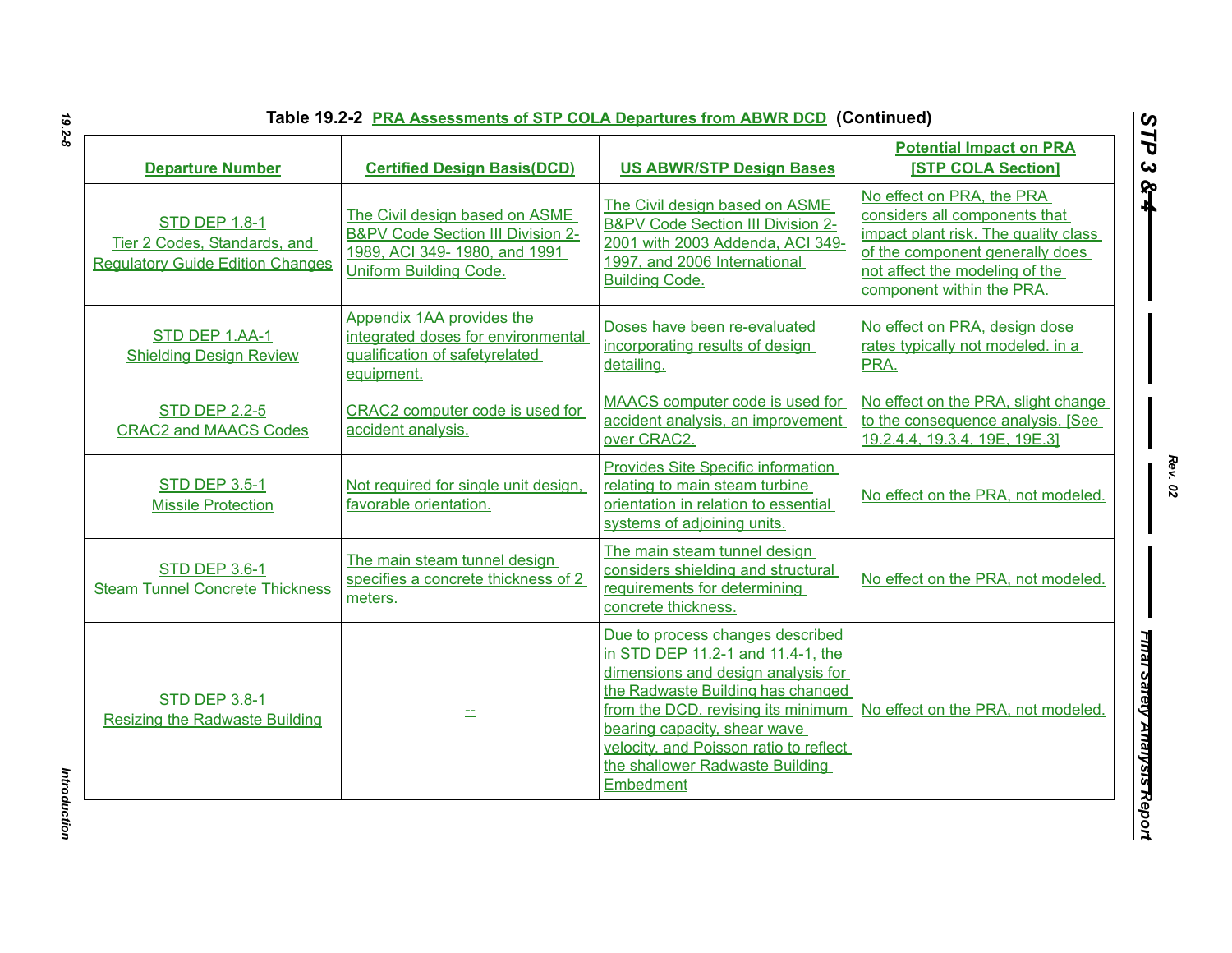| <b>Departure Number</b>                                                    | <b>Certified Design Basis(DCD)</b>                                                                                                             | <b>US ABWR/STP Design Bases</b>                                                                                                                                                                                                       | <b>Potential Impact on PRA</b><br><b>[STP COLA Section]</b>                                                     |
|----------------------------------------------------------------------------|------------------------------------------------------------------------------------------------------------------------------------------------|---------------------------------------------------------------------------------------------------------------------------------------------------------------------------------------------------------------------------------------|-----------------------------------------------------------------------------------------------------------------|
| <b>STD DEP 3.9-1</b><br><b>Reactor Internals Materials</b>                 | Code Case 580-1 material is<br>applied.                                                                                                        | Code Case N5280-2 material is<br>used, a nickel-based alloy.                                                                                                                                                                          | No effect on the PRA, not modeled.                                                                              |
| STD DEP 3B-1<br><b>Equation Error in Containment</b><br><b>Impact Load</b> | The multiplying factor "W"<br>dimensions are seconds/foot.                                                                                     | In analyzing containment impact<br>loads, the multiplying factor "W" is<br>corrected to 0.0052 seconds/meter.                                                                                                                         | No effect on the PRA, not modeled.                                                                              |
| STD DEP 3H-1<br><b>Liner Anchor Material</b>                               | <b>ABWR DCD Tier 2 Subsection</b><br>3H.1.4.4.3 incorrectly identifies the<br><b>Containment Liner Anchor material</b><br>as ASTM A-633 Gr. C. | This departure corrects the<br><b>Containment Liner Anchor material</b><br>identified in Subsection 3H.1.4.4.3<br>to SA-36.                                                                                                           | No effect on the PRA. Building<br>design details are outside the<br>scope.                                      |
| STD DEP 31-1<br>Environmental Qualifications -<br><b>Gonditions</b>        |                                                                                                                                                |                                                                                                                                                                                                                                       |                                                                                                                 |
| STD DEP 3I-2<br><b>Environmental Qualifications -</b><br>Radiation         |                                                                                                                                                | The "Integrated Dose-Gamma &<br>Beta" values for the main steam<br>tunnel is revised and instrument<br>rack rooms is returned to the DCD<br>value based on current results of<br>postaccident radiation calculations<br>and analysis. | No effect on the PRA, not modeled.                                                                              |
| STD DEP 3MA-1<br><b>Interfacing LOCA</b>                                   |                                                                                                                                                | The ISLOCA evaluation is<br>inconsistent with STD DEP T1 2.4-<br>1, 2.4-3 and the COLA P&IDs.                                                                                                                                         | No effect on the PRA, screened<br>from evaluation due to piping<br>redesign. [See 19.8, and 19B.2.45<br>of DCD] |
| <b>STD DP 4.4-1</b><br><b>Stability Analysis</b>                           |                                                                                                                                                |                                                                                                                                                                                                                                       |                                                                                                                 |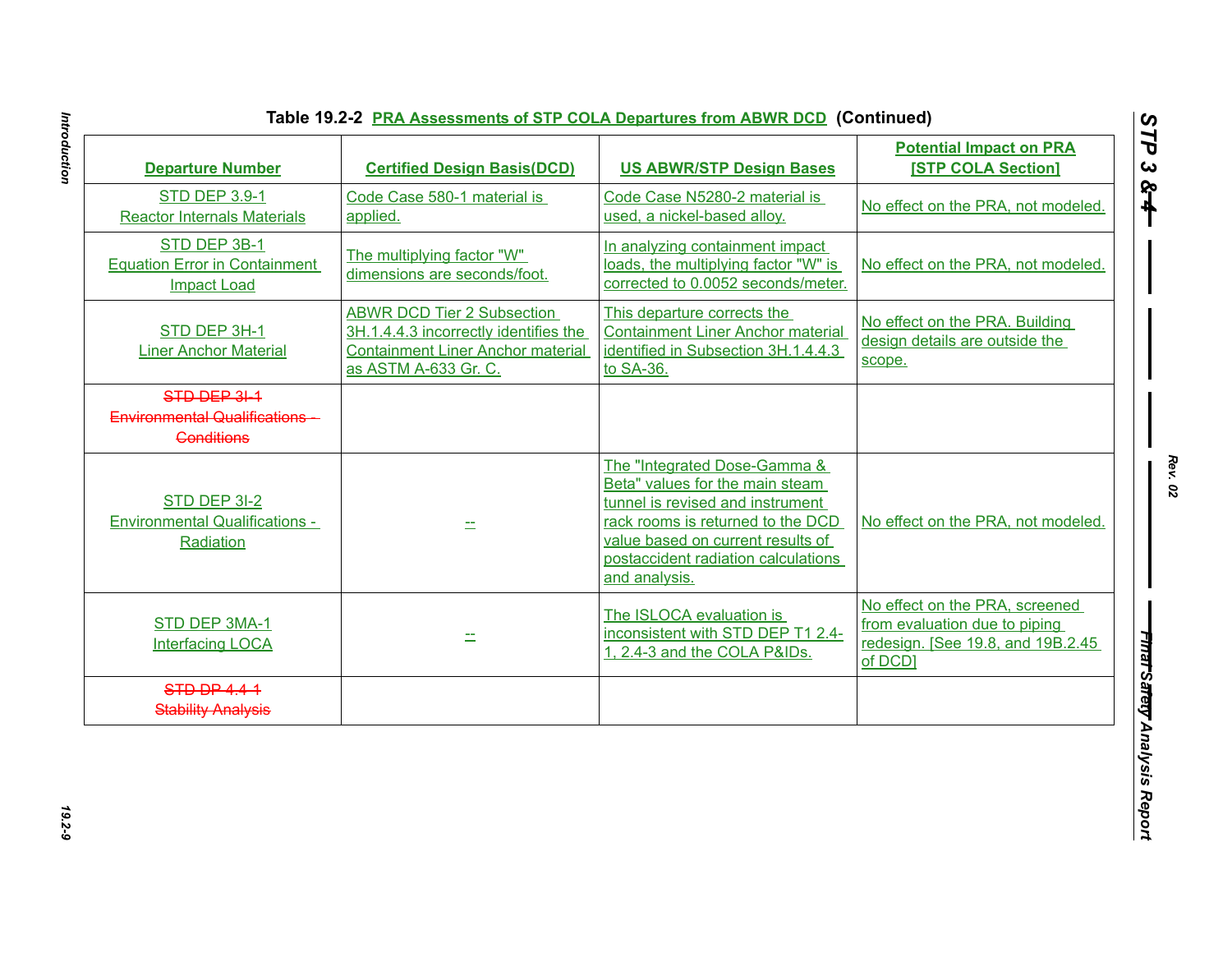| Table 19.2-2 PRA Assessments of STP COLA Departures from ABWR DCD (Continued) |  |
|-------------------------------------------------------------------------------|--|
|-------------------------------------------------------------------------------|--|

| <b>Table 19.2-2 PRA Assessments of STP COLA Departures from ABWR DCD (Continued)</b>        |                                                                                                                                                                                                                                                  |                                                                                                                                                                                                                                                                                                                                                                                                                                                                               |                                                                                                           |
|---------------------------------------------------------------------------------------------|--------------------------------------------------------------------------------------------------------------------------------------------------------------------------------------------------------------------------------------------------|-------------------------------------------------------------------------------------------------------------------------------------------------------------------------------------------------------------------------------------------------------------------------------------------------------------------------------------------------------------------------------------------------------------------------------------------------------------------------------|-----------------------------------------------------------------------------------------------------------|
| <b>Departure Number</b>                                                                     | <b>Certified Design Basis(DCD)</b>                                                                                                                                                                                                               | <b>US ABWR/STP Design Bases</b>                                                                                                                                                                                                                                                                                                                                                                                                                                               | <b>Potential Impact on PRA</b><br><b>[STP COLA Section]</b>                                               |
| <b>STD DEP 4.5-1</b><br><b>Reactor Materials</b>                                            | 士                                                                                                                                                                                                                                                | The description of the materials for<br>the control rod drive (CRD)<br>mechanisms in Section 4.5.1 and<br>the reactor internals in Section 4.5.2<br>of the DCD have been revised (1) to<br>reflect the materials successfully<br>used in operating ABWR designs<br>over the last 10 years; (2) to clarify<br>some data and provide equivalent<br>materials, as appropriate; and (3) to<br>clarify some fabrication and material<br>issues for reactor internals<br>materials. | No effect on the PRA, not modeled.                                                                        |
| <b>STD DEP 4.6-1</b><br><b>FMCRD Friction Test Equipment</b>                                | FMRCF friction testing utilizes a<br>special test fixture connected to the<br>HCU test port. The test fixture<br>contains a small pump and<br>associated hydraulic controls to<br>pressurize the underside of the<br>hollow piston of the FMCRD. | Water for the test equipment is<br>supplied from the CRD pump<br>discharge line. With this design, the<br>test fixture pump can be eliminated.                                                                                                                                                                                                                                                                                                                                | No effect on the PRA, not modeled.                                                                        |
| <b>STD DEP 5.2-2</b><br>PSI/ISI NDE of the Reactor Coolant<br><b>Pressure Boundary</b>      | PSI and ISI of welds in Reactor<br><b>Coolant System meet requirements</b><br>of Regulatory Guide 1.150, Rev.1.                                                                                                                                  | PSI and ISI of welds in Reactor<br>Coolant System piping meet the<br>requirements of ASME Section XI,<br>Appendix VIII as mandated by 10<br>CFR 50.55a.                                                                                                                                                                                                                                                                                                                       | No effect on the PRA, not modeled.                                                                        |
| <b>STD DEP 5.3-1</b><br><b>Reactor Pressure Vessel Material</b><br><b>Surveillance Plan</b> |                                                                                                                                                                                                                                                  | Site specific supplement per COL<br>License Information Item 5.5 in<br>DCD 5.3.4.2.                                                                                                                                                                                                                                                                                                                                                                                           | No effect on the PRA, not modeled.                                                                        |
| <b>STD DEP 5.4-1</b><br><b>Reactor Water Cleanup System</b>                                 | Two 50% RWCU pumps<br>(approximately 1% feedwater flow).                                                                                                                                                                                         | Flow capacity of pumps and filter<br>demineralizers increased by 100%<br>(approximately 2% feedwater flow).<br>Pump discharge head increased.                                                                                                                                                                                                                                                                                                                                 | Not explicitly modeled in the PRA.<br>[See 19L.6.6, 19L.8, 19L.6.4,<br>19Q.4.1, 19Q.7.6, 19Q.7.7.1, 19QB] |

*Introduction* 

Introduction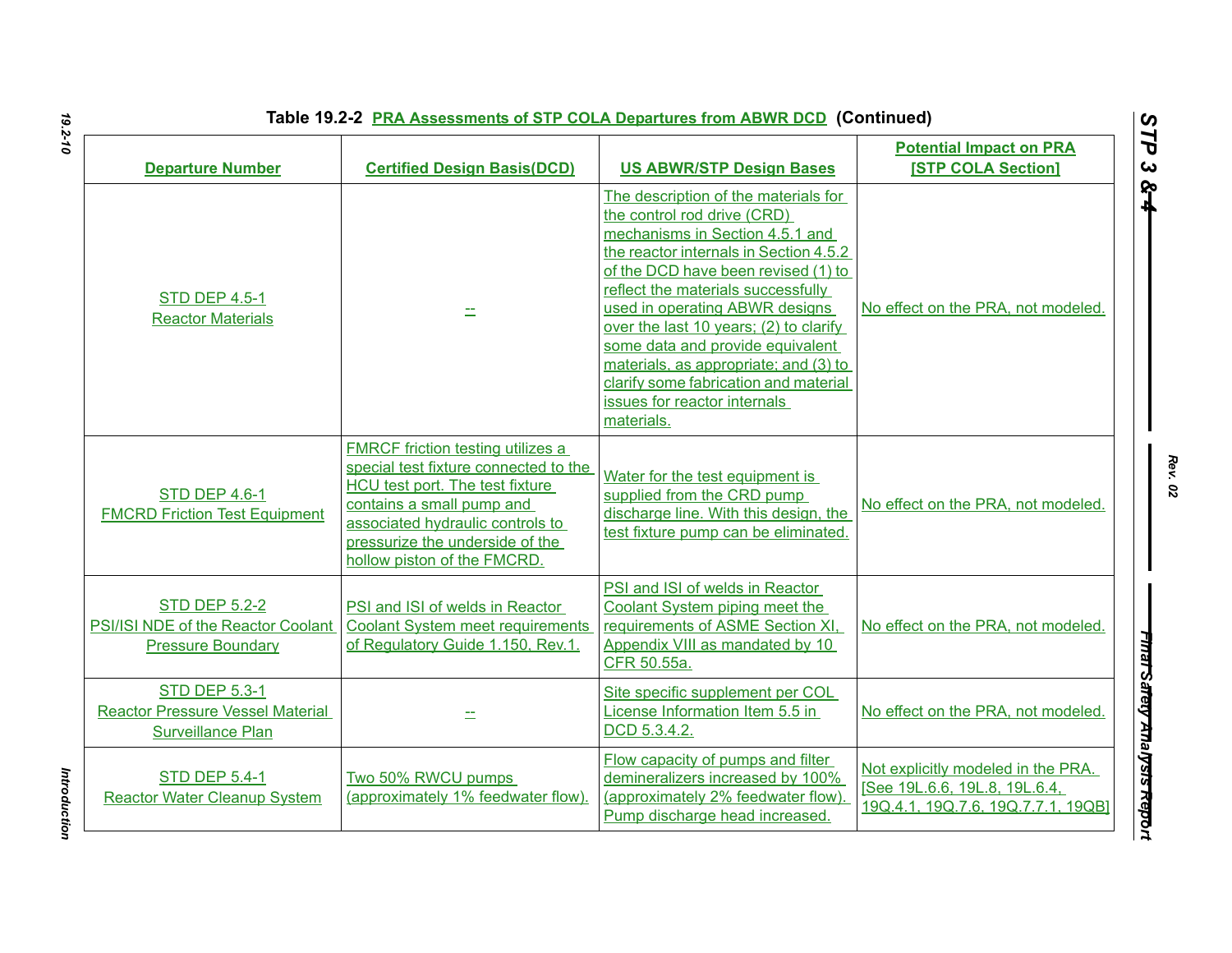|  | Table 19.2-2 PRA Assessments of STP COLA Departures from ABWR DCD (Continued) |  |
|--|-------------------------------------------------------------------------------|--|
|--|-------------------------------------------------------------------------------|--|

| <b>Departure Number</b>                                                      | <b>Certified Design Basis(DCD)</b>                                                                                                                                                                                                                                                                                                                                                                                                                                                                                                                                                                      | <b>US ABWR/STP Design Bases</b>                                                                                                                                                      | <b>Potential Impact on PRA</b><br><b>[STP COLA Section]</b> |
|------------------------------------------------------------------------------|---------------------------------------------------------------------------------------------------------------------------------------------------------------------------------------------------------------------------------------------------------------------------------------------------------------------------------------------------------------------------------------------------------------------------------------------------------------------------------------------------------------------------------------------------------------------------------------------------------|--------------------------------------------------------------------------------------------------------------------------------------------------------------------------------------|-------------------------------------------------------------|
| <b>STD DEP 5.4-2</b><br><b>Reactor Recirculation System</b>                  |                                                                                                                                                                                                                                                                                                                                                                                                                                                                                                                                                                                                         | Revised design of the RIP's cable<br>box allows improved serviceability<br>and maintainability because of<br>smaller cable boxes and plug in<br>power connector.                     | No effect on the PRA, not modeled.                          |
| <b>STD DEP 5.4-3</b><br><b>Residual Heat Removal System</b><br>Interlock     | (1) The RHR IBD diagram includes<br>an interlock that will close the<br>wetwell spray valve in the low<br>pressure flooder (LPF) mode. The<br>statement that the wetwell spray<br>can be operated with the system in<br>the LPF mode is incorrect.<br>(2) Table 5.4-3 indicates the open<br>logic for the minimum flow valve is<br>"pump running AND low loop flow<br>signal", logic diagram indicates<br>"pump discharge pressure high<br>AND low loop flow";<br>(3) several pressure relief valves in<br>Table 5.4-5 indicate relief pressure<br>is 3.44 MPaG, however design<br>pressure is 3.43MPaG | Items $(1)$ and $(2)$ logic<br>inconsistencies corrected; item (3)<br>In Table 5.4-3, relief pressure for<br>E11-F028A-C and E11-F051AC are<br>changed from 3.44 MPa to 3.43<br>MPa. | No effect on the PRA, not modeled.                          |
| <b>STD DEP 5.4-4</b><br><b>RMC Heat Exchanger</b>                            | Section 5.4.1 describes that the<br>materials for the RMHX shell, shell<br>tube sheet, and water box are<br>carbon steel.                                                                                                                                                                                                                                                                                                                                                                                                                                                                               | Stainless steel will be used for the<br>RMHX shell, shell tube sheet, and<br>water box.                                                                                              | No effect on the PRA, not modeled.                          |
| STD DEP 5A-1<br>Delete Appendix on Complying with<br><b>Regulatory Guide</b> | Text is included in Appendix 5A on<br>complying with RG 1.150 which<br>covers PSI and ISI welds in the<br><b>Reactor Coolant System</b>                                                                                                                                                                                                                                                                                                                                                                                                                                                                 | The text of Appendix 5A on<br>complying with RG 1.150 has been<br>deleted because PSI and ISI will be<br>conducted in accordance with<br><b>ASME Section XI.</b>                     | No effect on the PRA, not modeled.                          |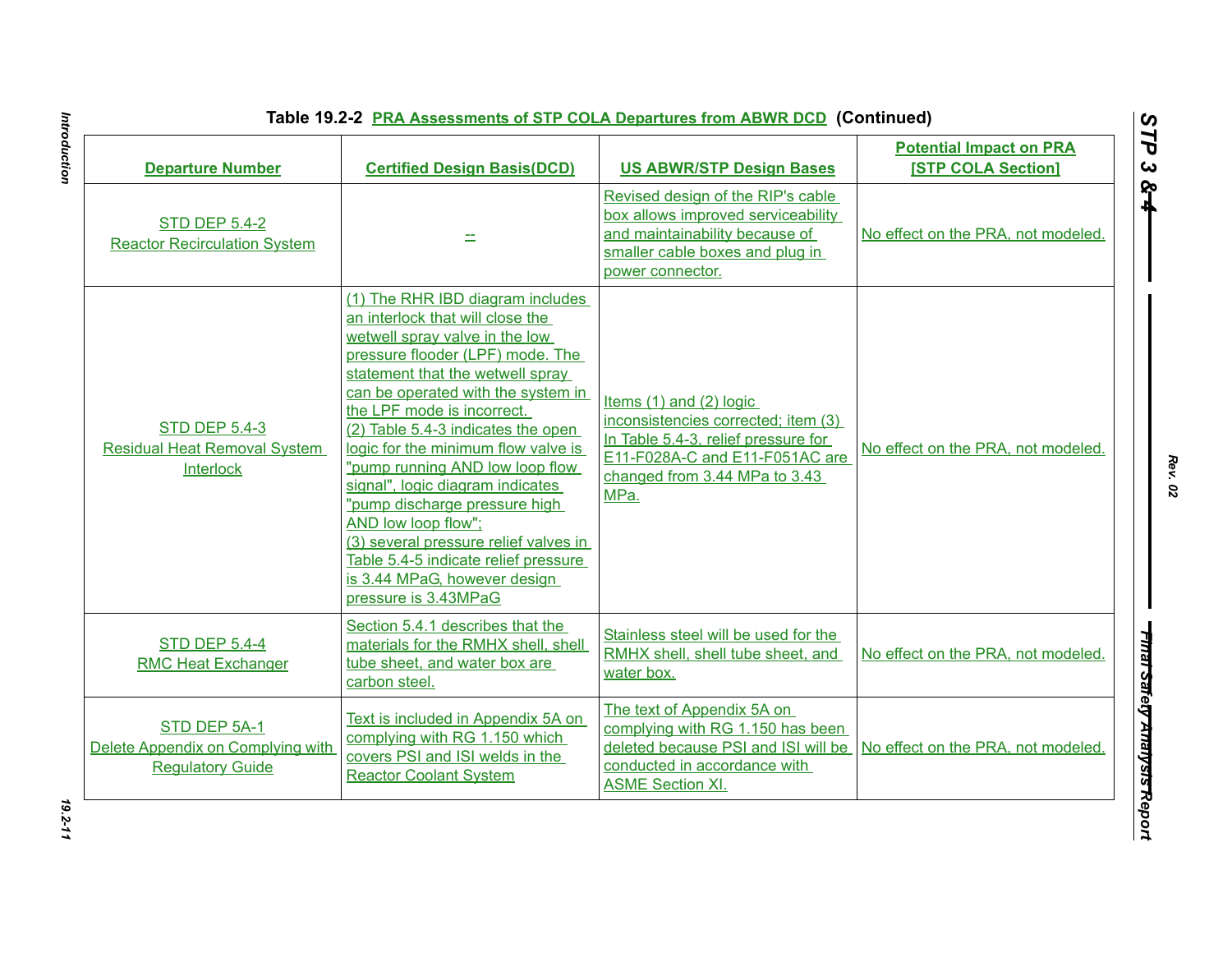| <b>Departure Number</b>                                                                | <b>Certified Design Basis(DCD)</b>                                                                                                                                            | <b>US ABWR/STP Design Bases</b>                                                                                                                                                                                                                                                                                                                                                                                                                                                                                                                                                                                         | <b>Potential Impact on PRA</b><br><b>[STP COLA Section]</b> |
|----------------------------------------------------------------------------------------|-------------------------------------------------------------------------------------------------------------------------------------------------------------------------------|-------------------------------------------------------------------------------------------------------------------------------------------------------------------------------------------------------------------------------------------------------------------------------------------------------------------------------------------------------------------------------------------------------------------------------------------------------------------------------------------------------------------------------------------------------------------------------------------------------------------------|-------------------------------------------------------------|
| STD DEP 5B-1<br><b>Residual Heat Removal Flow and</b><br><b>Heat Capacity Analysis</b> | A factor related to RHR heat<br>removal rate is 0.3705 MW/°C with<br>an associated UHS water<br>temperature of 29.4°C.                                                        | To support reduced outage times,<br>the factor related to RHR heat<br>removal rate is increased to 0.0427<br>MW/°C and UHS water temperature<br>is increased to 35°C.                                                                                                                                                                                                                                                                                                                                                                                                                                                   | No effect on the PRA.                                       |
| STD DEP 6.2-1<br><b>Containment Purge Valve Resizing</b>                               |                                                                                                                                                                               |                                                                                                                                                                                                                                                                                                                                                                                                                                                                                                                                                                                                                         |                                                             |
| <b>STD DEP 6.2-2</b><br><b>Containment Analysis</b>                                    | DCD assumptions resulted in<br>potentially nonconservative<br>calculated containment temperature<br>and pressure responses following a<br>feedwater line or steam line break. | Design assumptions for Feedwater<br>Line Break (FWLB) have been<br>updated. ANSI/ANS 5.1 1979 sets<br>forth methods for calculating decay<br>heat power from fission products.<br>U239 and Np239 following<br>shutdown of light water reactors.                                                                                                                                                                                                                                                                                                                                                                         | No effect on the PRA.                                       |
| <b>STD DEP 6.2-3</b><br><b>Containment Penetrations and</b><br><b>Isolation</b>        |                                                                                                                                                                               | From first-of-a-kind efforts, further<br>design details are included in Tables<br>6.2-7, 6.2-8, and 6.2-9 related to<br>containment isolation valves,<br>primary containment penetrations,<br>and potential leakage paths. Based<br>on equipment procurement,<br>containment isolation valves<br>associated with the ABWR Primary<br>Containment have been adjusted.<br><b>ABWR Primary Containment</b><br>Penetrations has been modified to<br>meet US mechanical and electrical<br>separation requirements. Potential<br>leakage paths from Primary<br>Containment to the environment are<br>included in Table 6.2-9. | No direct effect on PRA                                     |

*Rev. 02*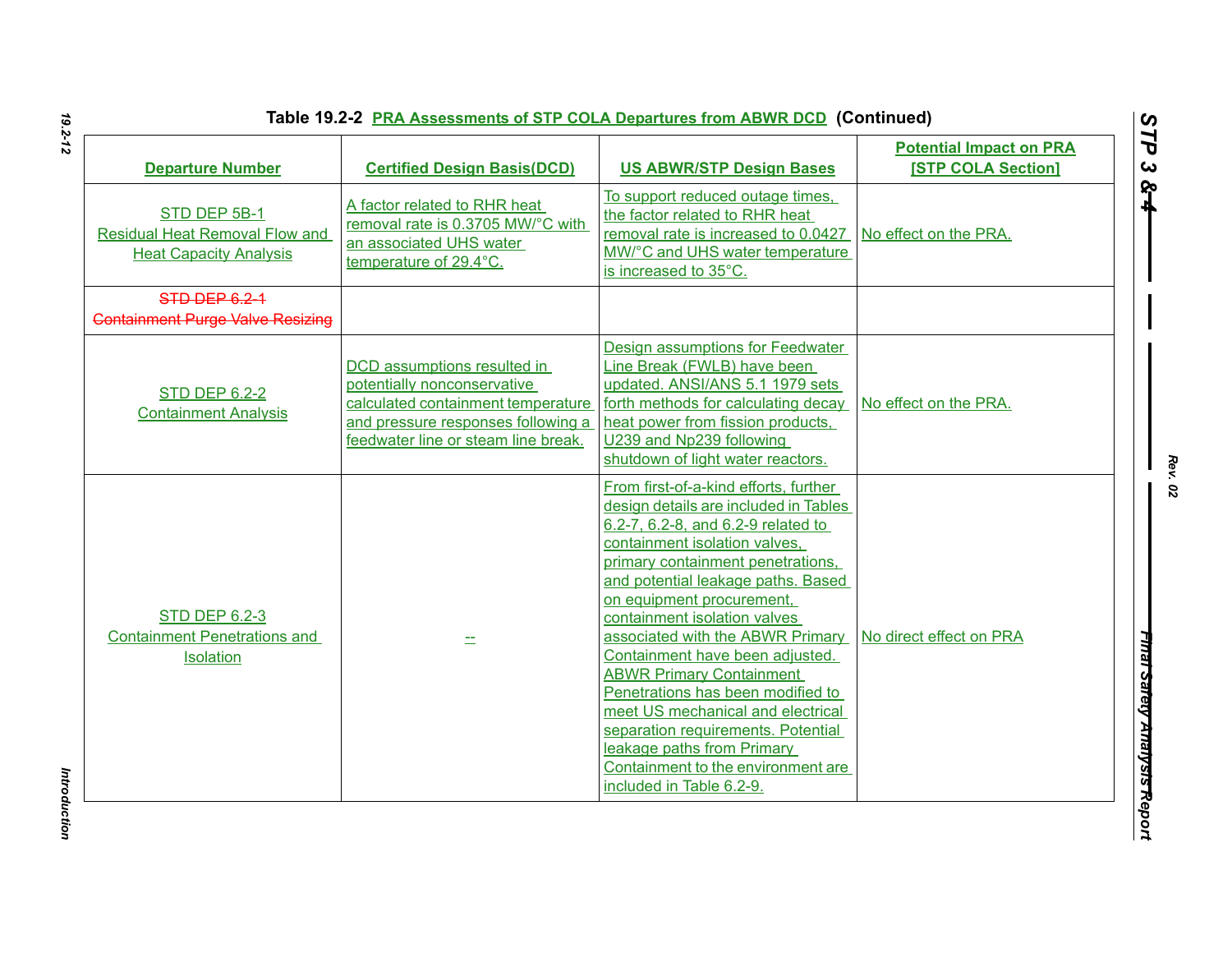| Table 19.2-2 PRA Assessments of STP COLA Departures from ABWR DCD (Continued) |  |
|-------------------------------------------------------------------------------|--|
|                                                                               |  |

| Table 19.2-2 PRA Assessments of STP COLA Departures from ABWR DCD (Continued)                                                         |                                                                                                                                                                                                                                 |                                                                                                                                                                                                                                                                                                                                                                                                                              |                                                                                                            |  |
|---------------------------------------------------------------------------------------------------------------------------------------|---------------------------------------------------------------------------------------------------------------------------------------------------------------------------------------------------------------------------------|------------------------------------------------------------------------------------------------------------------------------------------------------------------------------------------------------------------------------------------------------------------------------------------------------------------------------------------------------------------------------------------------------------------------------|------------------------------------------------------------------------------------------------------------|--|
| <b>Departure Number</b>                                                                                                               | <b>Certified Design Basis(DCD)</b>                                                                                                                                                                                              | <b>US ABWR/STP Design Bases</b>                                                                                                                                                                                                                                                                                                                                                                                              | <b>Potential Impact on PRA</b><br><b>[STP COLA Section]</b>                                                |  |
| <b>STD DEP 6.6-1</b><br>Pre-service and Inservice<br><b>Inspection and Testing of Class 2</b><br>and Class 4 Components and<br>Piping | RHR heat exchanger nozzles are<br>required to have 100% accessibility<br>for PSI during fabrication. The use<br>of some piping system<br>configurations is restricted to ensure<br>that accessibility for ISI is<br>maintained. | The 100% accessibility for PSI of<br>heat exchanger nozzles during<br>fabrication is no longer applicable.<br>Additionally, an evaluation is<br>required to insure ISI accessibility is<br>provided if some restricted piping<br>system configurations are used.                                                                                                                                                             | No effect on the PRA, not modeled                                                                          |  |
| STD DEP 6C-1<br><b>Containment Debris Protection of</b><br><b>ECCS Strainers</b>                                                      | Conical strainer installed in DCD.                                                                                                                                                                                              | The model of strainer changed from<br>conical suction strainer to CCI<br>cassette type strainer which<br>satisfies the requirements of<br>Regulatory Guide 1.82, Rev. 3.<br>RCIC and other system analyses do<br>not consider blockage of suction<br>strainers.                                                                                                                                                              | Potentially an improvement to the<br>plantspecific PRA. No change to the<br>ABWR PRA. [See 19L-8, 19Q.4.2] |  |
| <b>STD DEP 7.1-1</b><br>References to Setpoints and<br>Allowable values                                                               | The Technical Specifications are<br>formatted to include Allowable<br>Values, Setpoints, and other<br>calculations.                                                                                                             | The NRC changed requirements for<br><b>Technical Specifications to only</b><br>include Allowable Values; the<br>correct reference is to the methods<br>for calculating the setpoints and<br>margins.                                                                                                                                                                                                                         | No effect on the PRA, not modeled.                                                                         |  |
| <b>STD DEP 7.1-2</b><br><b>ATWS DB for Startup Range</b><br><b>Neutron Monitoring</b>                                                 | Miscellaneous changes to DCD<br>descriptions.                                                                                                                                                                                   | $(1)$ Section 7.1.2.4.1 $(2)(d)$ clarified<br>description of power to the stepping<br>motor driver modules derive their<br>power from a bus that automatically<br>receives power from EDG if<br>necessary.<br>(2) The SRNM subsystem provides<br>ATWS permissive signals to the<br><b>ESF</b> logic and control system.<br>(3) The APRM subsystem provides<br>ATWS permissive signal to the ESF<br>logic and control system. | No effect on the PRA, not modeled.                                                                         |  |

*Rev. 02*

*STP 3 & 4*

 $\frac{1}{19.2 \cdot 13}$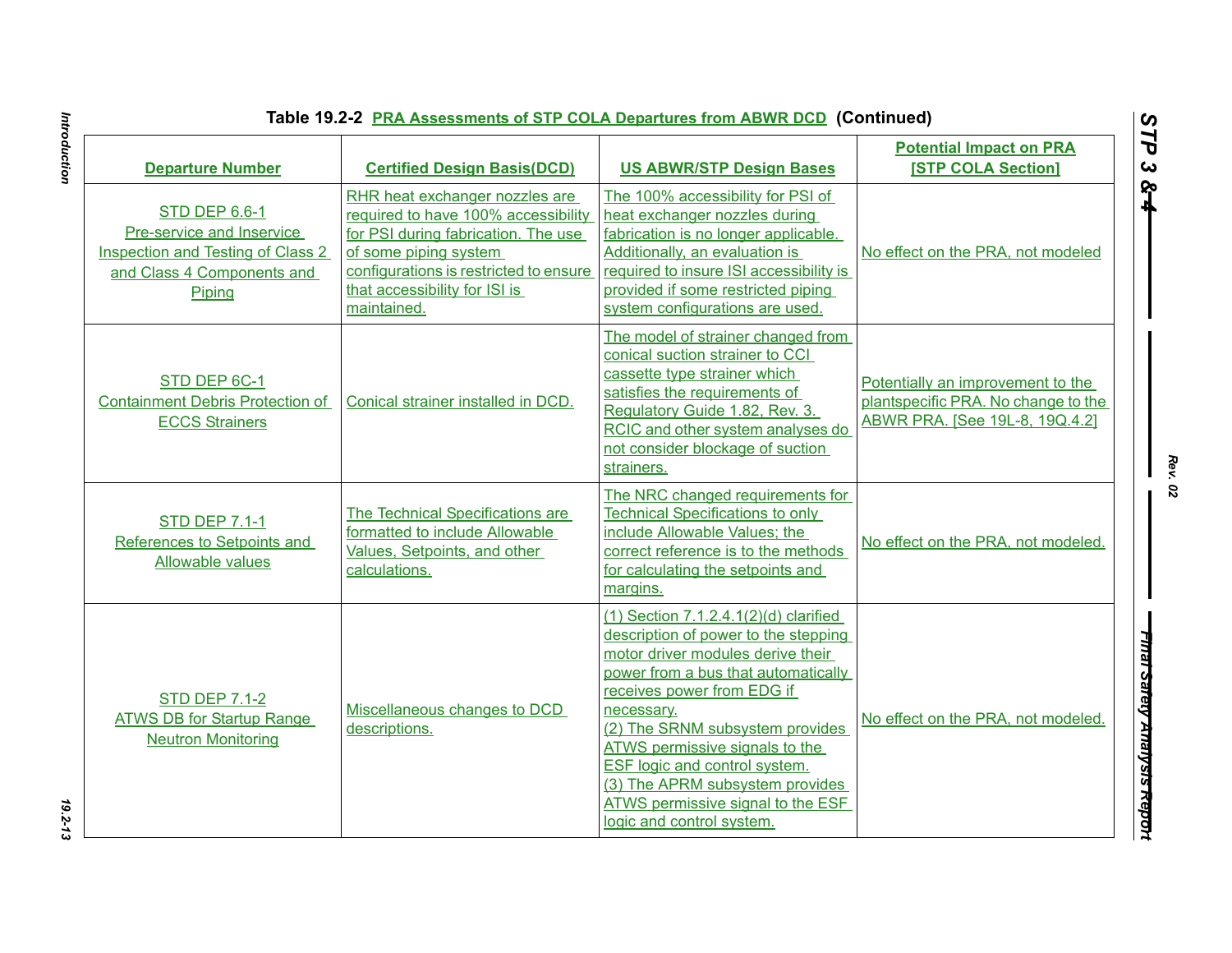| Table 19.2-2 PRA Assessments of STP COLA Departures from ABWR DCD (Continued) |  |
|-------------------------------------------------------------------------------|--|
|                                                                               |  |

| <b>Departure Number</b>                                                                 | <b>Certified Design Basis(DCD)</b>                                                                                                                                                                                                  | <b>US ABWR/STP Design Bases</b>                                                                                                                                                                                                                                                                                                                       | <b>Potential Impact on PRA</b><br><b>[STP COLA Section]</b>  |
|-----------------------------------------------------------------------------------------|-------------------------------------------------------------------------------------------------------------------------------------------------------------------------------------------------------------------------------------|-------------------------------------------------------------------------------------------------------------------------------------------------------------------------------------------------------------------------------------------------------------------------------------------------------------------------------------------------------|--------------------------------------------------------------|
| <b>STD DEP 7.1-3</b><br><b>Isolation of Automatic Traversing</b><br>Incore Probe (ATIP) |                                                                                                                                                                                                                                     |                                                                                                                                                                                                                                                                                                                                                       |                                                              |
| <b>STD DEP 7.2-1</b><br><b>Neutron Monitoring System-</b><br><b>Connection to RTIF</b>  |                                                                                                                                                                                                                                     |                                                                                                                                                                                                                                                                                                                                                       |                                                              |
| <b>STD DEP 7.2-2</b><br><b>Description of Scram Actuating</b><br>Relays                 | Relay logic contact status is<br>specified as normally closed for air<br>header dump valve solenoids.                                                                                                                               | Air header dump valve solenoid<br>relay logic contact status is<br>specified as "open" when the coil is<br>"energized."                                                                                                                                                                                                                               | Correction to description. No effect<br>on PRA, not modeled. |
| <b>STD DEP 7.2-3</b><br><b>MSIV/RPS Interface</b>                                       |                                                                                                                                                                                                                                     |                                                                                                                                                                                                                                                                                                                                                       |                                                              |
| <b>STD DEP 7.2-4</b><br><b>Manual Scram Monitoring</b>                                  | Two manual scram switches and<br>the reactor mode switch provide<br>means to manually initiate a reactor<br>trip. Additionally, one bypass<br>initiating variable is monitored in<br>addition to the scram initiating<br>variables. | No statement about monitoring<br>initiating variables is included to<br>eliminate possible misinterpretation.                                                                                                                                                                                                                                         | Clarification to text. No effect on<br>PRA.                  |
| <b>STD DEP 7.2-6</b><br><b>RPS Instrumentation Ranges</b>                               |                                                                                                                                                                                                                                     | New specifications for Reactor<br><b>Protection System Instrumentation</b><br>(Reactor Vessel High Pressure,<br>Drywell High Pressure, Reactor<br>Vessel Low Water Level 3, Low<br><b>Charging Pressure to Rod Control</b><br><b>HCU Accumulators, Turbine Control</b><br>Valve Fast Closure) are provided<br>with ranges to optimize<br>performance. | No effect on the PRA, not modeled.                           |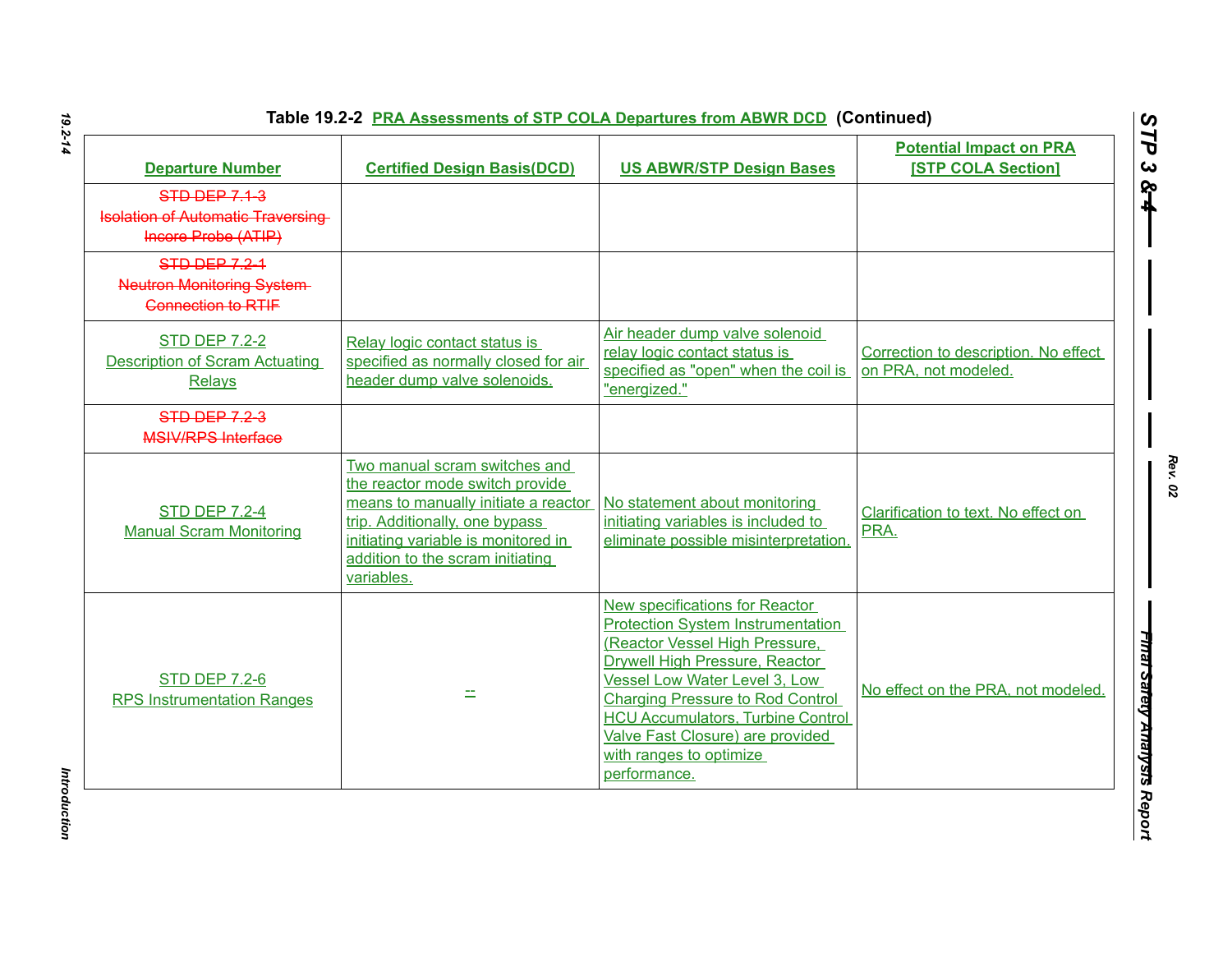| Table 19.2-2 PRA Assessments of STP COLA Departures from ABWR DCD (Continued |  |
|------------------------------------------------------------------------------|--|
|------------------------------------------------------------------------------|--|

| <b>Departure Number</b>                                                      | <b>Certified Design Basis(DCD)</b>                                                                                                                                                                     | <b>US ABWR/STP Design Bases</b>                                                                                                                                                                                    | <b>Potential Impact on PRA</b><br><b>[STP COLA Section]</b>                        |
|------------------------------------------------------------------------------|--------------------------------------------------------------------------------------------------------------------------------------------------------------------------------------------------------|--------------------------------------------------------------------------------------------------------------------------------------------------------------------------------------------------------------------|------------------------------------------------------------------------------------|
| <b>STD DEP 7.3-1</b><br><b>Time Intervals for Accident Analysis</b>          |                                                                                                                                                                                                        | To insure consistency in<br>information, input variables used in<br>LOCA analysis are referenced to a<br>table.                                                                                                    | Clarification to text. No effect on<br>PRA.                                        |
| <b>STD DEP 7.3-2</b><br><b>Automatic Depressurization</b><br>Subsystem (ADS) | Actuation of the automatic<br>safety/relief valves is described as<br>"with electrical power."                                                                                                         | <b>Actuation of the automatic</b><br>safety/relief valves utilizes<br>pneumatics for the relieving<br>function, but the operating air is<br>introduced electrically through a<br>solenoid valve.                   | Clarification to text. No effect on<br>PRA.                                        |
| <b>STD DEP 7.3-3</b><br><b>Vessel Level Management</b>                       |                                                                                                                                                                                                        |                                                                                                                                                                                                                    |                                                                                    |
| <b>STD DEP 7.3-4</b><br><b>ADS Logic</b>                                     | The DCD does not clearly describe<br>the logic and sequencing for the<br>ADS.                                                                                                                          | The logic and sequencing for the<br>ADS is fully described eliminating<br>possible misinterpretations.                                                                                                             | Clarification to text. No effect on<br>PRA.                                        |
| <b>STD DEP 7.3-5</b><br><b>Water Level Monitoring</b>                        | The DCD describes the equipment<br>design for the ADS and RHR/LPFL<br>I&C using the terms "Low" and<br>:Low-Low" when describing<br>initiating inputs from the reactor<br>water level instrumentation. | Nomenclature related to water level<br>initiating inputs is clarified using<br>terminology based on nominally<br>quantified levels (terms such as<br>"Level 1.5" and "Level 1" instead of<br>"Low" and "Low-Low"). | Clarification to text. No effect on<br>PRA.                                        |
| <b>STD DEP 7.3-6</b><br><b>SRV Position Indication</b>                       | In the main control room, position<br>indication for safety/relief valves<br>provides lights when solenoid-<br>operated pilot valves are energized<br>to open using LVDTs mounted on<br>the valves.    | Indication of safety/relief valve<br>position is provided by a limit switch,<br>giving a direct indication of the<br>valve's position.                                                                             | Not explicitly modeled in the PRA.<br>Beneficial effect for plant-specific<br>PRA. |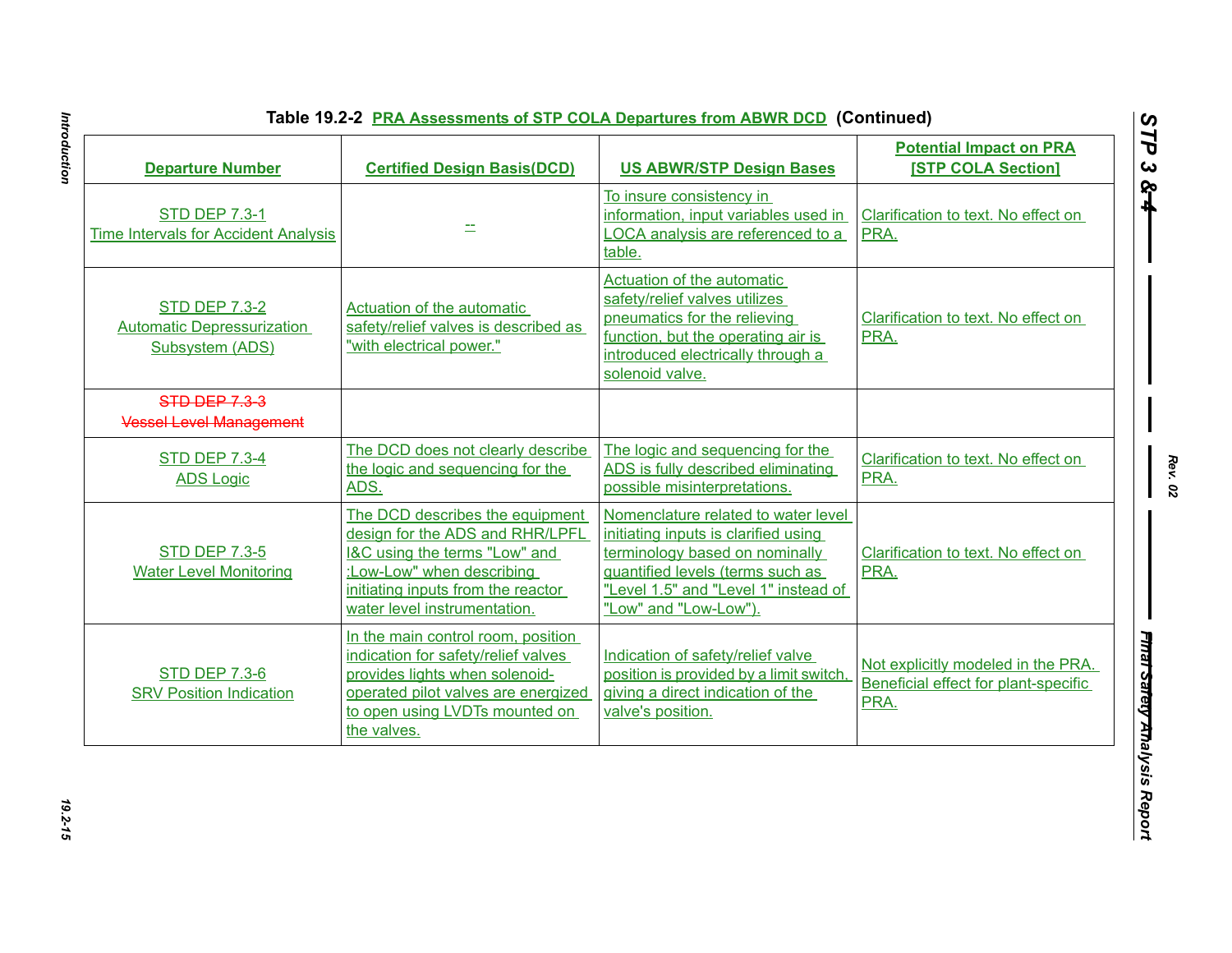| <b>Departure Number</b>                                                                     | <b>Certified Design Basis(DCD)</b>                                                                                                                                                                                    | <b>US ABWR/STP Design Bases</b>                                                                                                                                                                                                                                                                                                                                                                                                 | <b>Potential Impact on PRA</b><br><b>[STP COLA Section]</b>                                   |
|---------------------------------------------------------------------------------------------|-----------------------------------------------------------------------------------------------------------------------------------------------------------------------------------------------------------------------|---------------------------------------------------------------------------------------------------------------------------------------------------------------------------------------------------------------------------------------------------------------------------------------------------------------------------------------------------------------------------------------------------------------------------------|-----------------------------------------------------------------------------------------------|
| <b>STD DEP 7.3-7</b><br><b>ADS Manual Control</b>                                           | ADS inhibit switch is a keylock type.                                                                                                                                                                                 | The ADS inhibit and SRV control<br>switches are no longer the keylock<br>type and the ADS manual actuation<br>is now initiated by a single<br>pushbutton                                                                                                                                                                                                                                                                        | Not explicitly modeled in the PRA.<br>Potential beneficial effect for plant-<br>specific PRA. |
| <b>STD DEP 7.3-8</b><br>Surveillance Test Controller                                        |                                                                                                                                                                                                                       |                                                                                                                                                                                                                                                                                                                                                                                                                                 |                                                                                               |
| <b>STD DEP 7.3-9</b><br><b>Shutdown Cooling Operation</b>                                   |                                                                                                                                                                                                                       | Clarifications are provided in<br>describing RHR Shutdown Cooling<br>Mode valve alignment during Low<br>Pressure Flooder (LPFL) actuation<br>signal.                                                                                                                                                                                                                                                                            | Clarification to text. No effect on<br>PRA.                                                   |
| <b>STD DEP 7.3-10</b><br><b>ESF Logic and Control System</b><br>(ELCS) Mode                 | The operator may control the RHR<br>pumps and injection valves<br>manually after LPFL initiation to use<br>RHR capabilities in other modes if<br>the core is being cooled by other<br>emergency core cooling systems. | An expanded description of mode<br>switches in the main control room is<br>provided. To reduce operator<br>burden and support the displays,<br>RHR has specific mode operation<br>capability. Additionally, ELCS mode<br>automatic logic changes are<br>implemented to insure that the<br>HPCF "C" diverse hard-wired<br>manual initiation function has<br>priority over the normal automatic<br>initiation logic for HPCF "C". | Not explicitly modeled in the PRA.<br>Beneficial effect for plant-specific<br>PRA.            |
| <b>STD DEP 7.3-11</b><br><b>Leak Detection and Isolation</b><br><b>System Valve Leakage</b> | Two sets of asbestos packing rings<br>are provided with a leak-off line from<br>the chamber between packing rings<br>routed to a collection sump where<br>leakage is identified.                                      | Valves use one set of expanded<br>graphite packing to seal the valve<br>stem penetration, eliminating the<br>need for a leakage detection<br>system.                                                                                                                                                                                                                                                                            | No effect on the PRA, not modeled.                                                            |

*Rev. 02*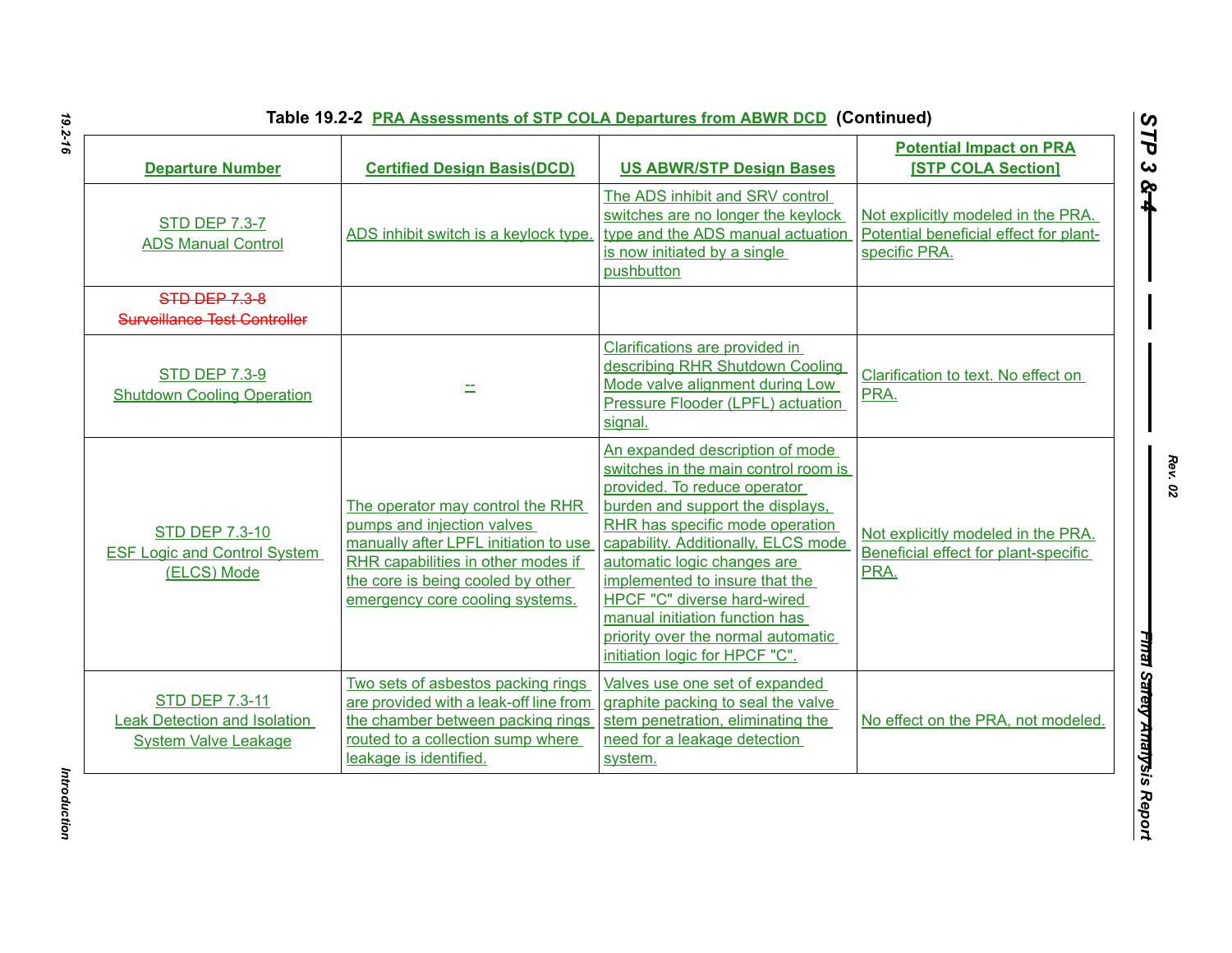| <b>Departure Number</b>                                                                       | <b>Certified Design Basis(DCD)</b>                                                                                                                              | <b>US ABWR/STP Design Bases</b>                                                                                                                                                                                                                                                           | <b>Potential Impact on PRA</b><br><b>[STP COLA Section]</b>                                   |
|-----------------------------------------------------------------------------------------------|-----------------------------------------------------------------------------------------------------------------------------------------------------------------|-------------------------------------------------------------------------------------------------------------------------------------------------------------------------------------------------------------------------------------------------------------------------------------------|-----------------------------------------------------------------------------------------------|
| <b>STD DEP 7.3-12</b><br><b>Leak Detection and Isolation</b><br><b>System Sump Monitoring</b> |                                                                                                                                                                 | Technical Specification 3.4.3 (LCO,<br>Actions B.1 and B.2, SR 3.4.3.1)<br>and its associated Bases<br>(Applicable Safety Analysis, LCO,<br>Actions B.1 and B.2) are changed to<br>show the new leakage values and<br>the addition of an "increase in<br>unidentified leakage" parameter. | No effect on the PRA, not modeled.                                                            |
| <b>STD DEP 7.3-13</b><br><b>Containment Spray Logic</b>                                       | If Containment Spray has been<br>initiated, then the system<br>automatically realigns to the LPFL<br>Mode if Reactor Vessel Water Level<br>falls below Level 1. | The LPFL mode has precedence<br>over Containment Spray when<br>below Level 1. Clarifications are<br>provided in how Drywell and<br>Wetwell Sprays can be initiated as<br>well as the interlocks associated<br>with this mode of RHR operation.                                            | Clarification to text. No effect on<br>PRA.                                                   |
| <b>STD DEP 7.3-14</b><br><b>Residual Heat Removal</b><br><b>Suppression Pool Cooling</b>      |                                                                                                                                                                 | This departure corrects an<br>inconsistency between COLA<br>subsection 7.3.1.1.4 and ABWR<br>DCD Tier 2 subsection 5.4.7.1.1.5<br>and Figure 7.3-4.                                                                                                                                       | Clarification to text. No effect on<br>PRA.                                                   |
| <b>STD DEP 7.3-15</b><br><b>Reactor Building Service Water</b><br>Logic Interfaces            | Divisions I and II provide flow<br>signals to the Main Control Rooms<br>for the Reactor Coolant Water<br>controls.                                              | All three divisions provide flow<br>signals to the main control rooms.                                                                                                                                                                                                                    | Not explicitly modeled in the PRA.<br>Beneficial effect for plant-specific<br>PRA.            |
| <b>STD DEP 7.3-16</b><br><b>Testing Safety Relief Valve Solenoid</b><br><b>Valves</b>         | SRV pilot solenoid valves can only<br>be tested when the reactor is not<br>pressurized.                                                                         | Improved testing capabilities have<br>been incorporated into the ABWR<br>design which allows testing to be<br>performed at any pressure.                                                                                                                                                  | Not explicitly modeled in the PRA.<br>Potential beneficial effect for plant-<br>specific PRA. |

Introduction *Introduction 19.2-17*

*Rev. 02*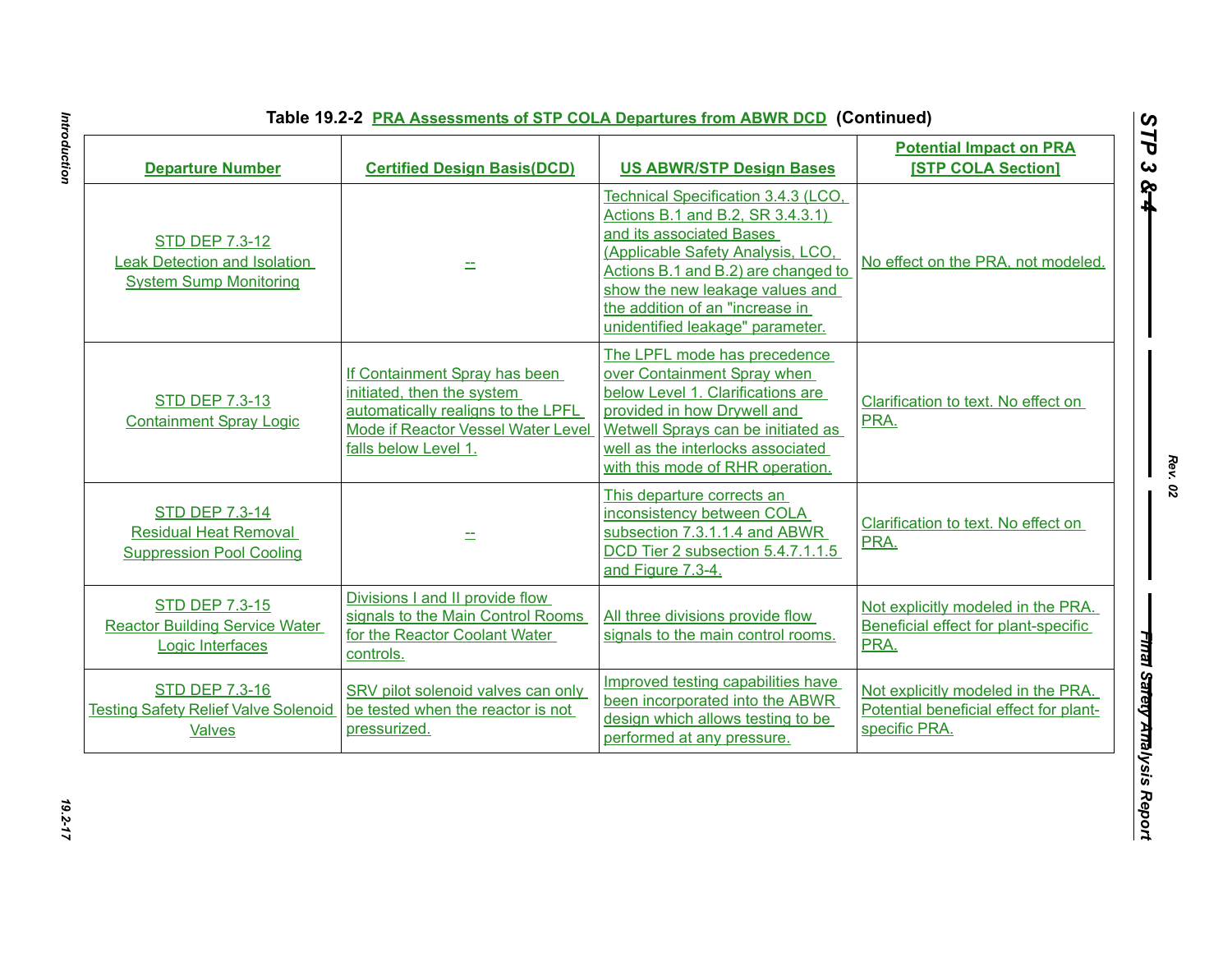| Table 19.2-2 PRA Assessments of STP COLA Departures from ABWR DCD (Continued) |  |
|-------------------------------------------------------------------------------|--|
|-------------------------------------------------------------------------------|--|

| Table 19.2-2 <b>PRA Assessments of STP COLA Departures from ABWR DCD</b> (Continued)  |                                                                                                                                                                                                                |                                                                                                                                                                                                                    |                                                             |
|---------------------------------------------------------------------------------------|----------------------------------------------------------------------------------------------------------------------------------------------------------------------------------------------------------------|--------------------------------------------------------------------------------------------------------------------------------------------------------------------------------------------------------------------|-------------------------------------------------------------|
| <b>Departure Number</b>                                                               | <b>Certified Design Basis(DCD)</b>                                                                                                                                                                             | <b>US ABWR/STP Design Bases</b>                                                                                                                                                                                    | <b>Potential Impact on PRA</b><br><b>[STP COLA Section]</b> |
| <b>STD DEP 7.3-17</b><br><b>ADS Electrical Interface</b>                              |                                                                                                                                                                                                                | This change clarifies that the control<br>logic is only performed in Division I<br>II, and III, conforming with the three<br>divisions of ECCS, however sensor<br>signals come from all four divisions             | Clarification to text. No effect on<br>PRA.                 |
| <b>STD DEP 7.4-1</b><br><b>Alternate Rod Insertion</b>                                |                                                                                                                                                                                                                | Multiple clarifications are made<br>describing implementation of the<br>ARI function.                                                                                                                              | Clarification to text. No effect on<br>PRA.                 |
| <b>STD DEP 7.4-2</b><br><b>Residual Heat Removal Alarm</b>                            | DCD alarm name " RHR Logic<br>Power Failure."                                                                                                                                                                  | The alarm is replaced with the more<br>general alarm "ELCS Out of<br>Service." The "Manual Initiation<br>Armed" alarm is clarified to only<br>activate when the RHR system is in<br><b>LFPL mode of operation.</b> | No effect on the PRA, not modeled.                          |
| <b>STD DEP 7.5-1</b><br><b>Post-Accident Monitoring (Drywell</b><br>Pressure)         | The details of the Post Accident<br>Monitoring System (PAM) and Post<br><b>Accident Sampling System (PAS)</b><br>do not fully comply with subsequent<br>regulatory updated requirements<br>related to RG 1.97. | The PAM and PAS will be designed<br>to fully comply with RG 1.97.                                                                                                                                                  | No effect on the PRA, not modeled.                          |
| <b>STD DEP 7.6-1</b><br><b>Oscillation Power Range Monitor</b><br>(OPRM) Logic        | <b>Oscillation Power Range Monitor</b><br>(OPRM) trip logic performed<br>separately from the APRM trip logic.                                                                                                  | OPRM trip logic decisions are made<br>within the OPRM unit and provided<br>to the RPS separately from the<br><b>APRM</b> trips.                                                                                    | No effect on the PRA, not modeled.                          |
| <b>STD DEP 7.6-2</b><br><b>SPTM Subsystem of Reactor Trip</b><br>and Isolation System |                                                                                                                                                                                                                | The SPTM system is clarified as<br>part of the Reactor Trip and<br><b>Isolation System.</b>                                                                                                                        | Clarification to text. No effect on<br>PRA.                 |
| <b>STD DEP 7.6-3</b><br><b>SPTM Sensor Arrangement</b>                                | DCD Tier 2 Section 7.6.1.7.3(2)<br>states that, "Each SRV in direct<br>sight of two sets of temperature<br>sensors within 9 meters."                                                                           | Clarifies that the SRV discharge line<br>quenchers are in direct sight.                                                                                                                                            | Clarification to text. No effect on<br>PRA.                 |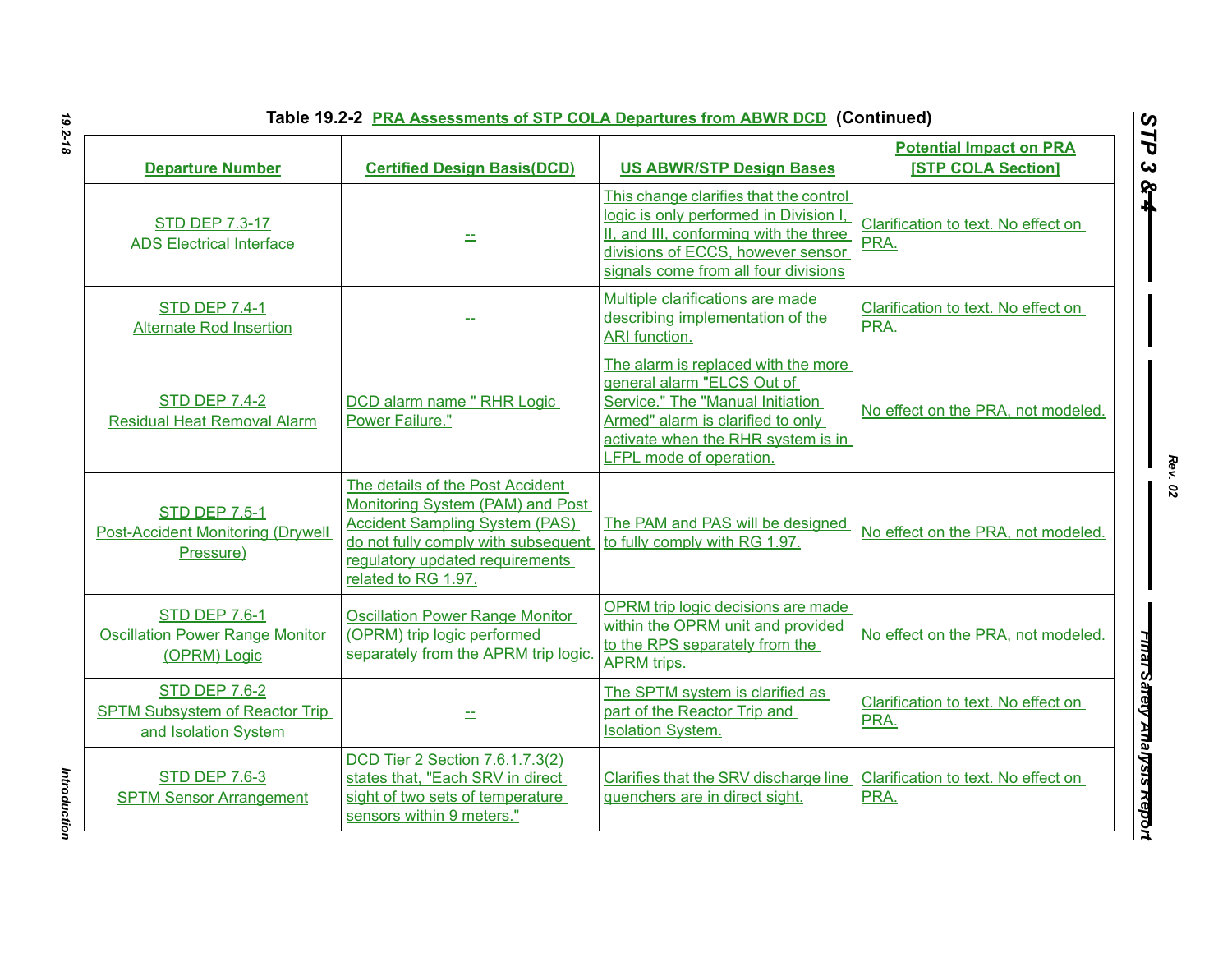| <b>Departure Number</b>                                                                | <b>Certified Design Basis(DCD)</b>                                                                                                                                                                        | <b>US ABWR/STP Design Bases</b>                                                                                                                                                                                                                      | <b>Potential Impact on PRA</b><br><b>ISTP COLA Section1</b>                                   |
|----------------------------------------------------------------------------------------|-----------------------------------------------------------------------------------------------------------------------------------------------------------------------------------------------------------|------------------------------------------------------------------------------------------------------------------------------------------------------------------------------------------------------------------------------------------------------|-----------------------------------------------------------------------------------------------|
| <b>STD DEP 7.6-4</b><br>Range of Power Range Neutron<br><b>Monitoring Operability</b>  | The PRNM provide information for<br>monitoring average power level of<br>the reactor core and monitoring the<br>local power when the reactor power<br>is in the power range (above<br>approximately 15%). | For the PRNM to provide<br>information, the power range begins<br>at approximately 5%.                                                                                                                                                               | Clarification to text. No effect on<br>PRA.                                                   |
| <b>STD DEP 7.7-1</b><br><b>RPV Water Level Instrumentation</b>                         | All instrument lines are flushed even<br>when they do not need to be.                                                                                                                                     | Condensable gas build-up in reactor<br>vessel reference leg water level<br>instrument lines is addressed by<br>using CRD water to continually flush<br>instrument lines having condensing<br>chambers.                                               | Not explicitly modeled in the PRA.<br>Potential beneficial effect for plant-<br>specific PRA. |
| <b>STD DEP 7.7-2</b><br><b>SRV Discharge Pipe Temperature</b><br><b>Data Recording</b> |                                                                                                                                                                                                           | Discharge temperatures of all the<br>safety/relief valves are shown on an<br>historian function in the control<br>room.                                                                                                                              | No effect on the PRA, not modeled.                                                            |
| <b>STD DEP 7.7-3</b><br><b>Feedwater Turbidity</b>                                     | <b>Measurement of Feedwater turbidity</b><br>is discussed.                                                                                                                                                | Feedwater turbidity is not<br>discussed; it is not considered to<br>have any safety significance and no<br>practical method has been<br>developed for measurement.                                                                                   | Clarification to text. No effect on<br>PRA.                                                   |
| <b>STD DEP 7.7-4</b><br>Automatic Power Regulator/Rod<br>Control                       |                                                                                                                                                                                                           | The APR is clarified as the direct<br>controlling system that interfaces<br>with the RCIS for accomplishing<br>automatic rod movement mode and<br>the PGCS interfaces only with APR<br>for initiating various reactor power<br>change control tasks. | Clarification to text. No effect on<br>PRA.                                                   |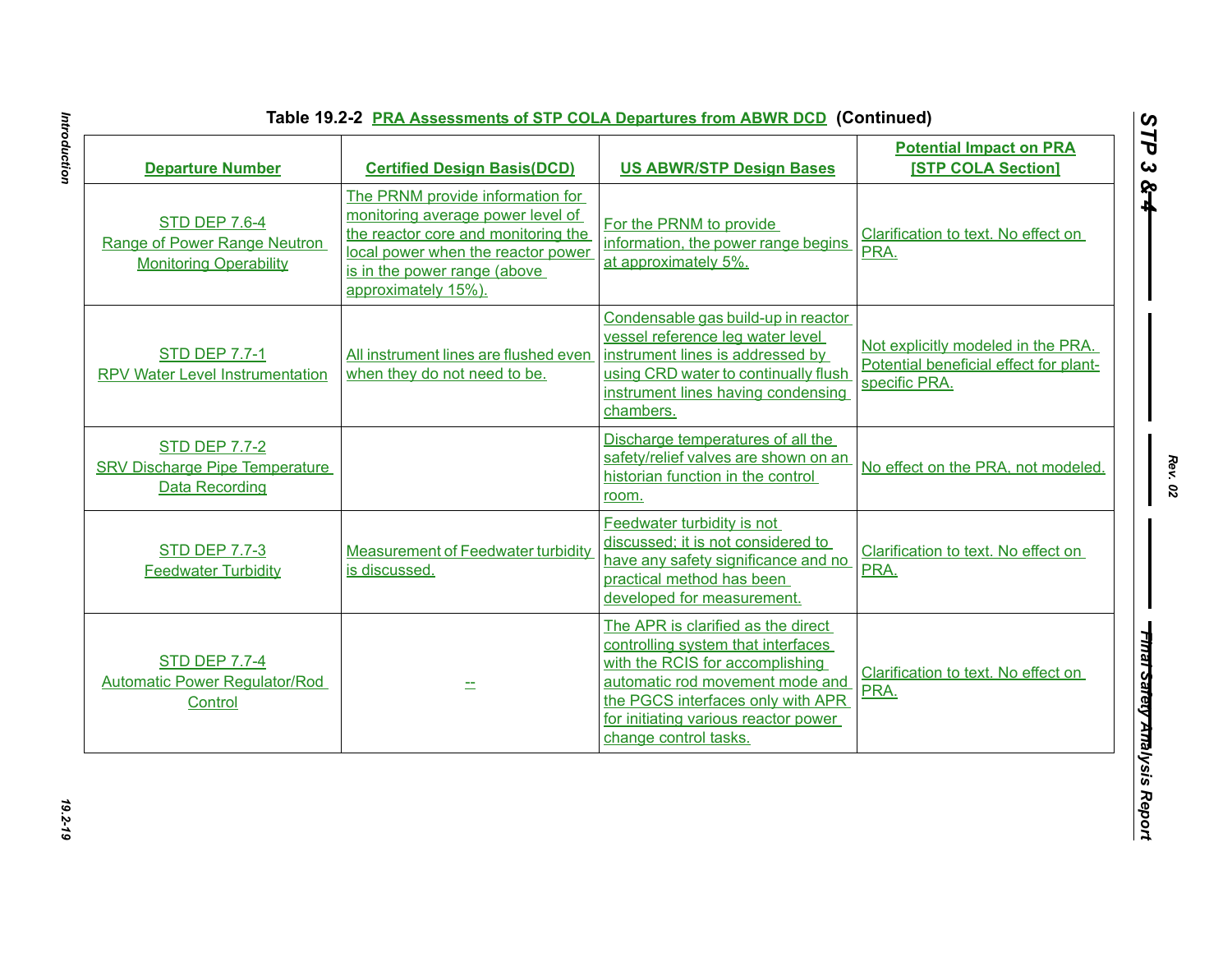|  | Table 19.2-2 PRA Assessments of STP COLA Departures from ABWR DCD (Continued) |  |
|--|-------------------------------------------------------------------------------|--|
|--|-------------------------------------------------------------------------------|--|

| <b>Departure Number</b>                                                                       | <b>Certified Design Basis(DCD)</b> | <b>US ABWR/STP Design Bases</b>                                                                                                                                                                                                     | <b>Potential Impact on PRA</b><br><b>[STP COLA Section]</b> |
|-----------------------------------------------------------------------------------------------|------------------------------------|-------------------------------------------------------------------------------------------------------------------------------------------------------------------------------------------------------------------------------------|-------------------------------------------------------------|
| <b>STD DEP 7.7-5</b><br>Rod Control and Information<br><b>System (RCIS)</b><br><b>Display</b> |                                    | Detailed information about available<br>display information at the RCIS<br>dedicated operator interface on the<br>main control panel is provided.                                                                                   | Clarification to text. No effect on<br>PRA.                 |
| <b>STD DEP 7.7-6</b><br><b>RCIS Commands</b>                                                  |                                    | Redundant "command signals" are<br>provided from RFCS to RCIS for the<br>ARI function.                                                                                                                                              | Clarification to text. No effect on<br>PRA.                 |
| <b>STD DEP 7.7-7</b><br><b>RCIS Design</b>                                                    |                                    | RCIS design details pertaining to<br>the organization, classification,<br>and/or erminology of component<br>groupings have been modified.<br>Additionally, a more complete<br>design description is provided.                       | Clarification to text. No effect on<br>PRA.                 |
| <b>STD DEP 7.7-8</b><br><b>RCIS Power Sources</b>                                             |                                    |                                                                                                                                                                                                                                     |                                                             |
| <b>STD DEP 7.7-9</b><br><b>Selected Control Rod Run-In</b><br>(SCRRI) Function                |                                    | As a secondary function, the SCRRI<br>function provides mitigation of loss<br>of a feedwater heating event                                                                                                                          | Clarification to text. No effect on<br>PRA.                 |
| <b>STD DEP 7.7-10</b><br><b>Control Rod Drive Control System</b><br>Interface                 |                                    | The CRT display is replaced with<br>the RCIS Dedicated Operator<br>Interface, a flat panel touch screen.<br>A discussion of the RAPI enforcing<br>rod blocks based upon signals<br>external and internal to the system<br>is added. | No effect on the PRA, not modeled.                          |
| <b>STD DEP 7.7-11</b><br>Rod Withdrawal Sequence<br><b>Restrictions</b>                       | 士                                  | Ganged Rod movement and<br>ganged withdrawal sequence<br>restrictions are expanded.                                                                                                                                                 | No effect on the PRA, not modeled.                          |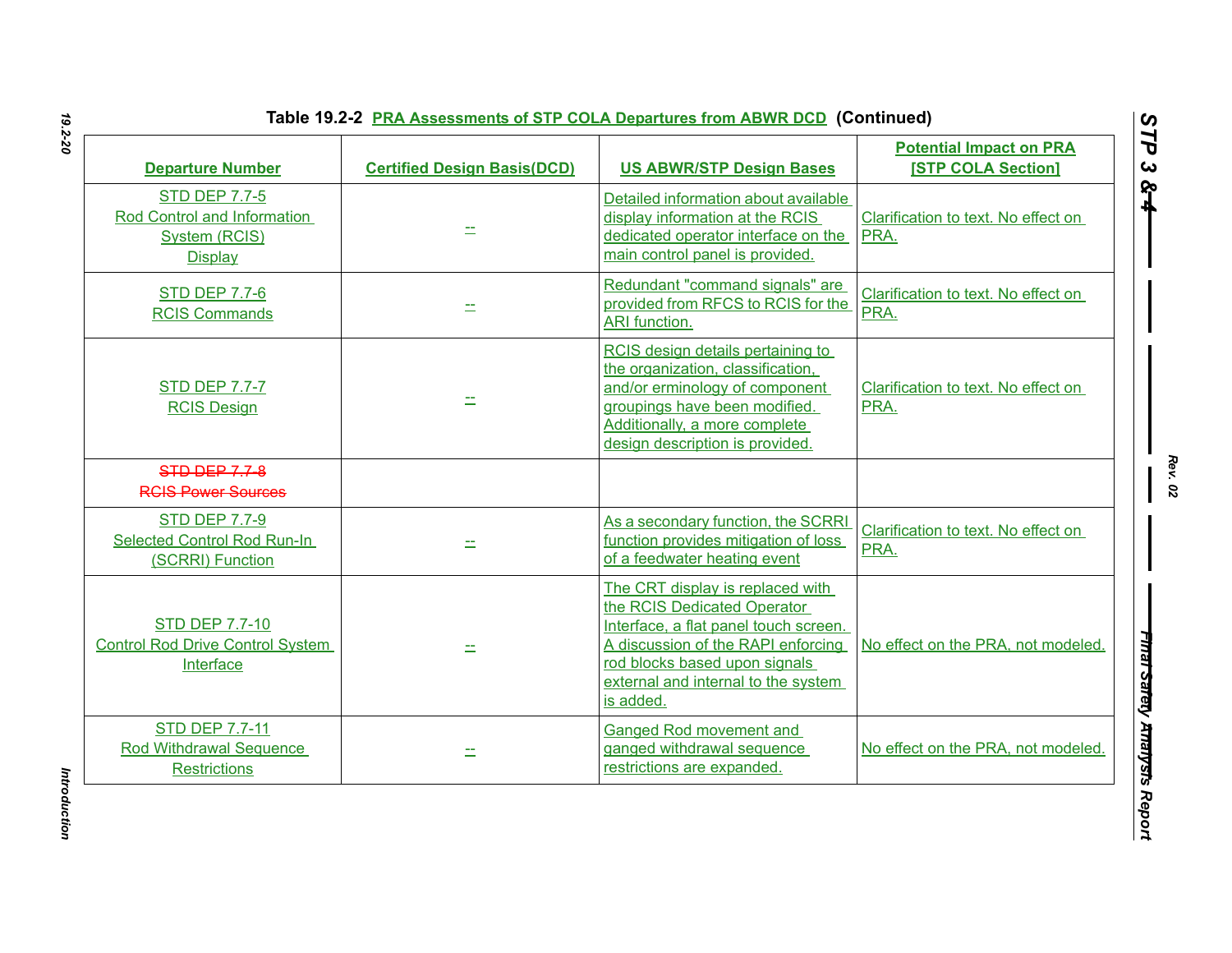|                                                                                                  | Table 19.2-2 PRA Assessments of STP COLA Departures from ABWR DCD (Continued)                                                                                                                                                                                          |                                                                                                                                                                                                                                                                            |                                                             |
|--------------------------------------------------------------------------------------------------|------------------------------------------------------------------------------------------------------------------------------------------------------------------------------------------------------------------------------------------------------------------------|----------------------------------------------------------------------------------------------------------------------------------------------------------------------------------------------------------------------------------------------------------------------------|-------------------------------------------------------------|
| <b>Departure Number</b>                                                                          | <b>Certified Design Basis(DCD)</b>                                                                                                                                                                                                                                     | <b>US ABWR/STP Design Bases</b>                                                                                                                                                                                                                                            | <b>Potential Impact on PRA</b><br><b>[STP COLA Section]</b> |
| <b>STD DEP 7.7-12</b><br><b>RCIS Indication</b>                                                  |                                                                                                                                                                                                                                                                        | Provides detailed design<br>information including the reference<br>rod pull sequence, RCIS capability,<br>RCIS providing feedback signals,<br>generation of a rod withdrawal block PRA.<br>signal, and an audible alarm at the<br>operators panel for a RRPS<br>violation. | Clarification to text. No effect on                         |
| <b>STD DEP 7.7-13</b><br><b>Optical Isolation</b>                                                | Discusses the details of a specific<br>technology that can be used for<br>achieving optical isolation.<br>However, the description is overly<br>restrictive in describing a specific<br>type of optical technology to be<br>used for meeting the optical<br>isolation. | The detailed description of the<br>specific type of technology used for<br>optical isolation is removed to<br>prevent restricting the type of<br>technology that can be used for<br>achieving suitable optical isolation.                                                  | Clarification to text. No effect on<br>PRA.                 |
| <b>STD DEP 7.7-14</b><br><b>RCIS Bypass</b>                                                      |                                                                                                                                                                                                                                                                        | Clarification in design details for<br>RCIS.                                                                                                                                                                                                                               | Clarification to text. No effect on<br>PRA.                 |
| <b>STD DEP 7.7-15</b><br><b>Scram Time Testing</b>                                               |                                                                                                                                                                                                                                                                        |                                                                                                                                                                                                                                                                            |                                                             |
| <b>STD DEP 7.7-16</b><br><b>Automated Thermal Limit Monitor-</b><br>(ALTM) Algorithm Description |                                                                                                                                                                                                                                                                        |                                                                                                                                                                                                                                                                            |                                                             |
| <b>STD DEP 7.7-17</b><br><b>RGIS Interface</b>                                                   |                                                                                                                                                                                                                                                                        |                                                                                                                                                                                                                                                                            |                                                             |
| <b>STD DEP 7.7-18</b><br><b>RCIS Operator Interface</b>                                          |                                                                                                                                                                                                                                                                        | New annunciation (alarms) for the<br>RCIS - Rod insert block and RWM<br>Trouble. Some status information is<br>now shown on MCRP display. Logic<br>and control actions available on the<br><b>Dedicated Operator's Panel.</b>                                              | Clarification to text. No effect on the<br>PRA.             |

# Introduction *Introduction 19.2-21*

*Rev. 02*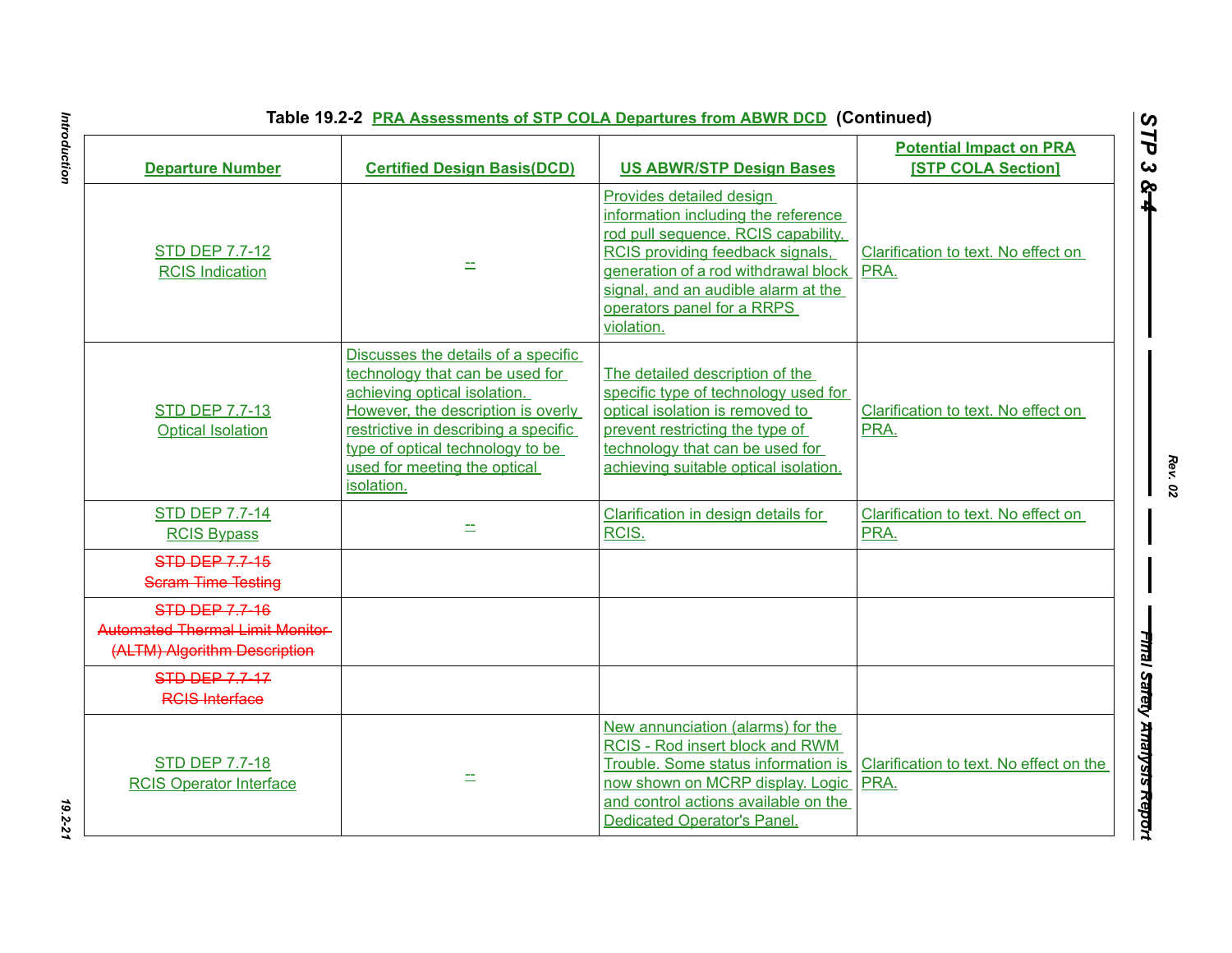| <b>Departure Number</b>                                                                | <b>Certified Design Basis(DCD)</b>                                                                                                                                                                                              | <b>US ABWR/STP Design Bases</b>                                                                                                                                                                                        | <b>Potential Impact on PRA</b><br><b>[STP COLA Section]</b> |
|----------------------------------------------------------------------------------------|---------------------------------------------------------------------------------------------------------------------------------------------------------------------------------------------------------------------------------|------------------------------------------------------------------------------------------------------------------------------------------------------------------------------------------------------------------------|-------------------------------------------------------------|
| <b>STD DEP 7.7-19</b><br><b>RCIS Maintenance</b>                                       |                                                                                                                                                                                                                                 |                                                                                                                                                                                                                        |                                                             |
| <b>STD DEP 7.7-20</b><br><b>Recirculation Flow Control Logic</b>                       | The Recirculation Flow Control<br><b>System automatically operates</b><br>when above 70% power.                                                                                                                                 | Information is provided concerning<br>manual and automatic operation for<br>other rod patterns and power levels;<br>operation below 25% has been<br>described and load follow capability<br>has been enhanced.         | Clarification to text. No effect on<br>PRA.                 |
| STD DEP 7.7-21<br><b>Feedwater Flow Transmitter</b>                                    |                                                                                                                                                                                                                                 |                                                                                                                                                                                                                        |                                                             |
| <b>STD DEP 7.7-22</b><br><b>ATLM Description</b>                                       |                                                                                                                                                                                                                                 | The description of the ATLM<br>setpoint and rod block action has<br>been expanded to further describe<br>the interface of the systems and the<br>applications.                                                         | Clarification to text. No effect on<br>PRA.                 |
| <b>STD DEP 7.7-23</b><br><b>Automatic Traversing Incore Probe</b><br>(ATIP) Function   | Gain adjustment factors for Local<br><b>Power Range Monitoring uses</b><br>inputs from the "Automatic Fixed<br>Incore Probe (AFIP)."                                                                                            | Gain adjustment factors for local<br>power range monitoring are<br>provided by an Automatic<br>Traversing Incore Probe (ATIP).                                                                                         | Clarification to text. No effect on<br>PRA.                 |
| <b>STD DEP 7.7-24</b><br><b>Steam Bypass and Pressure</b><br><b>Control Interfaces</b> | An external signal interface for the<br><b>Steam Bypass and Pressure</b><br>Control (SB&PC) System is narrow<br>range dome pressure signals from<br><b>SB&amp;PC System to the Recirculation</b><br><b>Flow Control System.</b> | Narrow range dome pressure<br>signals are replaced by "Validated<br>dome pressure signals." Based on<br>pressure demand, the SB&PC<br>System calculates position error<br>and servo current for each turbine<br>valve. | Corrections to text. No effect on the<br>PRA.               |
| <b>STD DEP 7.7-25</b><br><b>Fuel Pool Cooling and Cleanup-</b><br>Logic                |                                                                                                                                                                                                                                 |                                                                                                                                                                                                                        |                                                             |

*Introduction* 

Introduction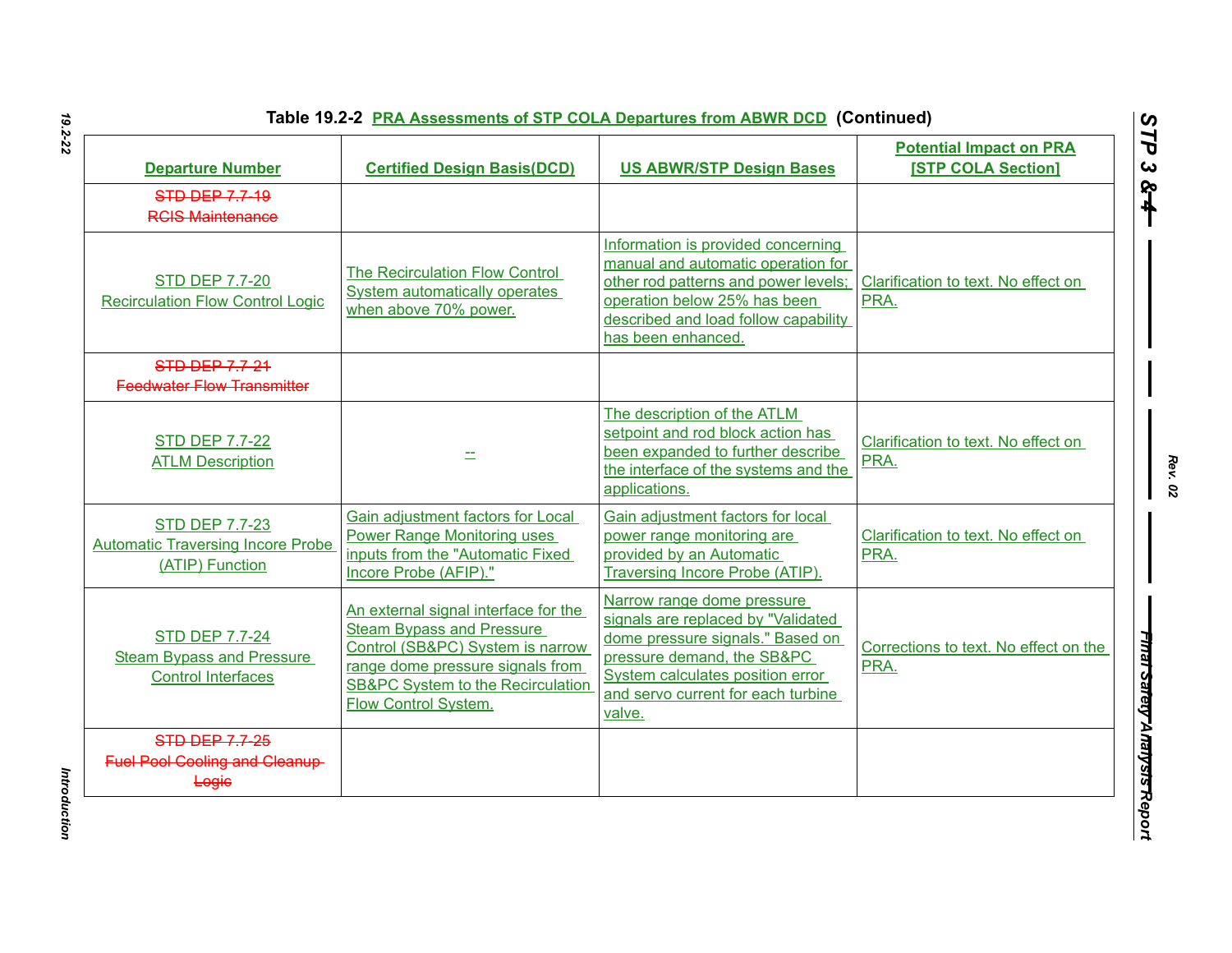| <b>Departure Number</b>                                                                | <b>Certified Design Basis(DCD)</b>                                                                                                            | <b>US ABWR/STP Design Bases</b>                                                                                                                                                                                                                                                                                                                                                                                                                             | <b>Potential Impact on PRA</b><br><b>[STP COLA Section]</b>                                                                                                                                                                                                                                                              |
|----------------------------------------------------------------------------------------|-----------------------------------------------------------------------------------------------------------------------------------------------|-------------------------------------------------------------------------------------------------------------------------------------------------------------------------------------------------------------------------------------------------------------------------------------------------------------------------------------------------------------------------------------------------------------------------------------------------------------|--------------------------------------------------------------------------------------------------------------------------------------------------------------------------------------------------------------------------------------------------------------------------------------------------------------------------|
| <b>STD DEP 7.7-27</b><br><b>RCIS Table Deletion</b>                                    | Table 7.7-1 provides the<br>environmental conditions for the<br>Rod Control and Information<br>System (RCIS) module operation<br>environment. | Table 7.7-1 is deleted because its<br>information is duplicated elsewhere<br>in the FSAR.                                                                                                                                                                                                                                                                                                                                                                   | Corrections to text. No effect on the<br>PRA.                                                                                                                                                                                                                                                                            |
| <b>STD DEP 8.2-1</b><br><b>Electrical Equipment Numbering</b>                          |                                                                                                                                               | The non-safety and safety-related<br>medium voltage buses numbering<br>conventions were changed. Figure<br>8.2-1, Sheets 1-7, have been<br>revised to show the new bus<br>numbers and equipment location in<br>the turbine building.                                                                                                                                                                                                                        | Clarification to text. No effect on<br>PRA.                                                                                                                                                                                                                                                                              |
| <b>STD DEP 8.3-1</b><br><b>Plant Medium Voltage Electrical</b><br><b>System Design</b> | Only 6.9kV; ESF busses fed directly<br>from UAT and RAT.                                                                                      | Two medium voltage systems 13.8<br>kV/4.6 kV. PG buses changed to<br>13.8 kV. Class 1E and PIP buses<br>changed to 4.16 kV. Two Reserve<br><b>Auxiliary Transformers (RATs). 13.8</b><br>kV Combustion Turbine Generator<br>with increased rating (20 Mwe).<br><b>Emergency Diesel Generator</b><br>changed to 4.16 kV, rating<br>increased to 7200 kW. Larger RATs<br>and Unit Auxiliary Transformer.<br><b>Larger capacity Main Power</b><br>Transformer. | Yes, a delta-PRA assessment was<br>performed to system fault trees on<br>Figure 19D6.11, 12, & 13; and<br>incorporated into various sections of<br>Chapter 19 that refers to the<br>condensate pump and condensate<br>booster pump being able to connect<br>to CTG. See 19.3, 19.7.3, 19K<br>Tables, 19L.8, Table 19L-9] |
| <b>STD DEP 8.3-3</b><br><b>Electrical Site-Specific Power and</b><br>Other<br>Changes  |                                                                                                                                               | Site specific changes include diesel<br>generator loading calculations for<br>sizing and drawing single lines to<br>add site-specific power centers and<br>motor control centers.                                                                                                                                                                                                                                                                           | Clarification to text. No effect on<br>PRA.                                                                                                                                                                                                                                                                              |

Introduction *Introduction 19.2-23*

*STP 3 & 4*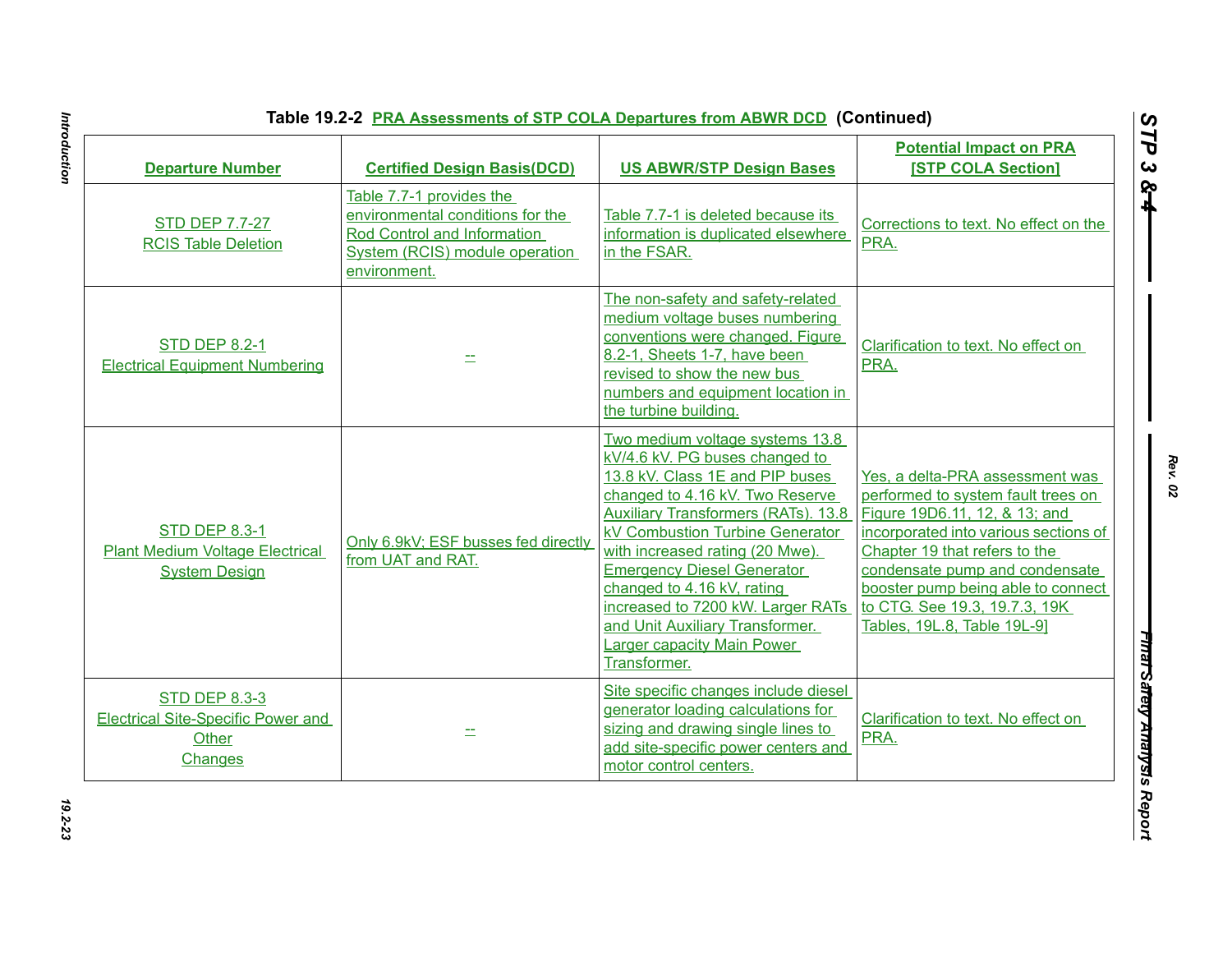| Table 19.2-2 PRA Assessments of STP COLA Departures from ABWR DCD (Continued) |  |
|-------------------------------------------------------------------------------|--|
|                                                                               |  |

| <b>Departure Number</b>                                                        | <b>Certified Design Basis(DCD)</b>                                                                                                                                                                                            | <b>US ABWR/STP Design Bases</b>                                                                                                                                                                                                                                                                                  | <b>Potential Impact on PRA</b><br><b>[STP COLA Section]</b> |
|--------------------------------------------------------------------------------|-------------------------------------------------------------------------------------------------------------------------------------------------------------------------------------------------------------------------------|------------------------------------------------------------------------------------------------------------------------------------------------------------------------------------------------------------------------------------------------------------------------------------------------------------------|-------------------------------------------------------------|
| STD DEP 8A-1<br><b>Regulatory Guidance for Lightning</b><br>Protection         |                                                                                                                                                                                                                               | This change acknowledges<br>availability of SRP and regulatory<br>guidance for the lightning protection<br>system.                                                                                                                                                                                               | Clarification to text. No effect on<br>PRA.                 |
| <b>STD DEP 9.1-1</b><br><b>Fuel Handling Cranes and</b><br>Equipment           | Tier 2 (FSAR/DCD) - Paragraph<br>9.1.2.1.2 fuel storage racks<br>provided in spent fuel storage for<br>270% of one full core fuel load,<br>which is equivalent to a minimum of<br>2354 fuel storage positions<br>(assembles). | Fuel storage racks in spent fuel pool<br>shall be 270% of one full core fuel<br>load, which is equivalent to a<br>minimum of 2354 assemblies. Pool<br>design is capable of 3072<br>assemblies and at STP's option<br>more racks can be provided as<br>extra scope. DCD should be the<br>basis for minimum racks. | No effect on the PRA, not modeled.                          |
| <b>STD DEP 9.2-1</b><br><b>Reactor Building Cooling Water</b><br><b>System</b> | RCW heat exchanger design<br>capacity for divisions A and B of<br>47.73 GJ/h; the capacity for division<br>C is 44.38 GJ/h.                                                                                                   | RCW heat exchanger design<br>capacity for divisions A and B of<br>50.1 GJ/h; the capacity for division<br>C is 46.1 GJ/h. These increased<br>capacities are based on meeting<br>LOCA heat loads with a margin of<br>20% to allow for fouling.                                                                    | Clarification to text. No direct effect<br>on PRA.          |
| <b>STD DEP 9.2-2</b><br><b>Makeup Water Preparation System</b>                 |                                                                                                                                                                                                                               | Changes specific to the operation of<br>the Makeup Preparation Water<br>(MWP) System including flow<br>capacity, storage capacity, rate for<br>providing dematerialized water,<br>supply makeup water to the ultimate<br>heat sink, etc.                                                                         | No effect on the PRA, not modeled.                          |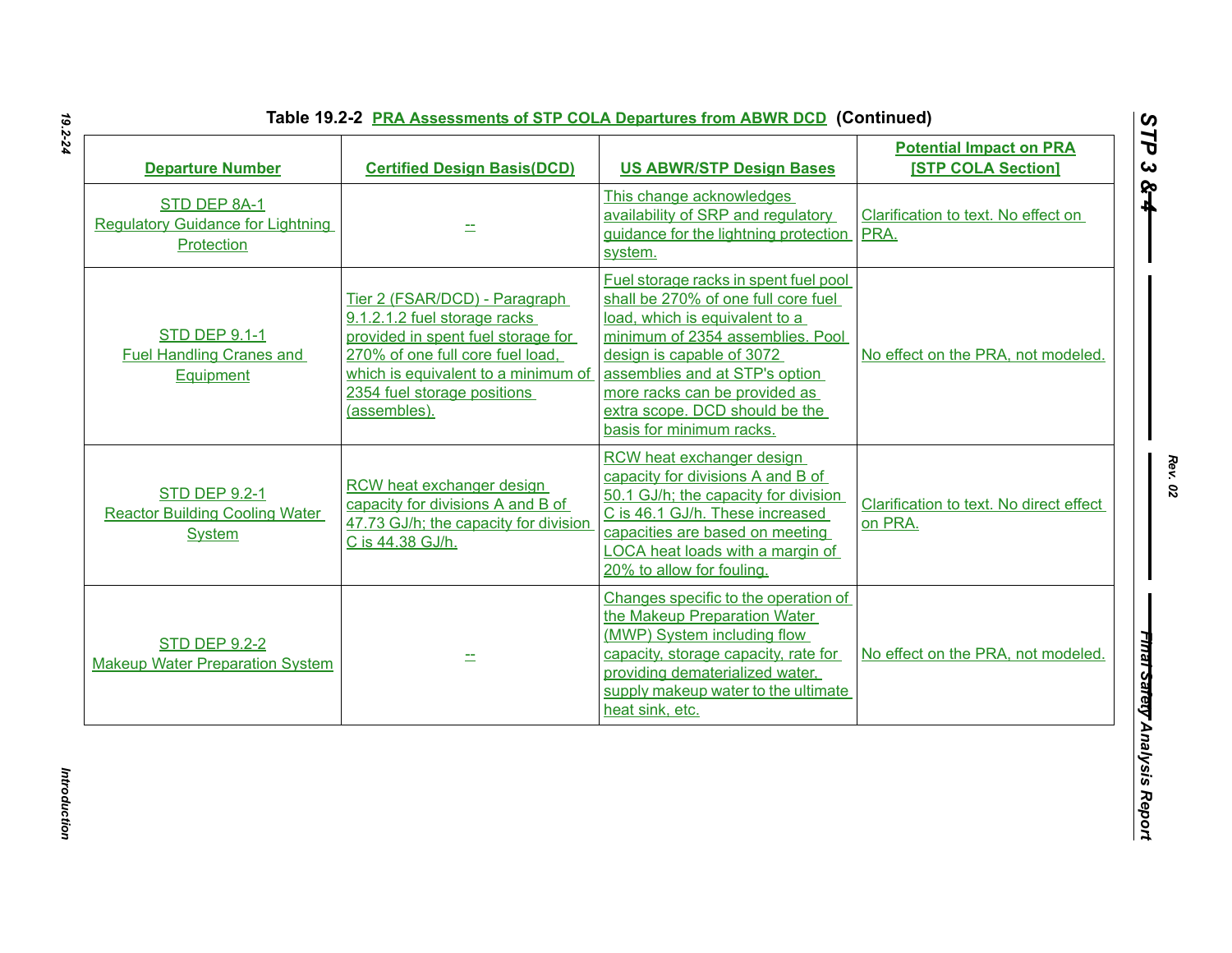| Table 19.2-2 PRA Assessments of STP COLA Departures from ABWR DCD (Continued) |                                                                                                                                                                            |                                                                                                                                                                                                                                                                                    |                                                                                                                                     |
|-------------------------------------------------------------------------------|----------------------------------------------------------------------------------------------------------------------------------------------------------------------------|------------------------------------------------------------------------------------------------------------------------------------------------------------------------------------------------------------------------------------------------------------------------------------|-------------------------------------------------------------------------------------------------------------------------------------|
| <b>Departure Number</b>                                                       | <b>Certified Design Basis(DCD)</b>                                                                                                                                         | <b>US ABWR/STP Design Bases</b>                                                                                                                                                                                                                                                    | <b>Potential Impact on PRA</b><br><b>[STP COLA Section]</b>                                                                         |
| <b>STD DEP 9.2-3</b><br><b>Turbine Building Cooling Water</b><br><b>Syste</b> | The heat removal capacity of each<br>of the three heat exchangers in the<br><b>Turbine Building Cooling Water</b><br>System is 68.7 GJ/h with a flow rate<br>of 3405 m3/h. | The heat removal capacity of each<br>of the three heat exchangers in the<br><b>Turbine Building Cooling Water</b><br>System is increased to 114.5 GJ/h,<br>using the increased flow rate of<br>4550 m3/h.                                                                          | No effect on the PRA, not modeled.                                                                                                  |
| <b>STD DEP 9.2-5</b><br><b>Reactor Service Water (RSW)</b><br><b>System</b>   | In the DCD, only the portion of the<br>RSW in the CB was described.<br>Remaining portion is not defined in<br>the DCD (Paragraph 9.2.15).                                  | RSW system design reflects new<br>location of RSW pump house and<br>increased system flow and<br>discharge pressure necessary to<br>meet the increased heat removal<br>requirements of the reactor cooling<br>water system.                                                        | Included in the delta PRA [See 19.3,<br>19.4, 19.8, 19.9, 19.11, 19K.3.<br>19L.11.1, Tables 19K-1 through<br>19K-44, 19Q, and 19R]. |
| <b>STD DEP 9.2-7</b><br><b>HVAC Normal Cooling Water</b><br><b>System</b>     |                                                                                                                                                                            | This design change corrects<br>inconsistencies in Tables 9.2-6 and<br>9.2-7, and Figure 9.2-2 such that<br>the non-safety-related HVAC<br>Normal Cooling Water (HNCW)<br>system waterside heat removal rate<br>is greater than or equal to the<br>airside cooling duty heat loads. | No effect on the PRA, not modeled.                                                                                                  |
| <b>STD DEP 9.2-8</b><br>Potable and Sanitary Water System                     |                                                                                                                                                                            | The potable water subsystem is<br>capable of supplying both STP 3&4<br>and the sewage treatment<br>subsystem is capable of treating<br>sanitary wastes collected from all<br>four units located at the site.                                                                       | No effect on the PRA, not modeled.                                                                                                  |
| <b>STD DEP 9.2-9</b><br><b>HVAC Normal Cooling Water</b>                      |                                                                                                                                                                            | Departure reduces equipment,<br>piping, valve sizes, and electrical<br>power for better maintainability, and<br>changes return temperature from<br>12°C to 14.7°C.                                                                                                                 | No effect on the PRA, not modeled.                                                                                                  |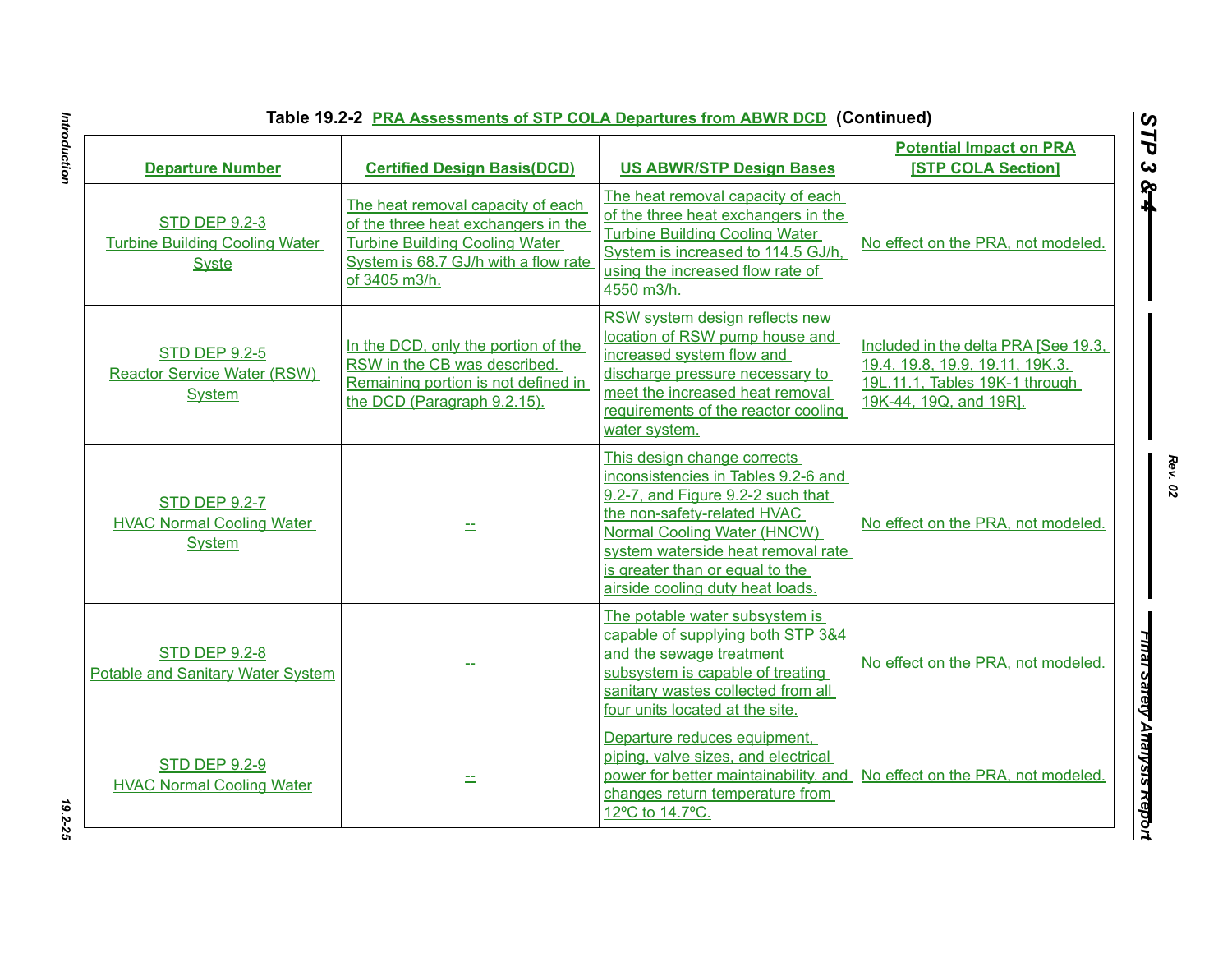| Table 19.2-2 PRA Assessments of STP COLA Departures from ABWR DCD (Continued) |  |
|-------------------------------------------------------------------------------|--|
|-------------------------------------------------------------------------------|--|

| <b>Departure Number</b>                                          | <b>Certified Design Basis(DCD)</b>                                 | <b>US ABWR/STP Design Bases</b>                                                                                                                                                                                                                                                                                                                       | <b>Potential Impact on PRA</b><br><b>[STP COLA Section]</b>                                                                                     |
|------------------------------------------------------------------|--------------------------------------------------------------------|-------------------------------------------------------------------------------------------------------------------------------------------------------------------------------------------------------------------------------------------------------------------------------------------------------------------------------------------------------|-------------------------------------------------------------------------------------------------------------------------------------------------|
| <b>STD DEP 9.2-10</b><br><b>Turbine Service Water</b>            |                                                                    | Turbine Service Water (TSW)<br>system interface requirements are<br>revised to reflect site specific<br>information.                                                                                                                                                                                                                                  | No direct effect on PRA. Turbine<br>building flooding tables associated<br>with TSW modified to reflect site<br>specific information. [See 19R] |
| <b>STD DEP 9.3-1</b><br><b>Radwaste Drain Materials</b>          | Carbon steel pipe for majority of<br>K11 Radioactive Drain System. | Stainless Steel for entire K11<br>Radioactive Drain system.                                                                                                                                                                                                                                                                                           | No effect on the PRA, not modeled.                                                                                                              |
| <b>STD DEP 9.3-2</b><br>Separate Breathing Air System            | Breathing air system is included in<br>service air system (P51).   | Separate breathing air system (P81)<br>from service air system (P51).                                                                                                                                                                                                                                                                                 | No effect on the PRA, not modeled.                                                                                                              |
| <b>STD DEP 9.3-3</b><br><b>Reactor Building Sampling Station</b> | CRD water sampling is described in<br>the DCD.                     | Because CRD system water is<br>supplied from condensate water,<br>CRD system sampling can be<br>substituted by condensate system<br>sampling. The condensate system<br>monitors oxygen and conductivity.<br>Process samples from the CRD are<br>not needed.                                                                                           | No effect on the PRA, not modeled.                                                                                                              |
| <b>STD DEP 9.4-1</b><br><b>Service Building HVAC System</b>      |                                                                    | The HVAC System is revised to<br>remove the provisions for toxic gas<br>monitors and the TSC alarm for high<br>toxic gas concentration.                                                                                                                                                                                                               | No effect on the PRA, not modeled.                                                                                                              |
| <b>STD DEP 9.4-2</b><br><b>Control Building HVAC System</b>      |                                                                    | The control building HVAC system<br>smoke removal mode is revised to<br>include control room main air supply<br>duct bypass lines around the air-<br>handling unit with two motor<br>operated dampers for each of the<br>two control room habitability area<br><b>HVAC</b> divisions and each of the<br>three safety-related equipment<br>HVAC areas. | No effect on the PRA, not modeled.                                                                                                              |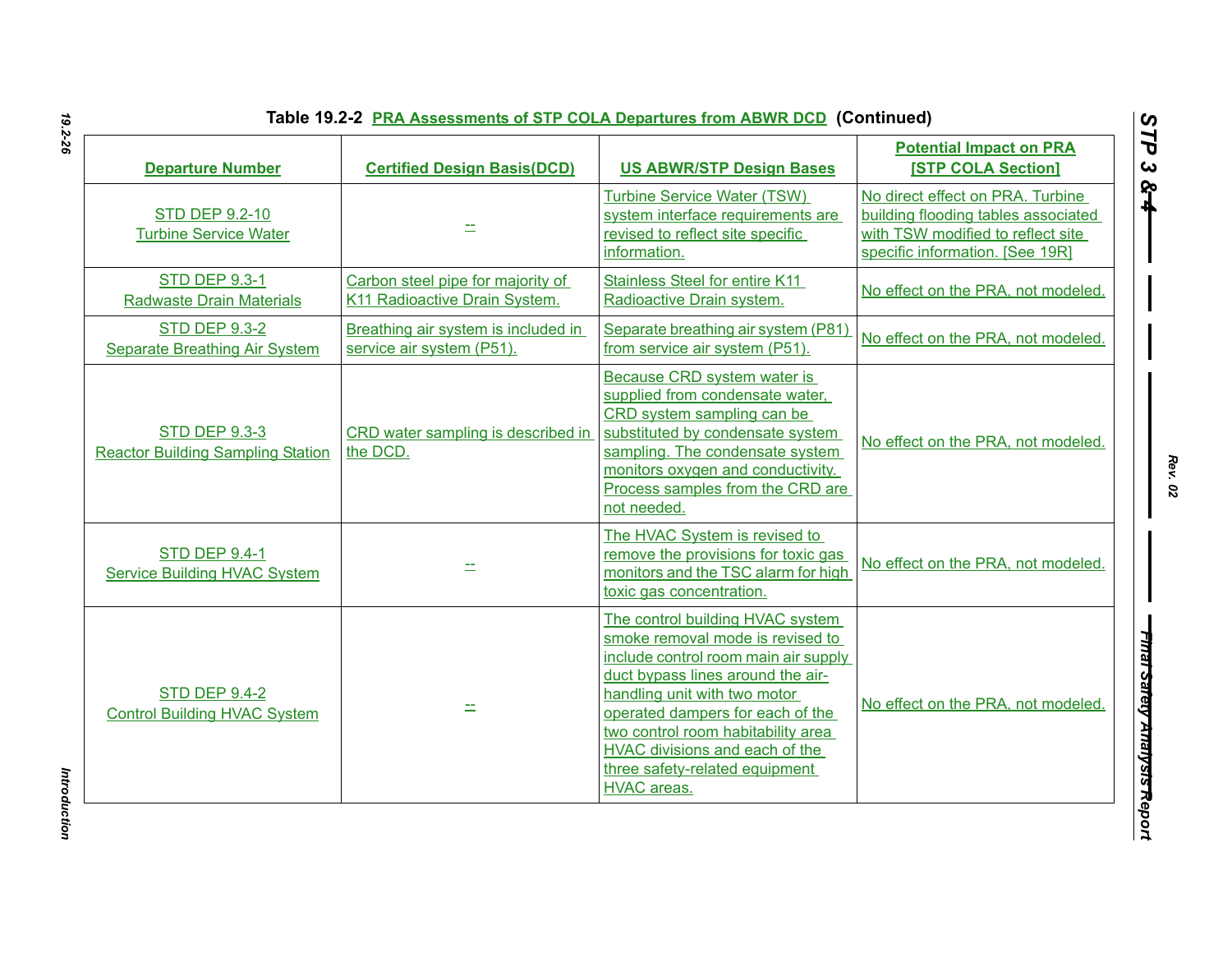| <b>Departure Number</b>                                      | <b>Certified Design Basis(DCD)</b>                                                                                              | <b>US ABWR/STP Design Bases</b>                                                                                                                                                                                                                                                                                                                                                                                                                           | <b>Potential Impact on PRA</b><br><b>[STP COLA Section]</b> |
|--------------------------------------------------------------|---------------------------------------------------------------------------------------------------------------------------------|-----------------------------------------------------------------------------------------------------------------------------------------------------------------------------------------------------------------------------------------------------------------------------------------------------------------------------------------------------------------------------------------------------------------------------------------------------------|-------------------------------------------------------------|
| <b>STD DEP 9.4-3</b><br><b>Service Building HVAC System</b>  | Service building HVAC system has<br>two subsystems, the clean air HVAC<br>System and the Controlled Area<br><b>HVAC System.</b> | Subsystems are deleted and<br>consolidated to supply air to both<br>the Clean Area and the Controlled<br>Area.                                                                                                                                                                                                                                                                                                                                            | No effect on the PRA, not modeled.                          |
| <b>STD DEP 9.4-4</b><br><b>Turbine Island HVAC System</b>    |                                                                                                                                 | Design changes include: additional<br>supply/exhaust air flow, relocated<br>electrical building into turbine<br>building, increase in equipment<br>quantities, additional condensate<br>booster pumps, etc.                                                                                                                                                                                                                                               | No effect on the PRA, not modeled.                          |
| <b>STD DEP 9.4-5</b><br><b>Radwaste Building Ventilation</b> |                                                                                                                                 | Eliminated HVAC equipment<br>supporting the adwaste incinerator<br>which was deleted. A dedicated air<br>conditioning system for electrical,<br>HVAC equipment rooms and other<br>areas was added as a result of<br>design evolution. Operation control<br>of the exhaust air system form<br>radwaste process area is<br>augmented to automatically route<br>the exhaust air through filtration<br>equipment upon detection of<br>airborne radioactivity. | No effect on the PRA, not modeled.                          |
| <b>STD DEP 9.4-6</b><br><b>Control Building HVAC System</b>  | One flow element/flow switch in the<br>common discharge duct of each<br>emergency filtration unit.                              | A flow element/flow switch is to be<br>installed on the discharge side of<br>each emergency filtration unit fan<br>using a two out of two logic signal<br>for automatic switchover.                                                                                                                                                                                                                                                                       | No effect on the PRA, not modeled.                          |

Introduction *Introduction 19.2-27*

*Rev. 02*

*STP 3 & 4*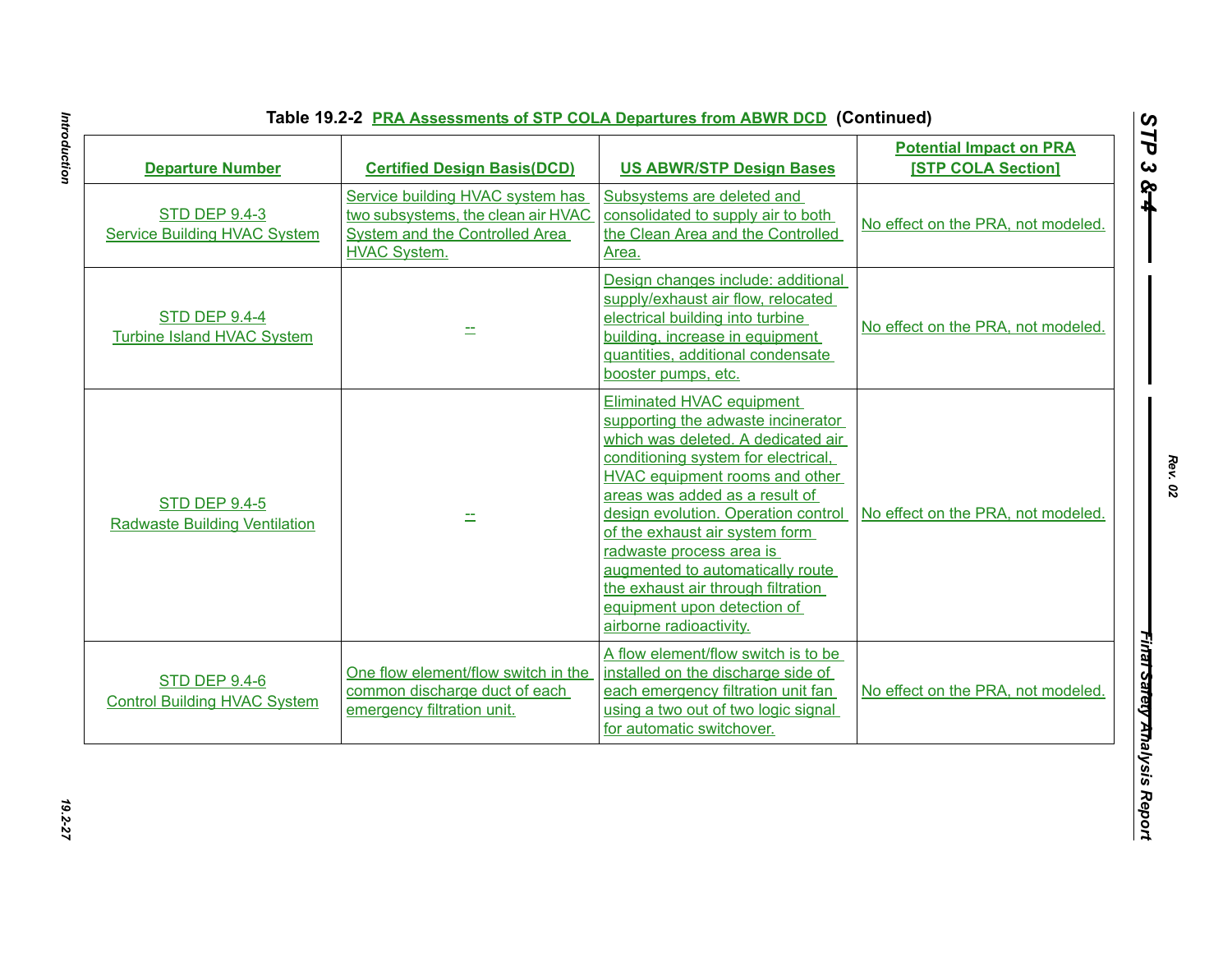| <b>Departure Number</b>                                                                     | <b>Certified Design Basis(DCD)</b>                                                                                                                                                              | <b>US ABWR/STP Design Bases</b>                                                                                                                                                                                                                                                                                                  | <b>Potential Impact on PRA</b><br><b>[STP COLA Section]</b>                                                                                                                                      |
|---------------------------------------------------------------------------------------------|-------------------------------------------------------------------------------------------------------------------------------------------------------------------------------------------------|----------------------------------------------------------------------------------------------------------------------------------------------------------------------------------------------------------------------------------------------------------------------------------------------------------------------------------|--------------------------------------------------------------------------------------------------------------------------------------------------------------------------------------------------|
| <b>STD DEP 9.4-7</b><br><b>Control Building Annex HVAC</b>                                  | MG set rooms are ventilated by C/B<br>safetyrelated equipment area<br>HVAC; cooling is provided by non-<br>safety-related MG set room air<br>handling unit.                                     | MG set room air handling unit is<br>independent of from C/B safety<br>related equipment area HVAC.                                                                                                                                                                                                                               | No effect on the PRA, not modeled.                                                                                                                                                               |
| <b>STD DEP 9.4-8</b><br><b>Reactor Building HVAC System</b>                                 |                                                                                                                                                                                                 | Configuration of fans and air<br>conditioning units (ACU) in Figure<br>9.4-3 modified because current<br>configuration is inconsistent with<br>Tier 1 Figure 2.15.5j. Fire damper is<br>stated in Tier 2 9.4.5.5.2, but Tier 1<br>Figure 2.15.5i has no Fire Damper-<br>the statement of Fire Damper in Tier<br>2 is eliminated. | No effect on the PRA.                                                                                                                                                                            |
| <b>STD DEP 9.4-9</b><br><b>Turbine Building HVAC</b>                                        | 二                                                                                                                                                                                               | The Turbine Building's exhaust<br>system is changed and its HVAC<br>recirculation duct is deleted.                                                                                                                                                                                                                               | No effect on the PRA, not modeled.                                                                                                                                                               |
| <b>STD DEP 9.5-1</b><br><b>Diesel Generator Jacket Water</b><br><b>Cooling Water System</b> | <b>Inspection and Testing requirements</b><br>for the diesel generator jacket<br>cooling water system conformed to<br>RG 1.108.                                                                 | The requirements have been<br>integrated onto RG 1.9 Rev.4,<br>endorsing IEEE-387, which<br>addresses qualification and periodic<br>testing of the diesel generators.                                                                                                                                                            | No effect on the PRA.                                                                                                                                                                            |
| <b>STD DEP 9.5-2</b><br><b>Lower Drywell Flooder Fusible Plug</b><br>Valve                  | Contains specific design details<br>about fusible plugs based on an old<br>design concept and patent<br>application; however the fusible<br>plugs were never built or tested to<br>this design. | The fusible plugs are described in<br>generic terms of the design<br>requirements and incorporate<br>design experience from actual<br>design and test results.<br>Clarifications are made specifying<br>the fusible plug opening<br>temperature, lower drywell isolation<br>valve details, etc.                                  | The change incorporates design<br>experience which should decrease<br>the likelihood of failure. No effect on<br>the PRA, but described in Chapter<br>19. [See 19E, 19E.2.8.2.1,<br>19E.2.8.2.6] |

*STP 3 & 4*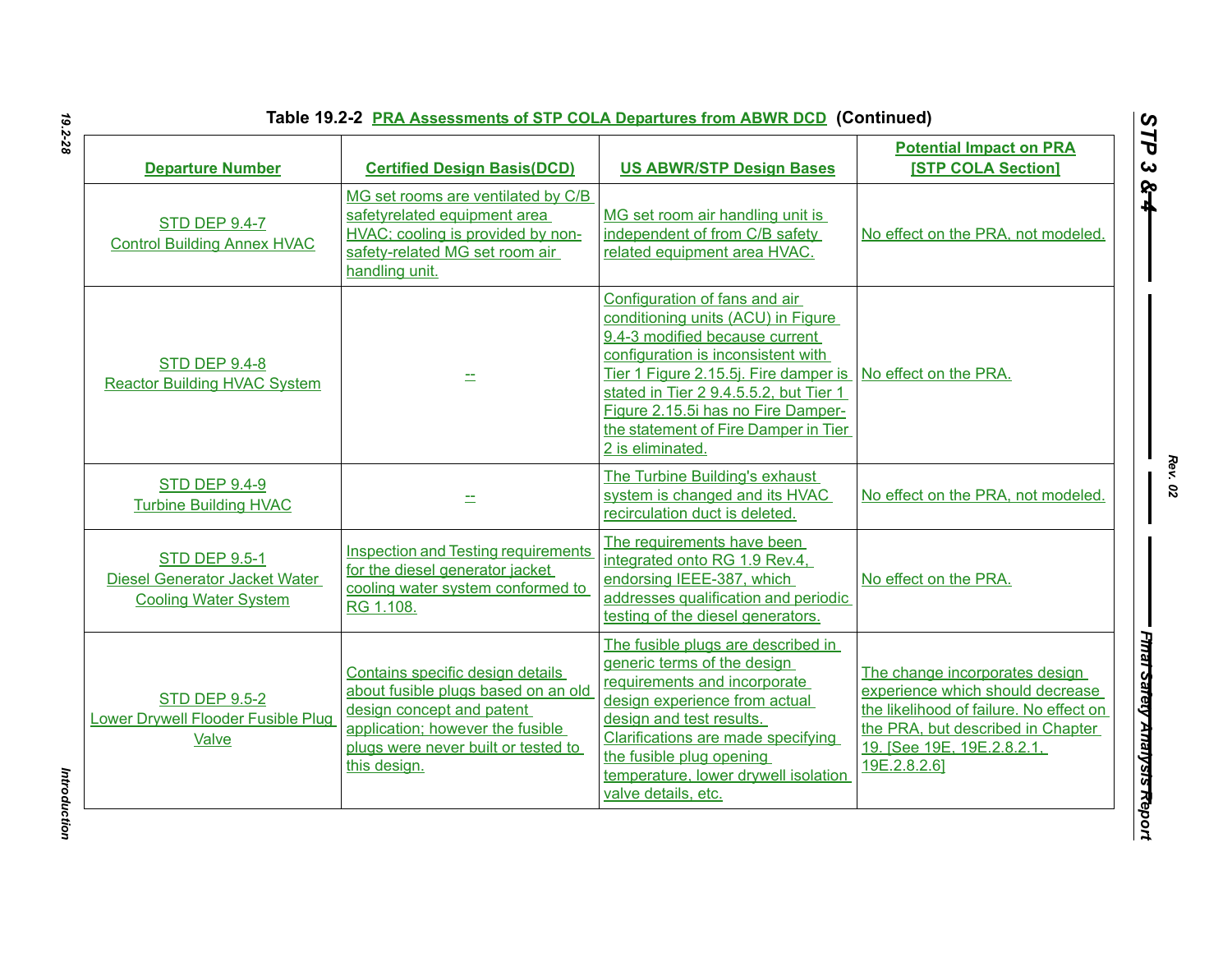| <b>Departure Number</b>                                                                   | <b>Certified Design Basis(DCD)</b>                                                                                                            | <b>US ABWR/STP Design Bases</b>                                                                                                                                                                                                                                                                                                                                                                                                                                                                                                           | <b>Potential Impact on PRA</b><br><b>[STP COLA Section]</b>                                                                   |
|-------------------------------------------------------------------------------------------|-----------------------------------------------------------------------------------------------------------------------------------------------|-------------------------------------------------------------------------------------------------------------------------------------------------------------------------------------------------------------------------------------------------------------------------------------------------------------------------------------------------------------------------------------------------------------------------------------------------------------------------------------------------------------------------------------------|-------------------------------------------------------------------------------------------------------------------------------|
| <b>STD DEP 9.5-3</b><br><b>System Description - Reactor</b><br><b>Internal Pump Motor</b> | MG sets and adjustable speed<br>drives described in DCD 9.5.10.2<br>and 7.7.1.3.                                                              | Several changes to the technical<br>description of the non-safety Motor-<br>Generator (MG) sets and ASD<br>descriptions.                                                                                                                                                                                                                                                                                                                                                                                                                  | No effect on the PRA, not modeled.                                                                                            |
| <b>STD DEP 9.5-4</b><br><b>Lighting and Servicing Power</b><br><b>Supply System</b>       | Mercury lamps are provided for use<br>for high ceilings, except where<br>breakage could introduce mercury<br>into the reactor coolant system. | The mercury lights are replaced with<br>high pressure sodium (HPS) lamps.                                                                                                                                                                                                                                                                                                                                                                                                                                                                 | No effect on the PRA, not modeled.                                                                                            |
| <b>STD DEP 9.5-6</b><br>Diesel Generator Fuel Oil Storage<br>and Transfer System          |                                                                                                                                               | The sample connection for the Fuel<br>Oil Storage Tank is relocated slightly<br>above grade elevation, fill<br>connection is relocated at grade<br>elevation and vent is extended to an<br>elevation exceeding maximum flood<br>level. The Fuel Oil Storage Tanks<br>are relocated in concrete vaults<br>underground, with piping routed<br>underground. Locked, closed<br>isolation valves have been added to<br>the fill and sample lines, and a<br>second transfer pump for the Diesel<br>Generator Fuel Oil system has been<br>added. | Not explicitly modeled in the PRA.<br>Potential beneficial effect (two fuel<br>oil transfer pumps) for plant-specific<br>PRA. |
| <b>STD DEP 9.5-7</b><br>Fire Protection - House Boiler Area<br>of the Turbine             | The house boiler is a fuel oil-heated<br>boiler.                                                                                              | The house boiler is an electrically<br>heated boiler.                                                                                                                                                                                                                                                                                                                                                                                                                                                                                     | Slight positive effect on Turbine<br>Building frequency. No effect on<br>PRA fire modeling.                                   |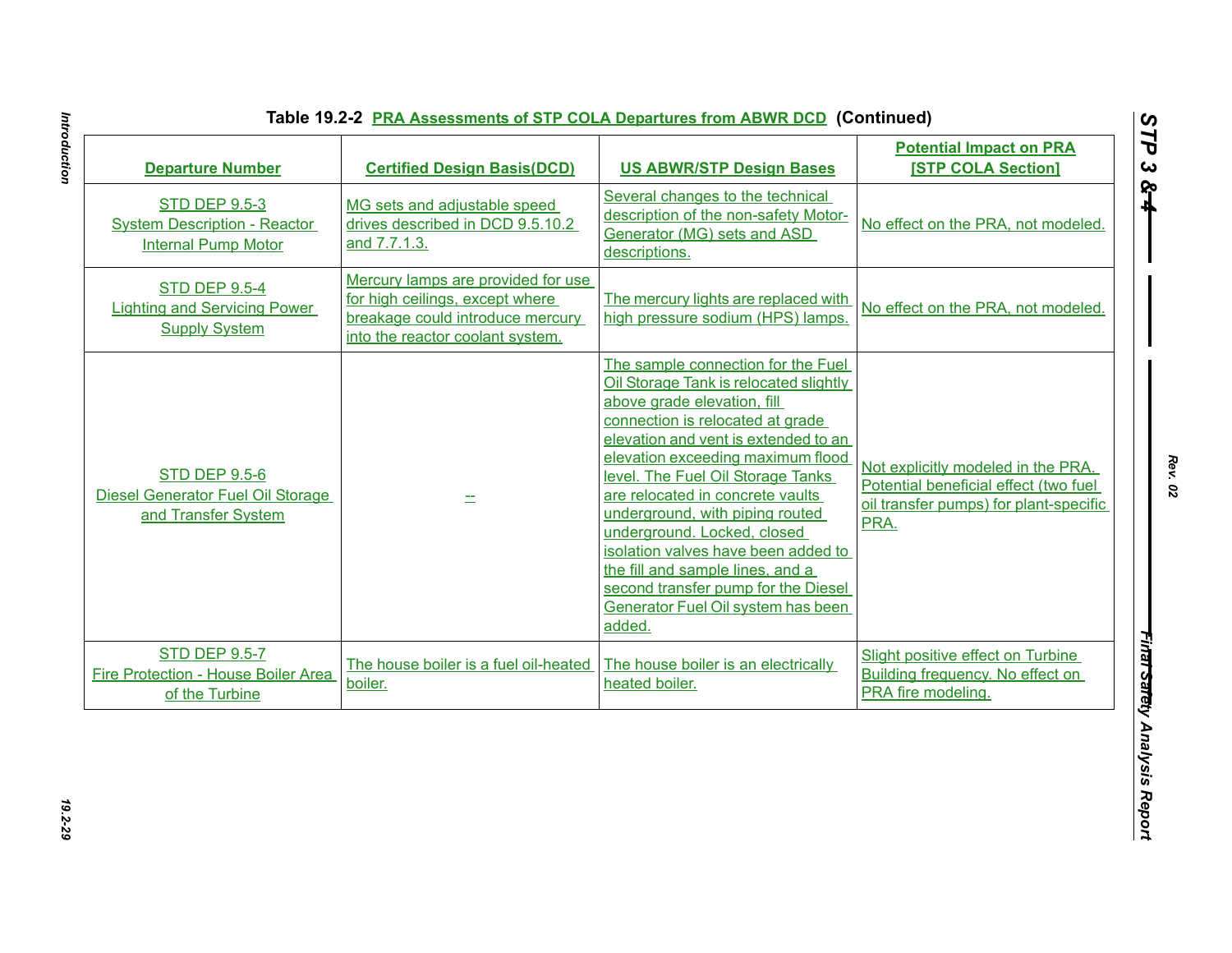| <b>Departure Number</b>                                       | <b>Certified Design Basis(DCD)</b>                                                                                                                                                                      | <b>US ABWR/STP Design Bases</b>                                                                                                                                                                                                                  | <b>Potential Impact on PRA</b><br><b>[STP COLA Section]</b>                               |
|---------------------------------------------------------------|---------------------------------------------------------------------------------------------------------------------------------------------------------------------------------------------------------|--------------------------------------------------------------------------------------------------------------------------------------------------------------------------------------------------------------------------------------------------|-------------------------------------------------------------------------------------------|
| <b>STD DEP 10.1-1</b><br><b>Turbine Pressure Description</b>  | Inlet pressure at the turbine main<br>steam valves is controlled by the<br>pressure regulator such that turbine<br>inlet pressure varies linearly with<br>reactor power level.                          | The inlet pressure at the turbine<br>main steam valves reflects reactor<br>power, steam line flow and pressure<br>regulator programming, but never<br>exceeds the pressure for which the<br>turbine components and steam lines<br>are designed." | No effect on the PRA, not modeled.                                                        |
| <b>STD DEP 10.1-2</b><br><b>Steam Cycle Diagram</b>           | Steam and power conversion<br>system consists of four condensate<br>pumps, two heater drain tanks, a<br>typical multi-pressure condenser<br>design, and a main turbine with the<br>single stage reheat. | Four condensate booster pumps<br>are added to this system, with three<br>filters and six emineralizers, four<br>reactor feed pumps, four heater<br>drain pumps, one heater drain tank,<br>and a turbine design with two<br>stages of reheat.     | No effect on PRA. [See STD DEP<br>$10.4 - 5$ ]                                            |
| <b>STD DEP 10.1-3</b><br><b>Rated Heat Balance</b>            |                                                                                                                                                                                                         | Modified to reflect turbine<br>manufacturer.                                                                                                                                                                                                     | No effect on the PRA, not modeled.                                                        |
| <b>STD DEP 10.1-4</b><br><b>Valves Wide Open Heat Balance</b> | ÷.                                                                                                                                                                                                      | Modified to reflect turbine<br>manufacturer.                                                                                                                                                                                                     | No effect on the PRA, not modeled.                                                        |
| <b>STD DEP 10.2-1</b><br><b>Turbine Design</b>                | 士                                                                                                                                                                                                       | Modified to reflect turbine<br>manufacturer, revised ISI and IST<br>inspection intervals based on<br>design.                                                                                                                                     | No effect on the PRA, not modeled.                                                        |
| <b>STD DEP 10.2-2</b><br><b>Turbine Rotor Design</b>          |                                                                                                                                                                                                         | Modified to reflect turbine<br>manufacturer.                                                                                                                                                                                                     | No effect on the PRA, not modeled.<br>Turbine missile generation<br>likelihood decreased. |
| <b>STD DEP 10.2-3</b><br><b>Turbine Digital Control</b>       |                                                                                                                                                                                                         | Significant advancements in<br>reliability and machine protection<br>result through the use of a digital<br>turbine control system.                                                                                                              | No effect on the PRA, not modeled.<br>Turbine trip function reliability<br>enhanced.      |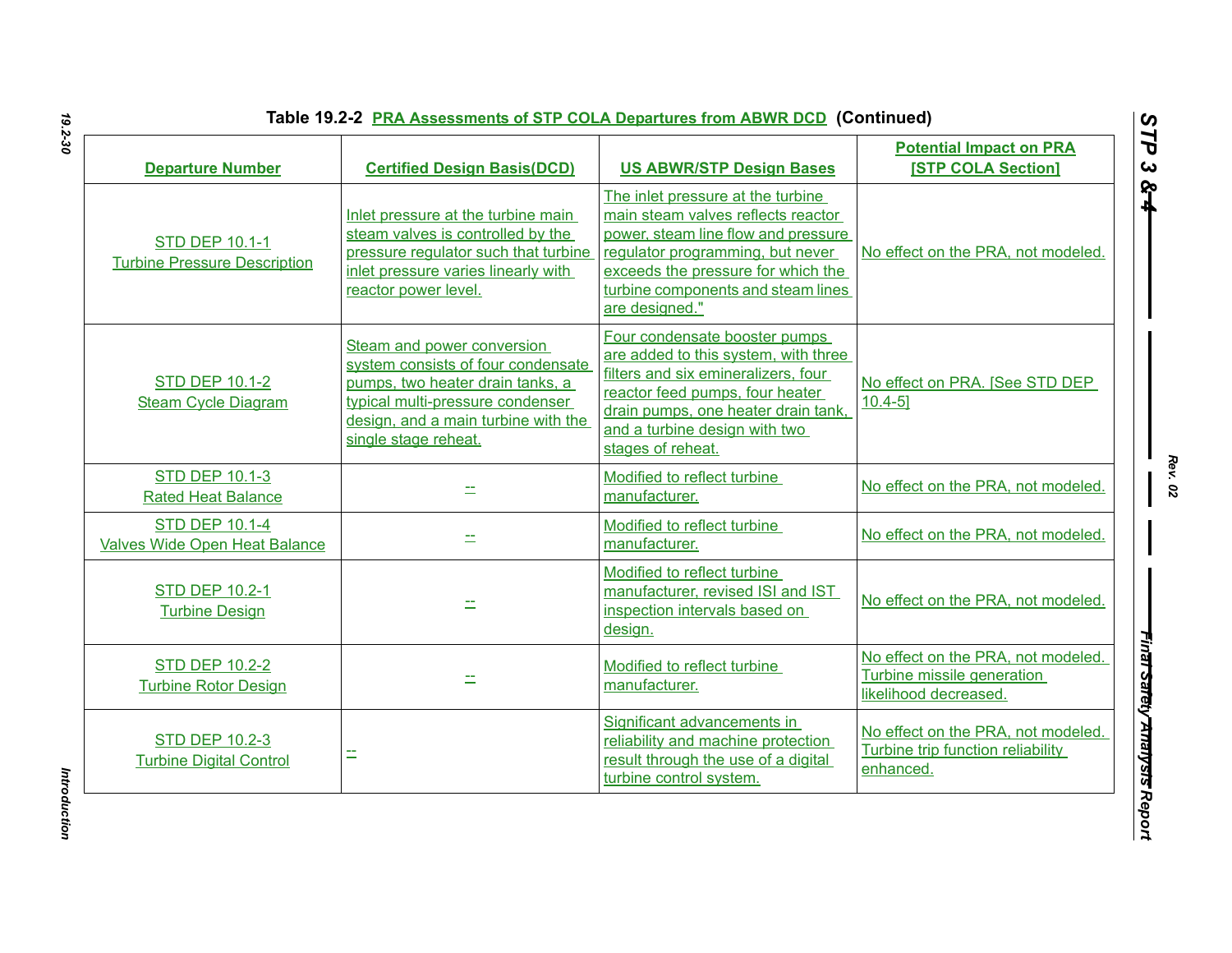| Table 19.2-2 PRA Assessments of STP COLA Departures from ABWR DCD (Continued) |                                                                                                                                                                                                                                 |                                                                                                                                                                                                                                                                                                   |                                                             |
|-------------------------------------------------------------------------------|---------------------------------------------------------------------------------------------------------------------------------------------------------------------------------------------------------------------------------|---------------------------------------------------------------------------------------------------------------------------------------------------------------------------------------------------------------------------------------------------------------------------------------------------|-------------------------------------------------------------|
| <b>Departure Number</b>                                                       | <b>Certified Design Basis(DCD)</b>                                                                                                                                                                                              | <b>US ABWR/STP Design Bases</b>                                                                                                                                                                                                                                                                   | <b>Potential Impact on PRA</b><br><b>[STP COLA Section]</b> |
| <b>STD DEP 10.2-4</b><br><b>Bulk Hydrogen Storage</b>                         | Bulk hydrogen is stored near the<br>turbine building.                                                                                                                                                                           | Bulk hydrogen is stored well away<br>from the power block buildings.                                                                                                                                                                                                                              | No effect on the PRA, not modeled.                          |
| <b>STD DEP 10.3-1</b><br><b>Main Steam Line Drains</b>                        | The drains from the steam lines<br>inside containment are connected to<br>the steam lines outside the<br>containment to permit equalizing<br>pressure across the MSIVs during<br>startup and following steam line<br>isolation. | The main steam system also serves<br>as the "alternate leakage path" to<br>contain the radioactive steam with<br>passes the main steam isolation<br>valve before they close to isolate<br>the reactor under emergency<br>conditions.                                                              | No effect on the PRA, not modeled.                          |
| <b>STD DEP 10.4-1</b><br><b>Turbine Gland Seal Steam</b>                      |                                                                                                                                                                                                                                 | A non-safety-related Gland Seal<br>Evaporator (GSE) is added to the<br><b>Turbine Gland Steam System to</b><br>supply sealing steam to the main<br>turbine shaft seal glands and<br>various turbine valve stems,<br>including the turbine bypass and<br>main turbine stop-control valve<br>stems. | No effect on the PRA, not modeled.                          |
| <b>STD DEP 10.4-2</b><br><b>Main Condenser</b>                                | MC utilizes three independent multi-<br>pressure single-pass shells, with<br>each shell containing at least two<br>tube bundles, and series circulating<br>water flow.                                                          | MC utilizes three condenser shells<br>crossconnected to equalize<br>pressure, with each shell containing<br>four tube bundles, and parallel<br>circulating water flow. Number of<br>circulating water pumps increased<br>to 4, flow rates modified.                                               | Editorial changes in Chapter 19.<br>[See 19R.4.3, 19R.5.3]  |
| <b>STD DEP 10.4-3</b><br><b>Main Condenser Evacuation</b><br>System           | Auxiliary boiler steam used for<br>steam jet air ejectors during startup.                                                                                                                                                       | An additional vacuum pump is<br>added and changes to the source of<br>motive steam supplying the steam<br>jet air ejectors during power<br>operation.                                                                                                                                             | No effect on the PRA, not modeled.                          |
| <b>STD DEP 10.4-4</b><br><b>Condensate Purification System</b>                |                                                                                                                                                                                                                                 |                                                                                                                                                                                                                                                                                                   |                                                             |

Introduction *Introduction 19.2-31*

*Rev. 02*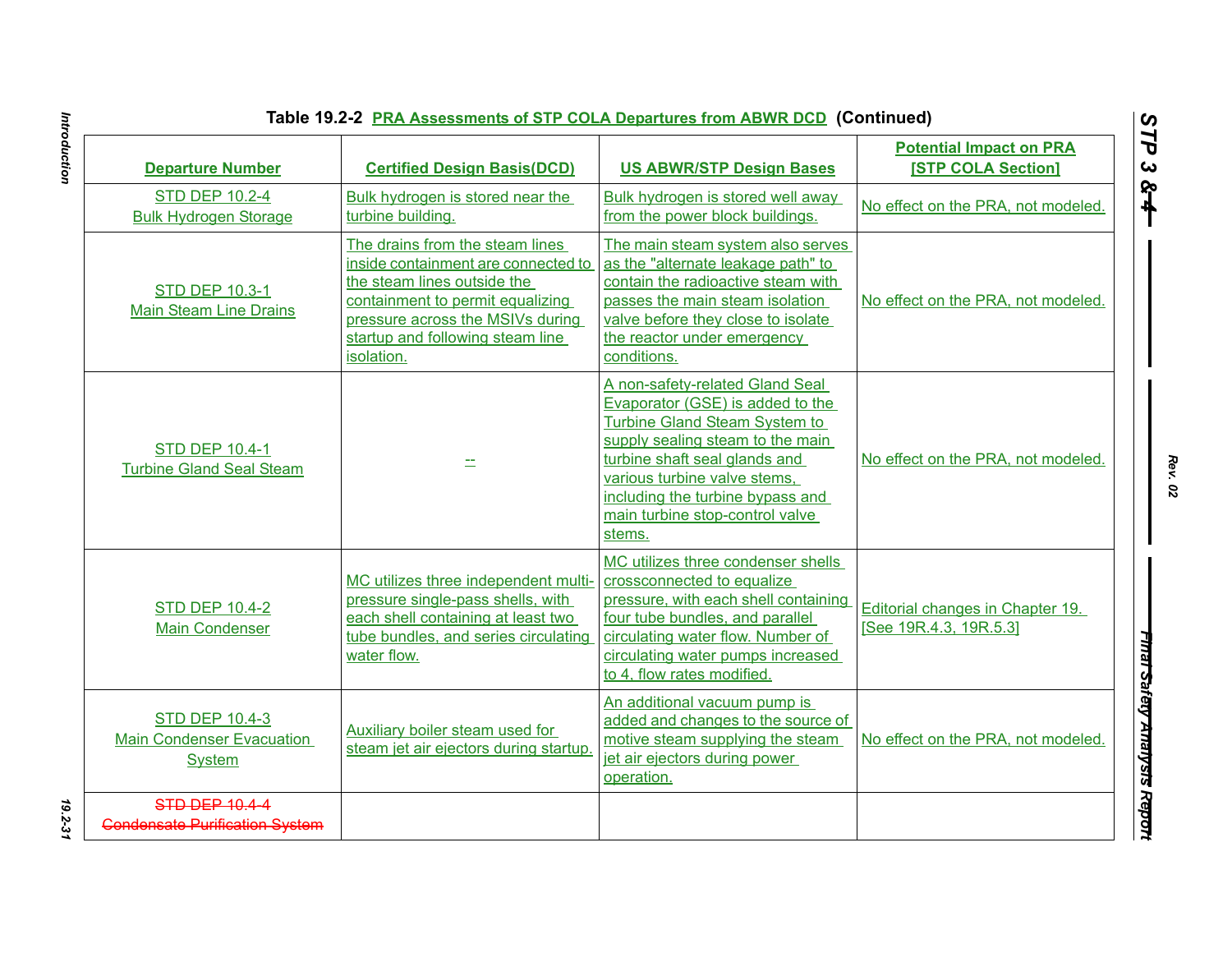| <b>Departure Number</b>                                          | <b>Certified Design Basis(DCD)</b>                                                                                                                                                                                                                                                                                                                                                                                                                                                                                                                        | <b>US ABWR/STP Design Bases</b>                                                                                                                                                                                                                                                                                                                                                                                                                                                                    | <b>Potential Impact on PRA</b><br><b>[STP COLA Section]</b>                                                                         |
|------------------------------------------------------------------|-----------------------------------------------------------------------------------------------------------------------------------------------------------------------------------------------------------------------------------------------------------------------------------------------------------------------------------------------------------------------------------------------------------------------------------------------------------------------------------------------------------------------------------------------------------|----------------------------------------------------------------------------------------------------------------------------------------------------------------------------------------------------------------------------------------------------------------------------------------------------------------------------------------------------------------------------------------------------------------------------------------------------------------------------------------------------|-------------------------------------------------------------------------------------------------------------------------------------|
| <b>STD DEP 10.4-5</b><br><b>Condensate and Feedwater System</b>  | 3 Variable Speed (ASD driven)<br>Reactor FW Pumps (booster and<br>main pump), 33-67% NBR capacity<br>and a Flow Control Valve in HP<br><b>Heater Bypass line for</b><br>startup/shutdown reactor level<br>control. Normal rated power<br>operation is with all 3 MD Reactor<br><b>FW Pumps operating. If one</b><br>operating Reactor Feedwater Pump<br>trips, the other 2 operating reactor<br>FW pumps must increase speed<br>and discharge flows to maintain<br>rated power operation. FWCS<br>design for DCD is based upon<br>above FW system design. | 4 Variable Speed (ASD driven)<br>Reactor FW Pumps and 4<br>condensate booster pumps, Low<br><b>Flow Control Valve that provides for</b><br>level control during<br>startup/shutdown. Normal rated<br>power operation is with 3 MD<br><b>Reactor FW Pumps operating and</b><br>one in auto standby. If one<br>operating Reactor FW Pump trips,<br>the Reactor FW Pump in auto start<br>is not successful, automatic power<br>reduction (by recirculation runback)<br>occurs to avoid reactor scram. | Editorial change to the PRA to<br>reflect the addition of the<br>condensate booster pumps. [See]<br>19.1, 19.3, 19.9, 19L, and 19Q] |
| <b>STD DEP 10.4-6</b><br><b>Load Rejection Capability</b>        | <b>ABWR Standard design has a</b><br>turbine bypass capacity of 33% of<br>nuclear boiler rated flow.                                                                                                                                                                                                                                                                                                                                                                                                                                                      | A clarification is made in regards to<br>reactor trip resulting from turbine<br>trip or generator load rejection from<br>power levels above 33%.                                                                                                                                                                                                                                                                                                                                                   | Clarification to text. No effect on<br>PRA.                                                                                         |
| <b>STD DEP 10.4-7</b><br><b>Turbine Bypass Hydraulic Control</b> |                                                                                                                                                                                                                                                                                                                                                                                                                                                                                                                                                           | Indication for the use of valve<br>position transmitters, one hydraulic<br>accumulator for each bypass valve,<br>the addition of the fastacting<br>solenoid valve, and the interface<br>etween the steam Bypass and<br><b>Pressure Control System for</b><br>positioning of the bypass valves.                                                                                                                                                                                                     | No effect on the PRA, not modeled.                                                                                                  |

*Rev. 02*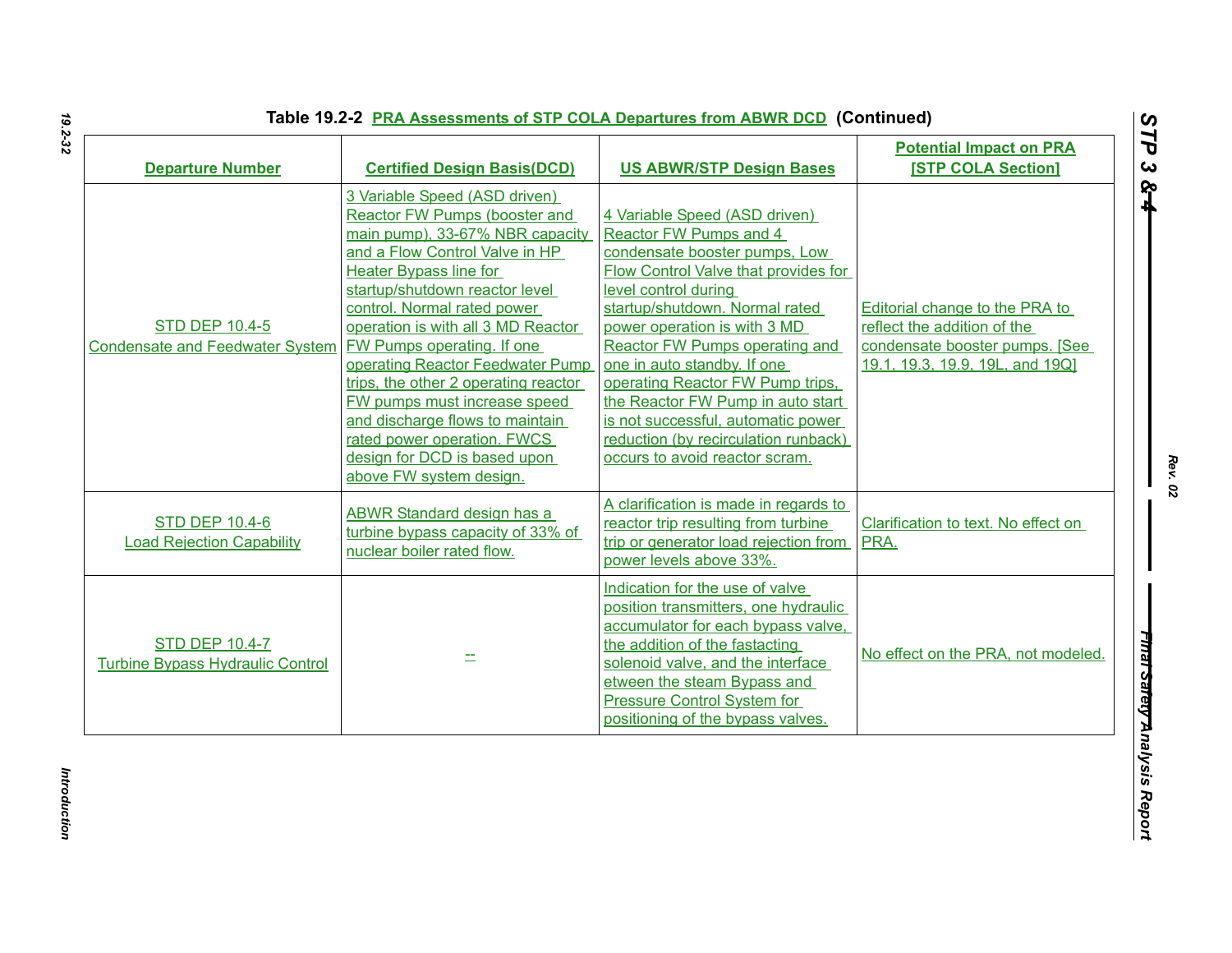| <b>Departure Number</b>                                                   | <b>Certified Design Basis(DCD)</b>                                                                                                                                                                                                                                     | <b>US ABWR/STP Design Bases</b>                                                                                                                                                                                                                                                                                                                                                                                                                                          | <b>Potential Impact on PRA</b><br><b>[STP COLA Section]</b> |
|---------------------------------------------------------------------------|------------------------------------------------------------------------------------------------------------------------------------------------------------------------------------------------------------------------------------------------------------------------|--------------------------------------------------------------------------------------------------------------------------------------------------------------------------------------------------------------------------------------------------------------------------------------------------------------------------------------------------------------------------------------------------------------------------------------------------------------------------|-------------------------------------------------------------|
| <b>STD DEP 11.2-1</b><br><b>Liquid Radwaste Process</b><br>Equipment      | ÷.                                                                                                                                                                                                                                                                     | Information is replaced completely<br>due to a change in the design of the<br>liquid radioactive waste system. The<br>liquid radwaste system is composed<br>of three subsystems designed to<br>collect, treat, and recycle or<br>discharge different categories of<br>waste water; the low conductivity<br>subsystem, high conductivity<br>subsystem, and detergent waste<br>subsystem.                                                                                  | No effect on the PRA, not modeled.                          |
| <b>STD DEP 11.3-1</b><br><b>Gaseous Waste Management</b><br><b>System</b> | Off-gas is exhausted along with<br>SJAE discharge pressure, (needing<br>the addition of vacuum pumps for<br>stable exhaust during plant<br>operation). Additionally, an<br>integrated recombiner (combining<br>the preheating unit and condensate<br>unit) is applied. | Off-gas is exhausted along with<br>SJAE discharge pressure, using<br>vacuum pumps to stabilize exhaust<br>during plant operation. Additionally,<br>the recombiner has a preheating<br>unit and condensate unit (each as a<br>separate unit).                                                                                                                                                                                                                             | No effect on the PRA, not modeled.                          |
| <b>STD DEP 11.4-1</b><br><b>Radioactive Solid Waste Update</b>            |                                                                                                                                                                                                                                                                        | Solidification System and the<br>incinerator system are deleted<br>because equipment operations and<br>maintenance difficulties negatively<br>impact the effectiveness of these<br>processes. A second spent resin<br>storage tank is added for separating<br>two different resins. The SWMS<br>mobile system consists of<br>equipment modules, complete with<br>all subcomponents, piping and<br>instrumentation and controls<br>necessary to operate the<br>subsystem. | No effect on the PRA, not modeled.                          |

*Rev. 02*

*Introduction 19.2-33* 19.2-33

Introduction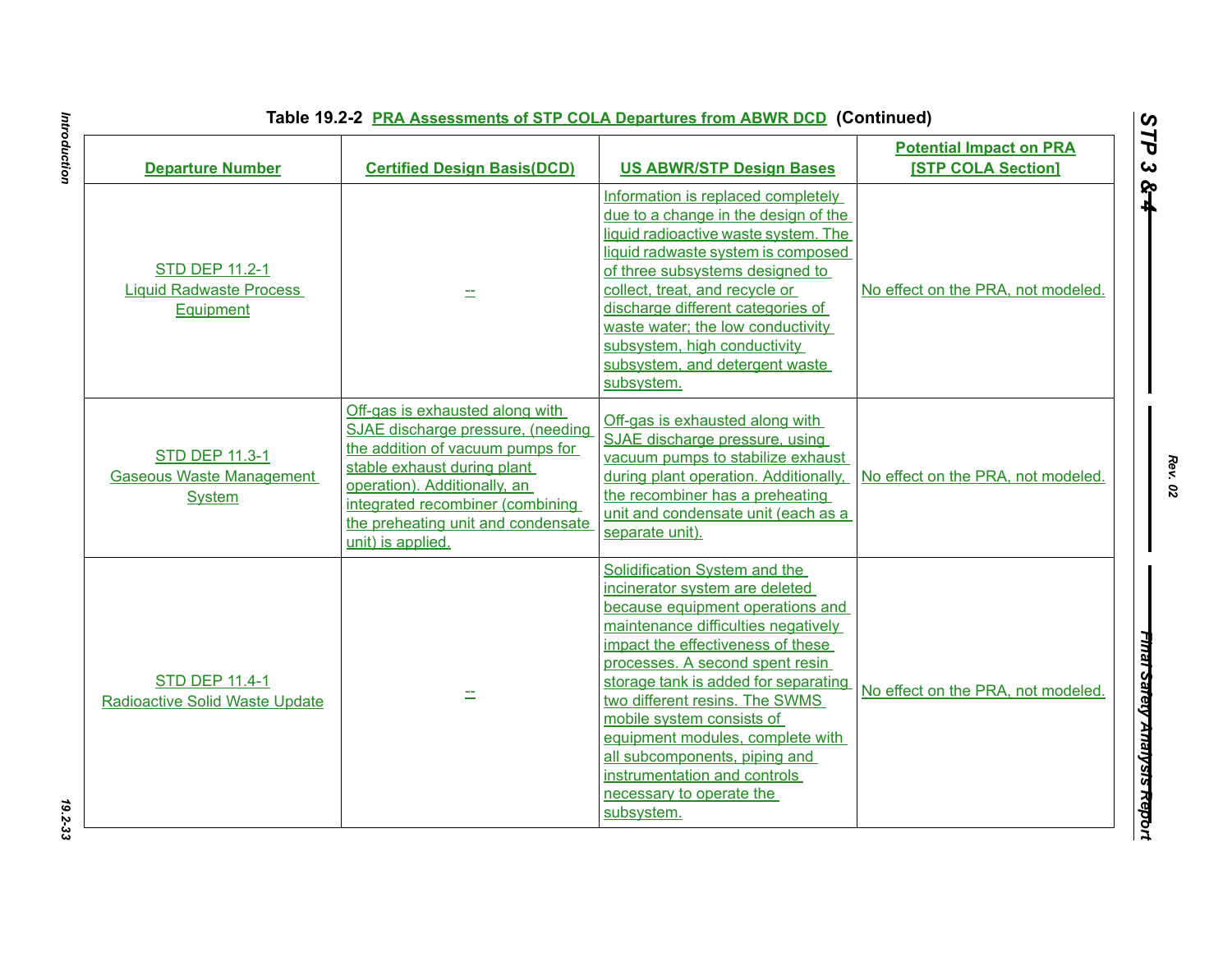| <b>Departure Number</b>                                                                          | <b>Certified Design Basis(DCD)</b>                                                                                                                                                   | <b>US ABWR/STP Design Bases</b>                                                                                                                                                                                      | <b>Potential Impact on PRA</b><br><b>[STP COLA Section]</b> |
|--------------------------------------------------------------------------------------------------|--------------------------------------------------------------------------------------------------------------------------------------------------------------------------------------|----------------------------------------------------------------------------------------------------------------------------------------------------------------------------------------------------------------------|-------------------------------------------------------------|
| <b>STD DEP 11.5-1</b><br><b>Process and Effluent Radiation</b><br>Monitoring and Sampling System |                                                                                                                                                                                      | Implementation of specific<br>equipment is vendor-based.<br>Specific detector types will be<br>selected at a later date based on<br>the state of art and availability.<br>Many additional changes have been<br>made. | No effect on the PRA, not modeled.                          |
| <b>STD DEP 12.3-1</b><br><b>Cobalt Content in Stainless Steel</b>                                |                                                                                                                                                                                      | Vendors supplying the materials<br>cannot reasonably achieve the<br>cobalt limits in all cases, so a<br>graded approach is used to specify<br>locations receiving the least.                                         | No effect on the PRA, not modeled.                          |
| <b>STD DEP 12.3-2</b><br>Deletion of CUW Backwash Tank<br><b>Vent Charcoal Filter</b>            | The CUW vent for CUW backwash<br>is fitted with a charcoal filter canister<br>to reduce the omission of<br>radioiodines into the plant<br>atmosphere.                                | The CUW system contains charcoal<br>filter on its vent. The CUW<br>backwash tank is vented into the<br>reactor building HVAC System<br>exhaust, exiting the plant via the<br>plant stack as monitored release.       | No effect on the PRA, not modeled.                          |
| <b>STD DEP 12.3-3</b><br><b>Steam Tunnel Blowout Panels</b>                                      | The blowout panels for the steam<br>tunnel are located in the relatively<br>inaccessible section of the RHR<br>heat exchanger shielded cubicle<br>which are controlled access areas. | The design does not have blowout<br>panels in the steam tunnel. The<br>main steam tunnel is vented to the<br>turbine building.                                                                                       | No effect on the PRA, not modeled.                          |
| <b>STD DEP 12.3-4</b><br><b>Alarm Capability for Area Radiation</b><br><b>Monitors (ARMs)</b>    | $\equiv$                                                                                                                                                                             | The ARMs will have alarm capability<br>andNo effect on the PRA, not<br>modeled. five additional monitors<br>are required in the Reactor Building.                                                                    | No effect on the PRA, not modeled.                          |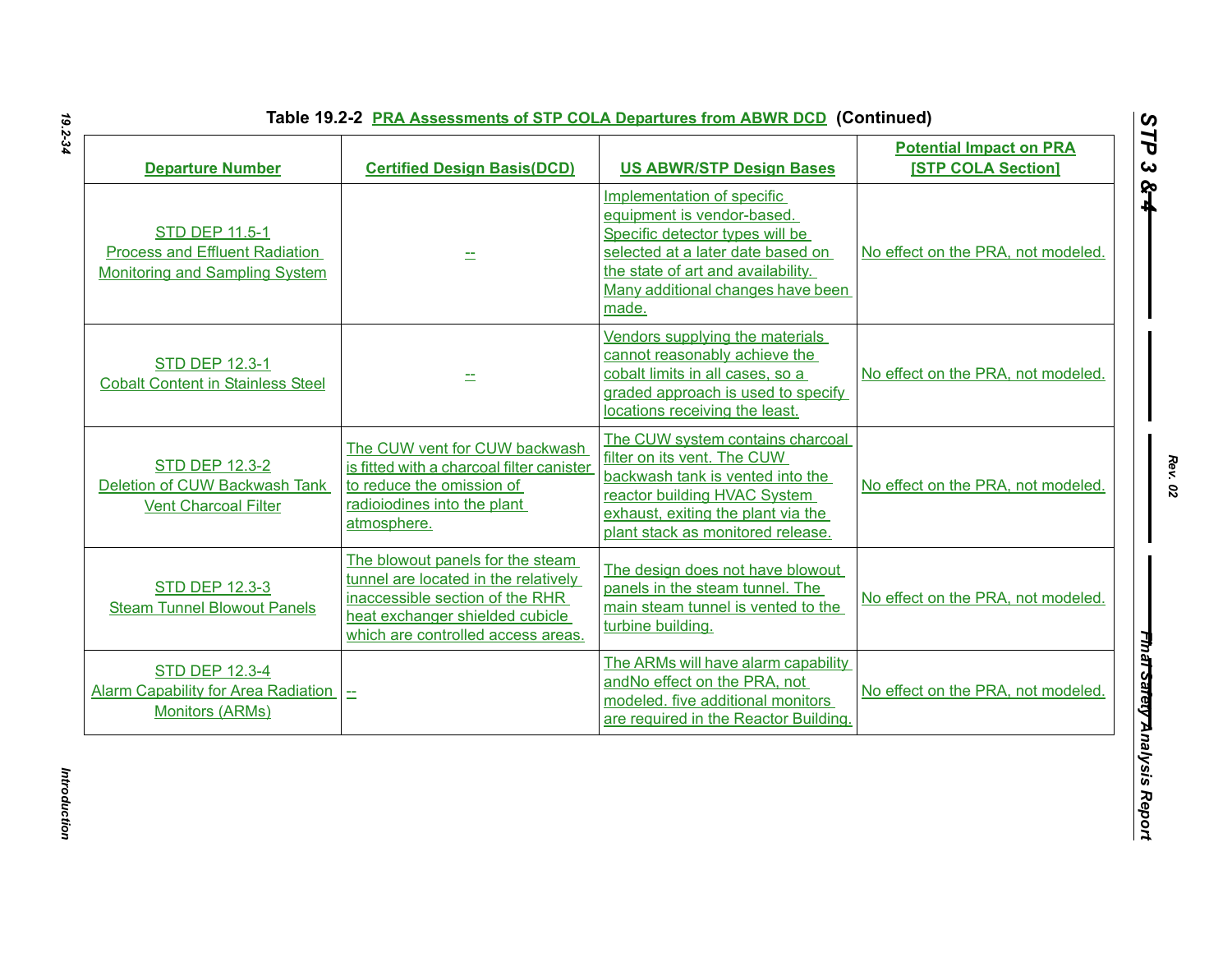|  |  | Table 19.2-2 PRA Assessments of STP COLA Departures from ABWR DCD (Continued) |  |
|--|--|-------------------------------------------------------------------------------|--|
|--|--|-------------------------------------------------------------------------------|--|

| <b>Departure Number</b>                                                                     | <b>Certified Design Basis(DCD)</b>                                                                                                                                          | <b>US ABWR/STP Design Bases</b>                                                                                                                                                                                                                                                                                                                                                               | <b>Potential Impact on PRA</b><br><b>[STP COLA Section]</b> |
|---------------------------------------------------------------------------------------------|-----------------------------------------------------------------------------------------------------------------------------------------------------------------------------|-----------------------------------------------------------------------------------------------------------------------------------------------------------------------------------------------------------------------------------------------------------------------------------------------------------------------------------------------------------------------------------------------|-------------------------------------------------------------|
| <b>STD DEP 14.2-1</b><br><b>Control Rod Drive Friction Testing</b><br>Requirement           |                                                                                                                                                                             | Normal control rod positioning is<br>accomplished by an electrical<br>motor. Mechanical binding of a CRD<br>will result in blade separation from<br>the ball nut which would be detected<br>by permanently installed<br>instrumentation. The CRDs are<br>easily monitored for performance<br>degradation during normal<br>withdrawal; therefore periodic<br>friction testing is not required. | No effect on the PRA, not modeled.                          |
| <b>STD DEP 16.2-1</b><br>thru<br>STD DEP 16.5-4 Technical<br><b>Specifications Changes</b>  | See COLA Part 7 for changes.                                                                                                                                                | See COLA Part 7 for changes.                                                                                                                                                                                                                                                                                                                                                                  | No effect on the PRA, not<br>specifically modeled.          |
| <b>STD DEP 18.4-1</b><br><b>Main Generator Synchronization</b><br><b>Control Relocation</b> |                                                                                                                                                                             | The controls required for the<br>synchronization of the main<br>generator have been relocated from No effect on the PRA, not modeled.<br>the control console to the main<br>control panel.                                                                                                                                                                                                    |                                                             |
| <b>STD DEP 19.3-1</b><br><b>Evaluation of Common Cause</b><br><b>Failures</b>               | <b>ABWR SSAR Chapter 19D.8.6</b><br>documents the results of a PRA<br>sensitivity analysis on common<br>cause failure of selected<br>mechanical systems performed by<br>GE. | Common cause factors were added<br>to the ABWR plant model used to<br>quantify the effects of plant-specific<br>factors for South Texas Project<br>Units 3 & 4 PRA.                                                                                                                                                                                                                           | Included in delta PRA assessment.<br>[See Chapter 19.3]     |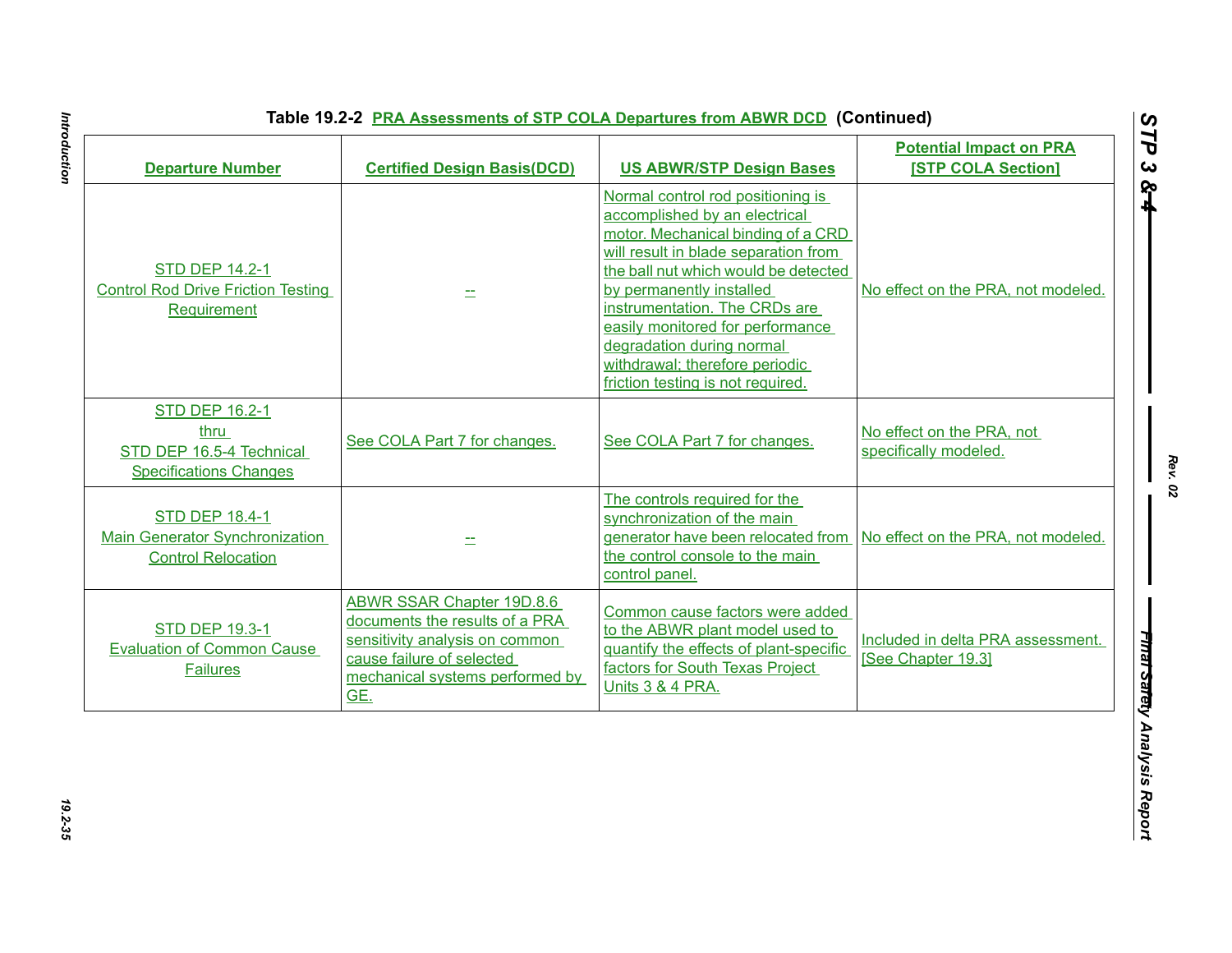| <b>STD DEP 19.7-1</b><br>The FMCRD brake design has to be<br>fully testable on an annual basis.<br><b>Control Rod Drive Improvements</b>                                                                                                                                                         | The FMCRD electro-mechanical<br>brake is a Class 1E safety related<br>component with a 10- year<br><b>Environmental Qualification</b><br>replacement life; brake performance<br>characteristics testing is performed<br>every to years when a replacement<br>brake is installed. Hitachi<br>recommends approximately 20<br>motor sub-assembly units, including | Editorial change to Chapter 19.<br>[See Chapter 19.7.2]                                                                                                                                                                                                                                     |
|--------------------------------------------------------------------------------------------------------------------------------------------------------------------------------------------------------------------------------------------------------------------------------------------------|----------------------------------------------------------------------------------------------------------------------------------------------------------------------------------------------------------------------------------------------------------------------------------------------------------------------------------------------------------------|---------------------------------------------------------------------------------------------------------------------------------------------------------------------------------------------------------------------------------------------------------------------------------------------|
|                                                                                                                                                                                                                                                                                                  | the brake, to be tested during the<br>18-month refueling outages,                                                                                                                                                                                                                                                                                              |                                                                                                                                                                                                                                                                                             |
| The seismic margins PRA for the<br>Atmospheric Control System 50 mm<br><b>STD DEP 191.7-1</b><br>crosstie valves requires the opening<br><b>Atmospheric Control System</b><br>of two normally closed motor-<br><b>Bypass Analysis</b><br>operated valves to create a<br>containment bypass path. | The analysis has been modified by<br>replacing motor-operated valves<br>with air-operated valves.                                                                                                                                                                                                                                                              | Editorial change to Chapter 19.<br>[See Chapter 19I.7]                                                                                                                                                                                                                                      |
| <b>ABWR design, vertical RSW</b><br>STP DEP 19R-1<br>pumps, pump rooms protected from<br>flooding from other pump rooms,<br>RSW Pump House Redesign<br>pumps above water level in UHS.                                                                                                           | STP design, RSW pumps located<br>below UHS, pump rooms are<br>protected by watertight doors<br>between trains.                                                                                                                                                                                                                                                 | <b>Control building flooding</b><br>assessment is unaffected, RSW<br>design modified for new RSW pump<br>house design, vacuum breakers<br>removed. [See 19R]. A delta-PRA<br>assessment for flooding in<br>redesigned RSW pump house [See<br>19.4, 19.8, 19.9, 19.11, 19K, 19Q,<br>and 19R] |